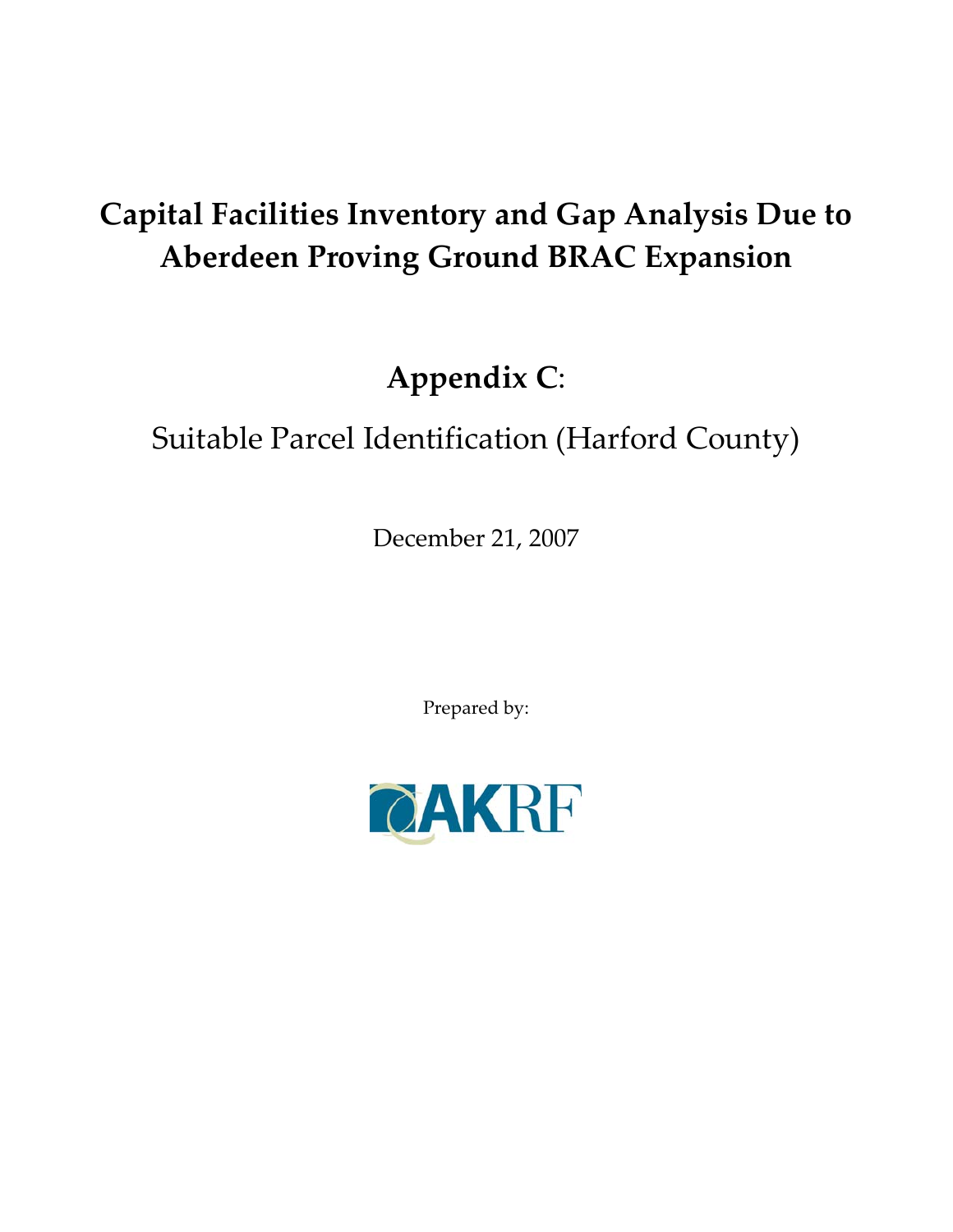#### **Table of Contents**

#### **APPENDIX C: SUITABLE PARCEL IDENTIFICATION (HARFORD COUNTY) ........... 2**

| Table C-1. Publicly Owned Suitable Development Sites For Emergency Facilities Within the Aberdeen VFC 7  |    |
|----------------------------------------------------------------------------------------------------------|----|
| Table C-2. Publicly Owned Suitable Development Sites For Emergency Facilities Within the Abingdon VFC 8  |    |
| Table C-3. Publicly Owned Suitable Development Sites For Emergency Facilities Within the Level VFC 10    |    |
| Table C-4. Publicly Owned Suitable Development Sites For Emergency Facilities Within the Susquehanna     |    |
|                                                                                                          |    |
| Table C-5. Publicly Owned Suitable Development Sites For Elementary School Facilities Within the         |    |
|                                                                                                          | 12 |
| Table C-6. All Suitable Development Sites For Middle And High School Facilities Within the               |    |
|                                                                                                          | 13 |
| Table C-7. All Suitable Development Sites For Emergency Facilities Within the Aberdeen VFC 14            |    |
| Table C-8. All Suitable Development Sites For Emergency Facilities Within the Abingdon VFC 19            |    |
| Table C-9. All Suitable Development Sites For Emergency Facilities Within the Level VFC 26               |    |
| Table C-10. All Suitable Development Sites For Emergency Facilities Within the Susquehanna VFC 31        |    |
| Table C-11. All Suitable Development Sites For Elementary, Middle, And High School Facilities Within the |    |
|                                                                                                          | 34 |

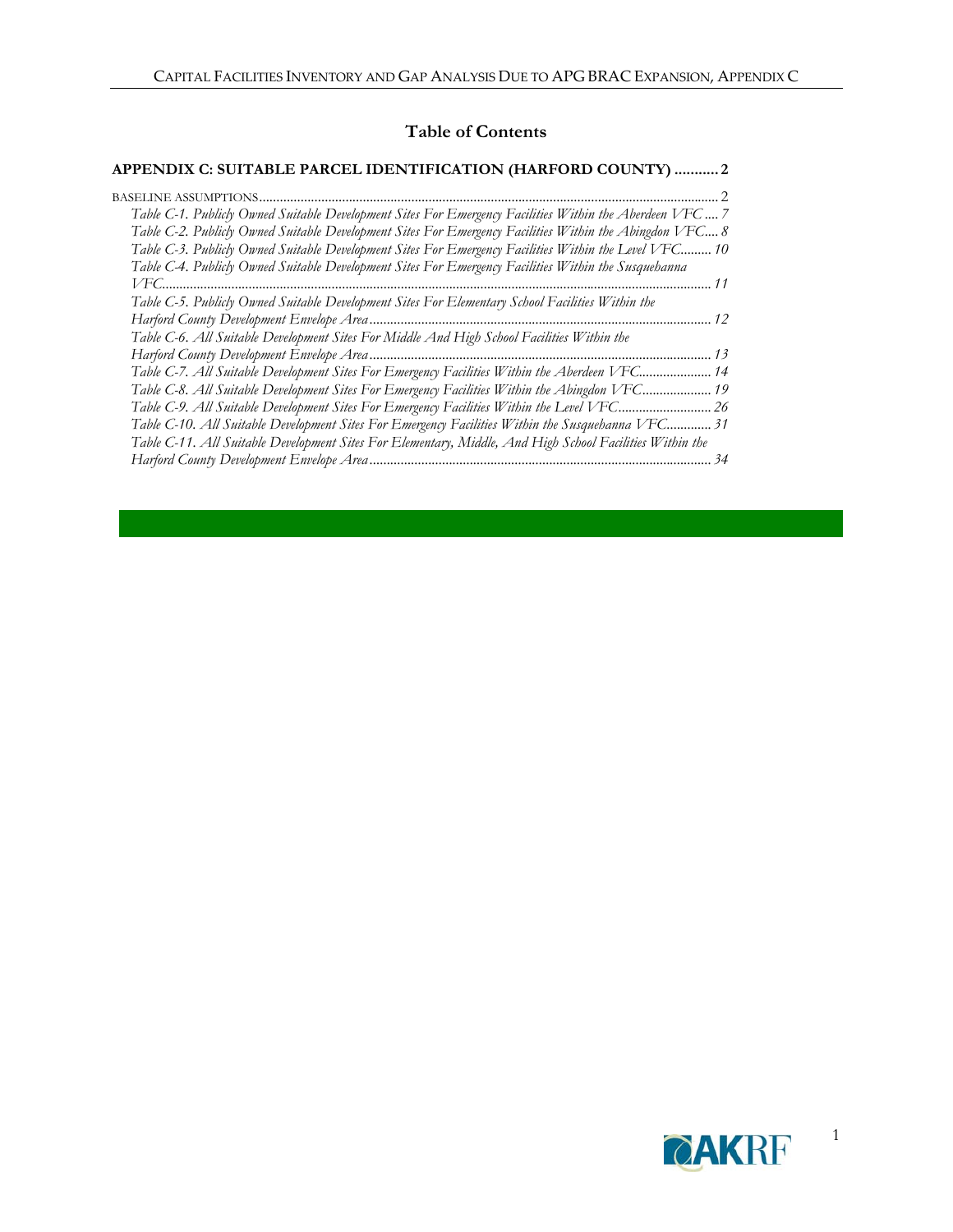## APPENDIX C: SUITABLE PARCEL IDENTIFICATION (HARFORD COUNTY)

## **BASELINE ASSUMPTIONS**

Suitable parcels were sought to support the facility needs identified in the capital facility gap analysis for Harford County. For fire/emergency facilities, the level of service analysis predicted demand for significant facility expansion in each of the following four Volunteer Fire Company (VFC) areas in Harford County: Abingdon; Aberdeen; Susquehanna; and Level.

The public school gap analysis resulted in a projected demand of three new elementary school facilities and close to 2 new middle/high school facilities. Most of the growth due to BRAC activities is projected to occur in Harford County's development envelope area, which covers the area south of I‐95 between Baltimore County and Cecil County as well as an approximately four-mile-wide corridor along State Highway 924. Because household and population growth will be concentrated in the development envelope area, this suitable parcel identification report identifies suitable parcels within this inverted T‐shaped corridor.

The study relied on individual tax parcel data provided by the Harford County Department of Planning and Zoning to identify properties suitable to house new fire/emergency and school facilities. The data were available in GIS format and included information on the size of each parcel, ownership, and location. A major road GIS layer provided by ESRI was used to identify locations in close proximity to major transportation arteries in each of the fire districts.

Due to data issues (discussed below) and recent development activity in Harford County that may not be reflected in the property database, the suitability of recommended properties should be verified through field visits before starting the implementation process. For example, some parcel records did not have a unique Feature/Tax ID and/or did not contain attribute data (e.g., 11 parcels of all potential Abington fire/emergency sites [227] and 10 parcels of all potential Aberdeen fire/emergency sites [159]). In other instances numerous geographically separated lots were merged and represented by only one data record (in the following paragraphs referred to as multi-feature polygons). In addition, Harford County Department of Planning and Zoning staff pointed out 14 parcels that contained major structures but were identified as unimproved in the County's parcel database. AKRF made an effort to cross check parcels in question, using other data attributes available in the tax parcel layer as well as aerial photographs (local.live.com). The following sections provide the methodology for identifying suitable parcels for future fire and school facilities. Identified parcels are listed in Tables C‐1 through C‐11.

## **FIRE FACILITIES**

Fire stations and emergency facilities need to be located in close proximity to major transportation routes. Being close to major routes (e.g., Interstate and State Highways) provides emergency response vehicles with the ability to reach the vast majority of residents within an

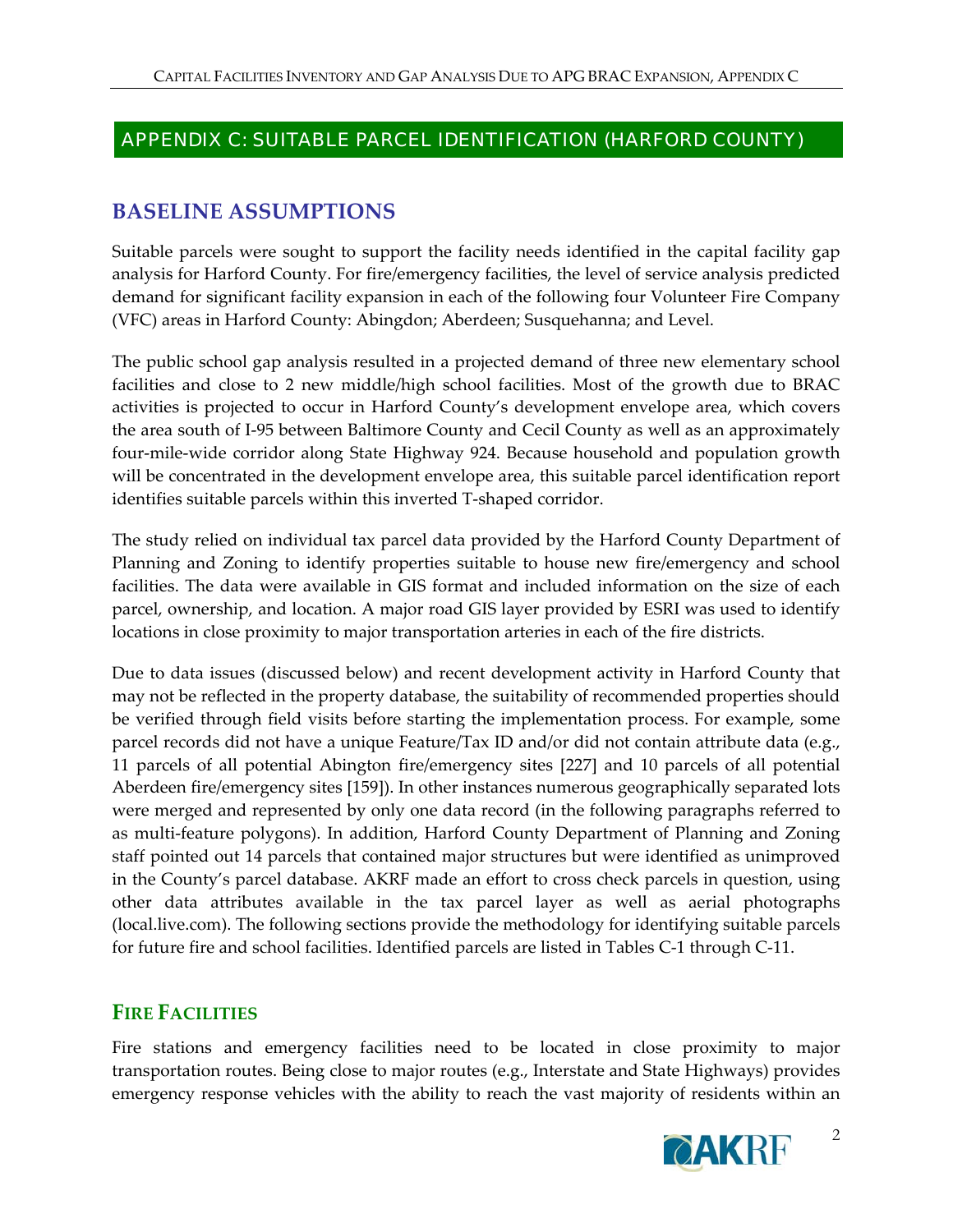adequate response time window. To capture properties that are in close proximity to major transportation arteries within the respective volunteer fire districts, only parcels that are located within a quarter-mile distance of Interstate and State highways were considered.

The assessment of existing emergency facilities in the study area indicates that in order to be able to build a fire/emergency facility that than can provide adequate services to its residents, new facilities will require an unimproved property that is at least one acre in size. These criteria were used to select properties out of the pool of parcels that were in close distance to the transportation network.

Since the parcel layer contained a considerable amount of multi-feature polygons (i.e., records which included multiple shapes that were physically separated from each other) these multifeature polygons were processed and divided into individual polygons, represented by individual records. This process was necessary to identity features that appeared to be suitable because of their overall feature size but did not represent a contiguous property. The square footage of all polygons was then recalculated and parcels measuring one acre or more were selected.

Datasets with the remaining properties were then queried to identify unimproved parcels. The query was based on the assessed square footage of property improvements, listed in the parcel layer. All properties with a positive assessed building square footage were screened out. In addition, AKRF eliminated all properties that were identified as being improved in the Legal 2 field of the Harford County parcel data layer. Although data in this field did not specify the size of the improvement, Harford County Department of Planning and Zoning staff indicated that properties flagged as improved, typically contained substantial improvements.

In a final step, each dataset was overlaid with existing public facilities layers to detect parcels that already carry a public facility but passed the previous screening because of data deficiencies. In addition, all selected parcels were visually inspected to identify polygons that passed the previous screenings but would not be suitable for other reasons. For instance, community association properties that often surround ownership units in a cookie‐cutter pattern were excluded because the remaining fragmented land would not be suitable for the desired development purpose. In addition, parcels associated with CSX or the National Rail Road Pass Corporation, which typically only carry rail road tracks, were removed from the final list of potential development properties.

Since the lists of potential parcels for all four fire districts includes a very large number of records (i.e, 159 in Aberdeen VFC, 227 in the Abingdon VFC, 163 in the Level VFC, and 69 in the Susquehanna VFC) the selection was narrowed by identifying those properties that could likely be developed quickly and without the costs and time associated with a lengthy acquisition process. Properties that are already owned by the County, townships, or municipalities have a high probability to fulfill these two criteria. The query was conducted using the ownership identification field in the parcel layer and identified various publicly owned properties, excluding parks and recreational areas. Although this selection process specifically addresses

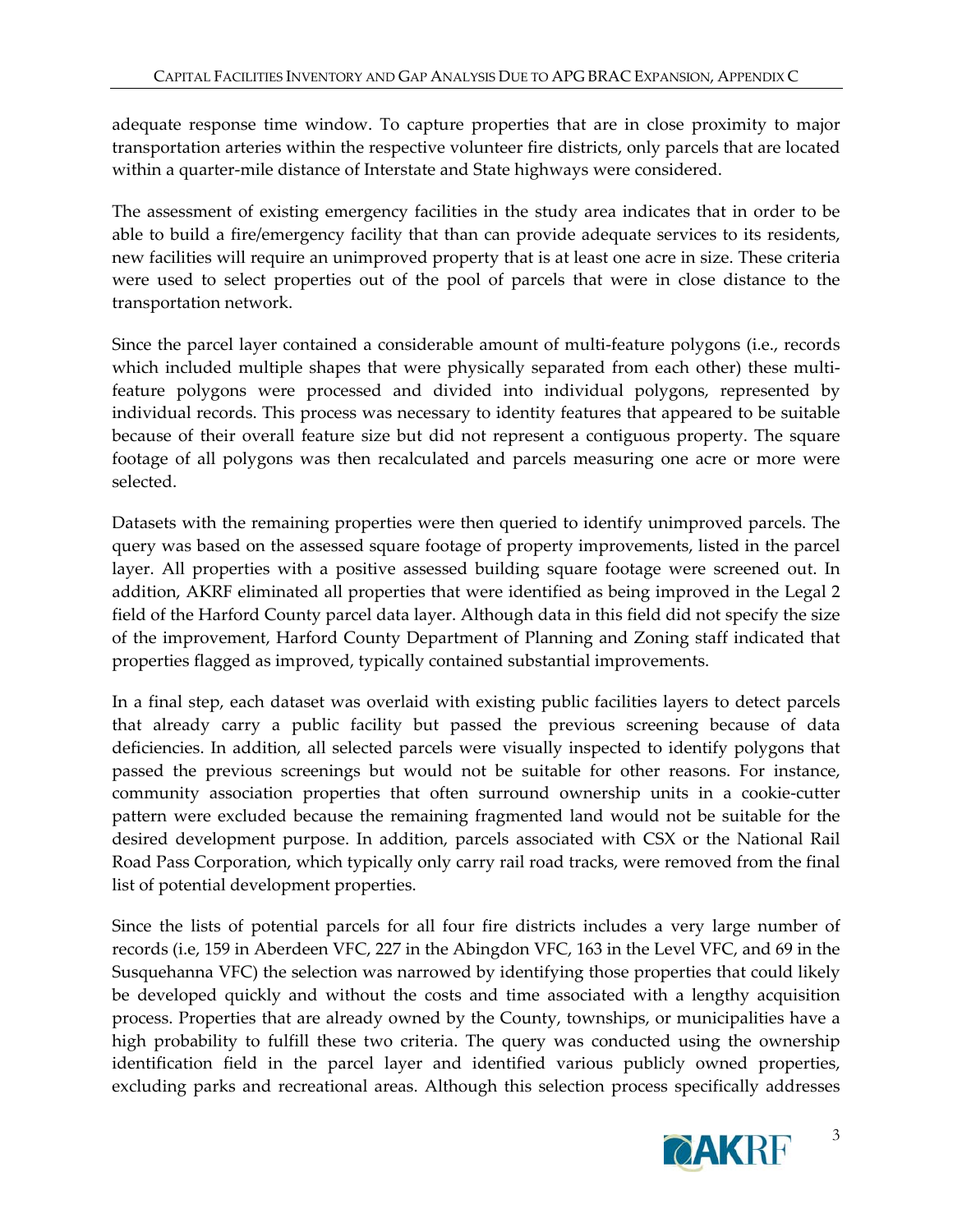fire/emergency needs, the list also includes properties that are owned or administered by the Harford County Board of Education and properties that are owned by the State of Maryland or the Federal Government. These properties were included because they are owned by public entities and can be re‐designated if required.

This priority list was supplemented with suitable properties already owned by the various fire departments, not actively used as fire stations, but large enough to potentially house a new facility even if the property is already improved. Although three inactive sites did not completely satisfy the size requirement (i.e., one parcel in the Aberdeen VFC area with a net available acreage of 0.7 acres and two parcels in the Susquehanna VFC area with 0.8 acres and 0.9 acres respectively), they were included to provide the County with options for a combined or scaled‐down facility which may benefit from synergies with the existing facilities.

Combined, these properties represent high‐priority sites that can be developed quickly without requiring a sometimes costly and time consuming negotiation and acquisition process (Tables C‐1 through C‐4). Depending on the specific needs of the County and the individual volunteer fire districts, each of the sites may offer a unique advantage independent of its size.

In the event that the consolidated lists of publicly owned properties should not satisfy the selection criteria for new fire/emergency facilities, the report includes the entire list of suitable parcels (private and public) in Tables C‐7, C‐8, C‐9 and C‐10. This extended list includes all parcels that satisfied the location and size criteria described above.

The parcels in the extended and consolidated tables can be identified by using the Feature ID in column one, which corresponds to the Feature/Tax ID field in the parcel layer for the entire County, provided by the Harford County Department of Planning and Zoning. Additional information about the location of properties is provided in the "Address" and "City" columns of the tables.

## **PUBLIC SCHOOL FACILITIES**

The identification of suitable properties for new school facilities followed a similar selection process as for the fire/emergency facilities. The basis for selecting properties for this facility type was again the entire parcel layer for Harford County. In addition to the parcel polygon data, a boundary GIS‐file outlining the inverted T‐shaped Harford County Development Envelope Area (also provided by the Harford County Department of Planning and Zoning) and a major roads GIS layer from ESRI were used in the identification process.

Since school facilities do not rely on as quick of access to the area's transportation system as fire/emergency facilities, the locational selection criteria were adjusted for this facility type. However, since a convenient and central location of schools is still important, only properties that were within a distance of one mile of Interstate and State Highways were included the search.

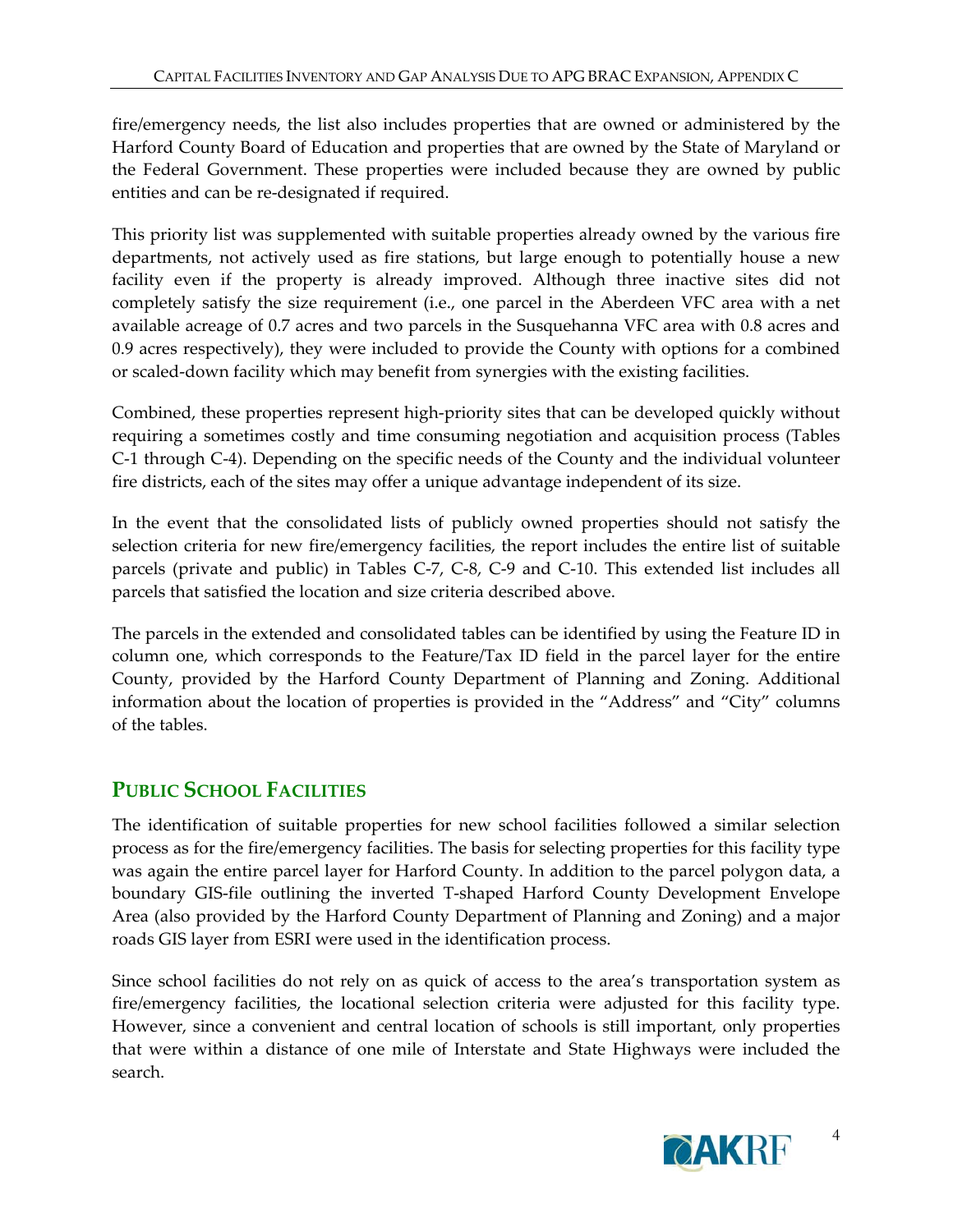The resulting dataset was then queried to select parcels that were in a desired size category. For school facilities the assumption was that a site with a minimum size of 25 acres would be required to build a new elementary school while 75 acres would be needed to build a middle/high school facility.

Out of this subset of large parcels close to the County's infrastructure network, properties were selected that were unimproved according to the County's parcel information. The query also included partially improved properties with buildings that would cover less than 5 percent of the total parcel area.

Selected properties were then processed to separate, and if necessary remove, multi feature polygons. Similar to the process described above, the dataset was then overlaid with existing public facilities layers and visually inspected to identify polygons that passed the previous screening but would not be suitable for this development type. The final dataset included 61 private and public properties that satisfied the locational selection criteria and the size minimum requirement of 25 acres.

This extended dataset was then screened for properties that were already in public ownership. These properties represent high-priority sites that can be developed quickly without requiring a sometimes costly and time consuming negotiation and acquisition process. Table C-5 shows all publicly‐owned facilities in this category. All properties listed are too small to accommodate a new middle/high school facility. This is why parcels presented in Table C‐5 provide the best development property options for new elementary school facilities. Depending on the specific needs of the County, each of the sites may offer a unique advantage independent of its size.

Table C-6 provides a list of private and publicly-owned properties that are larger than 75 acres. This list presents the entire universe of large, unimproved parcels that are within a one-mile distance of the transportation network within the Harford County Development Envelope Area and should be used to identify sites for new middle and high school facilities.

In the event that the consolidated lists of publicly-owned properties should not satisfy the selection criteria for new school facilities, this report include the entire list of suitable parcels (private and public) in Table C‐11. This extended list includes all parcels that satisfied the location and size criteria described above.

The parcels in the extended and consolidated tables can be identified by using the Feature ID in column one, which corresponds to the Feature ID field in the parcel layer for the entire County, provided by the Harford County Department of Planning and Zoning. Additional information about the location of properties is provided in the "Address" and "City" columns of the tables.

It should be noted that the information included in the tables represents the original content and was not altered when transferred to this document. Only acreages associated with each property were calculated using parcel square footage. Parcels that satisfied the physical and locational selection criteria and had a Feature/Tax ID but did not include other attribute information were included in the extended tables. Records that did not have a Feature ID were

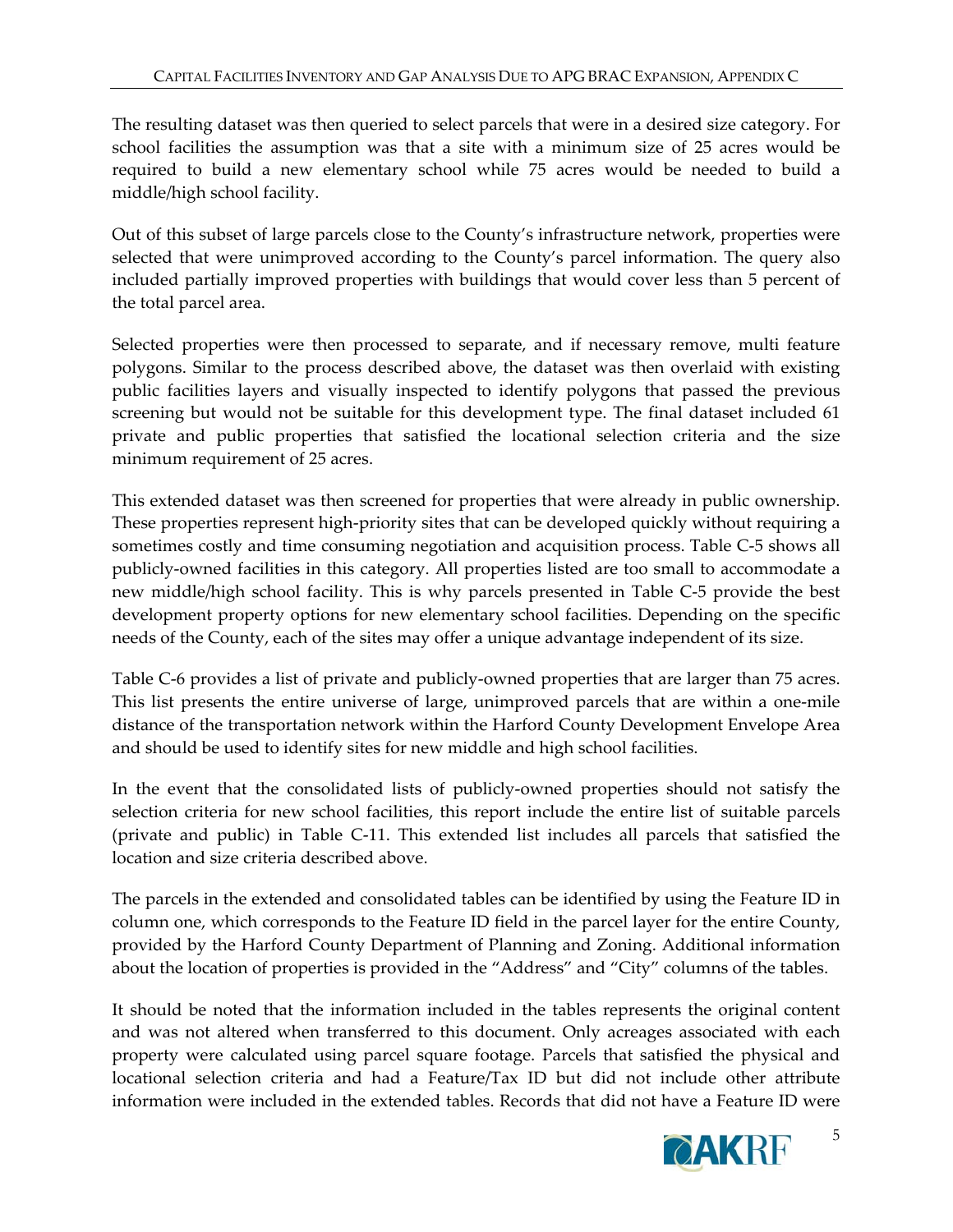deleted from the selection. In instances where multi-feature polygons were separated, new records contain a duplicate of the original record of the joint polygons.

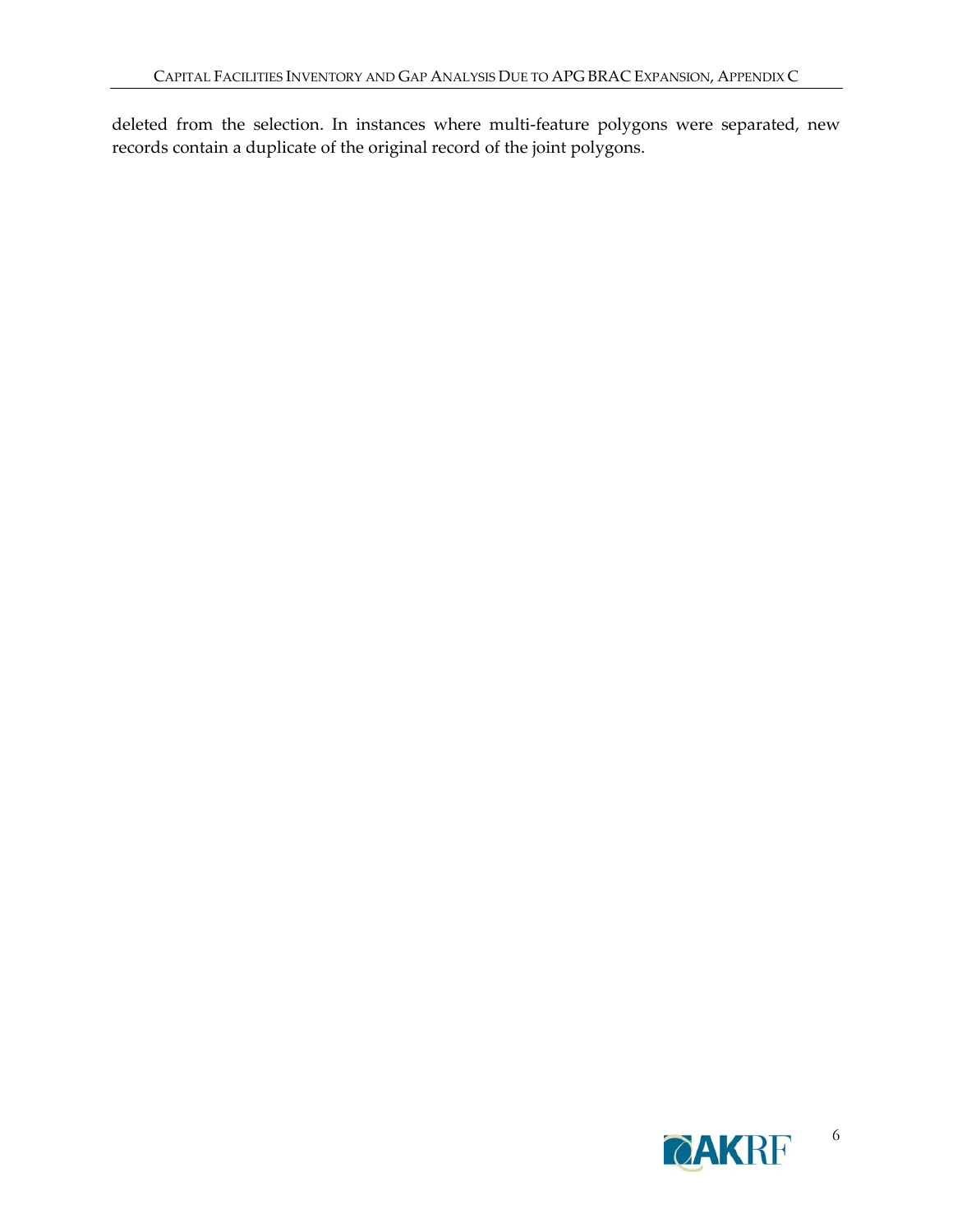| <b>Feature ID</b> | Owner                                                            | <b>Address</b>            | City            | <b>ZONING</b>  | <b>Building</b><br><b>SF</b> | Developable<br>Acreage |
|-------------------|------------------------------------------------------------------|---------------------------|-----------------|----------------|------------------------------|------------------------|
| 02095572          | ABERDEEN FIRE DEPARTMENT                                         |                           | ABERDEEN        | <b>B2</b>      | $\Omega$                     | 1.2                    |
| 02095580          | ABERDEEN FIRE DEPARTMENT                                         | 21 N ROGERS STREET        | <b>ABERDEEN</b> | <b>B2</b>      | 25,000                       | 0.7                    |
| 02039699          | ABERDEEN FIRE DEPARTMENT                                         | <b>1437 PERRYMAN ROAD</b> | ABERDEEN        | G <sub>1</sub> | 4,800                        | 0.8                    |
| 02001330          | ABERDEEN TOWN COMMISSIONERS                                      | SE OF OLD POST ROAD       | <b>ABERDEEN</b> | R <sub>3</sub> | $\mathbf 0$                  | 33.0                   |
| 02001616          | ABERDEEN TOWN COMMISSIONERS                                      | <b>EAST DEEN AVENUE</b>   | ABERDEEN        | R <sub>2</sub> | $\Omega$                     | 11.0                   |
| 02001624          | ABERDEEN TOWN COMMISSIONERS                                      | <b>JAMES AVENUE</b>       | <b>ABERDEEN</b> | R <sub>2</sub> | 0                            | 2.0                    |
| 02001241          | ABERDEEN TOWN COMMISSIONERS                                      | OFF RUBY DRIVE & RT 22    | <b>ABERDEEN</b> | R2             | 0                            | 3.8                    |
| 02034530          | <b>CITY OF ABERDEEN</b>                                          | <b>BEARDS HILL ROAD</b>   | <b>ABERDEEN</b> | R <sub>1</sub> | 0                            | 34.2                   |
| 02097958          | <b>CITY OF ABERDEEN</b>                                          | N E S CHESAPEAKE ROAD     | <b>ABERDEEN</b> | <b>RICI</b>    | $\mathbf 0$                  | 2.6                    |
| 02093200          | <b>CITY OF ABERDEEN</b>                                          | ABERDEEN THRUWAY          | ABERDEEN        | R <sub>3</sub> | $\mathbf 0$                  | 27.6                   |
| 02099713          | <b>CITY OF ABERDEEN THE</b>                                      | 880 LONG DRIVE            | ABERDEEN        | <b>IBD</b>     | $\Omega$                     | 28.5                   |
| 02053829          | HARFORD COUNTY, MD                                               | <b>S S CHURCH CREEK</b>   | <b>BEL AIR</b>  | AG             | $\Omega$                     | 20.2                   |
| 01337785          | HARFORD COUNTY, MD                                               | OFF HOLLY OAK CIRCLE      | <b>BEL AIR</b>  |                | $\Omega$                     | 10.6                   |
| 02005174          | HARFORD COUNTY, MD/BOARD OF<br><b>EDUCATION</b>                  | SE S MT ROYAL AVENUE      | ABERDEEN        | R <sub>2</sub> | $\mathbf 0$                  | 18.1                   |
| 02060167          | <b>MARYLAND TRANSPORTATION</b><br><b>AUTHORITY</b>               | S E S PARADISE RD         | ABERDEEN        | AG             | $\mathbf 0$                  | 1.3                    |
| 02099276          | <b>MAYOR AND CITY COUNCIL</b><br>ABERDEEN                        | S S ROUTE 22              | ABERDEEN        |                | 0                            | 1.2                    |
| 02034700          | STATE HIGHWAY ADMINISTRATION                                     | <b>WS RT 462</b>          | ABERDEEN        | R <sub>2</sub> | $\mathbf 0$                  | 1.6                    |
| 02063638          | STATE HIGHWAY ADMINISTRATION                                     | OFF BUSH CHAPEL ROAD      | <b>ABERDEEN</b> | R <sub>1</sub> | 0                            | 14.5                   |
| 02091518          | STATE HIGHWAY ADMINISTRATION                                     | RT 7 ITEM 82930           | <b>ABERDEEN</b> | M <sub>2</sub> | 0                            | 15.0                   |
|                   | <b>Sources: Harford County Department of Planning and Zoning</b> |                           |                 |                |                              |                        |

**Table C‐1. Publicly Owned Suitable Development Sites For Emergency Facilities Within the Aberdeen VFC**

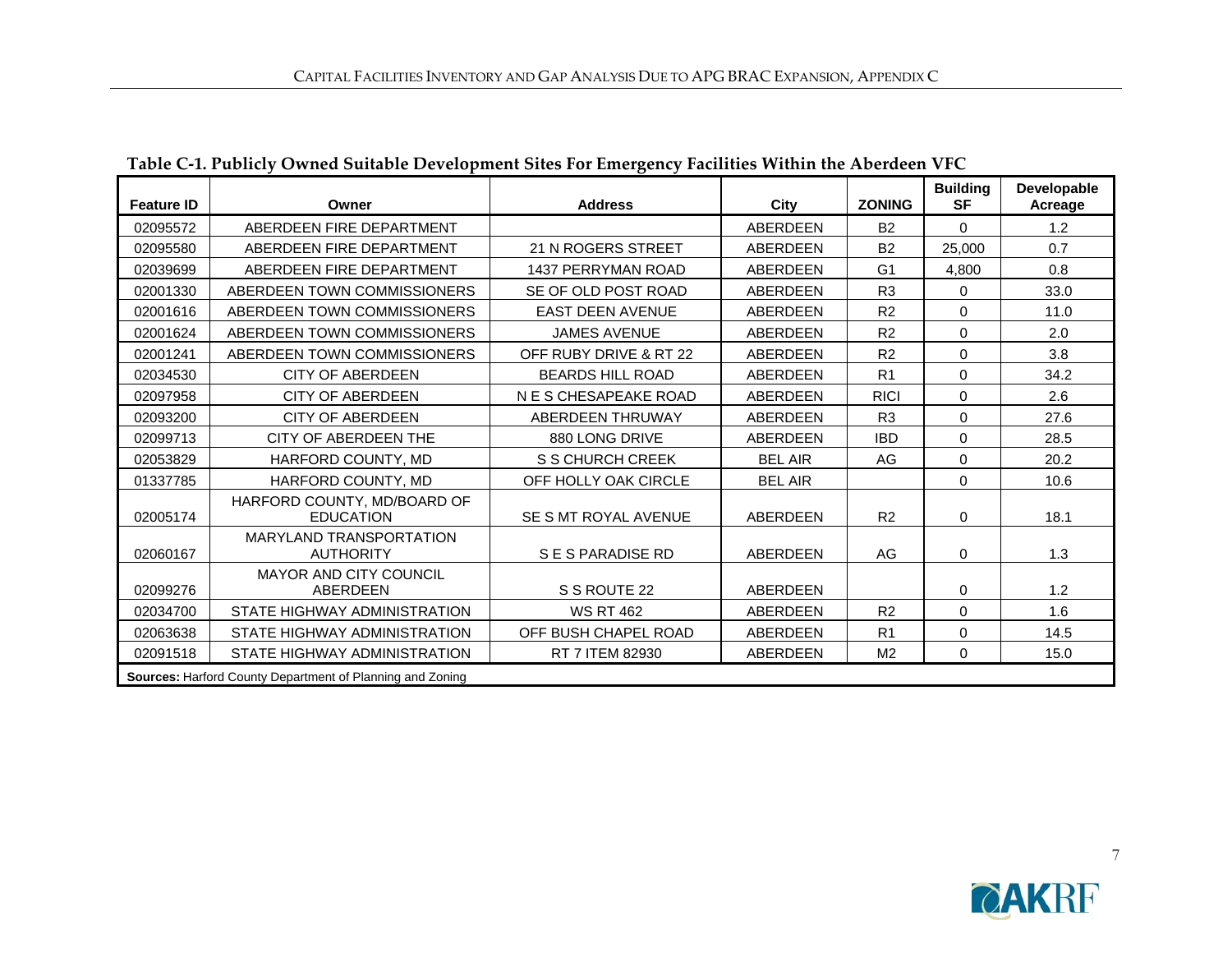| <b>Feature ID</b> | Owner                                                            | <b>Address</b>             | City            | <b>ZONING</b>      | <b>Building</b><br><b>SF</b> | Developable<br>Acreage |
|-------------------|------------------------------------------------------------------|----------------------------|-----------------|--------------------|------------------------------|------------------------|
| 01368702          | <b>ABINGTON FIRE COMPANY</b>                                     | 3301 WILLOUGHBY BEACH RD   | <b>EDGEWOOD</b> | R <sub>3</sub>     | 8,282                        | 1.9                    |
| 01236253          | ABINGTON FIRE COMPANY                                            | <b>CREAMERY LANE</b>       | <b>BELCAMP</b>  | R4                 | $\mathbf 0$                  | 2.0                    |
| 01171291          | ABINGTON FIRE COMPANY                                            | 3306 ABINGDON ROAD         | <b>ABINGTON</b> | R <sub>1</sub>     | 26,026                       | 6.1                    |
| 01015141          | HARFORD COUNTY, MD/BOARD OF<br><b>EDUCATION</b>                  | <b>WILLIAM PACA &amp;</b>  | <b>ABINGTON</b> | R <sub>1</sub>     | 0                            | 2.1                    |
| 01261258          | HARFORD COUNTY, MD/BOARD OF<br><b>EDUCATION</b>                  | 2502 TOLLGATE EMMOR ELEM   | <b>BEL AIR</b>  | R <sub>3</sub>     | 0                            | 10.5                   |
| 01015095          | HARFORD COUNTY, MD/BOARD OF<br><b>EDUCATION</b>                  | <b>1 LAURENTUM PARKWAY</b> | <b>ABINGTON</b> | R <sub>3</sub>     | $\mathbf 0$                  | 14.9                   |
| 01261215          | HARFORD COUNTY, MD/BOARD OF<br><b>EDUCATION</b>                  | 4299 CHURCH CREEK ROAD     | <b>BELCAMP</b>  | R <sub>3</sub>     | $\mathbf 0$                  | 20.5                   |
| 01201123          | HARFORD COUNTY/BOARD OF<br><b>EDUCATION</b>                      | ABINGDON ELEMENTARY        | <b>ABINGTON</b> | <b>R2/R3</b>       | 0                            | 28.7                   |
| 01015141          | HARFORD COUNTY, MD/BOARD OF<br><b>EDUCATION</b>                  | <b>WILLIAM PACA &amp;</b>  | <b>ABINGTON</b> | R <sub>1</sub>     | $\mathbf 0$                  | 47.8                   |
| 01207911          | HARFORD COUNTY, MD                                               | E S VAN BIBBER ROAD        | <b>EDGEWOOD</b> | R2                 | $\mathbf 0$                  | 1.0                    |
| 01028537          | HARFORD COUNTY, MD                                               | 4127 PHILADELPHIA ROAD     | <b>BEL AIR</b>  | R <sub>1</sub>     | $\Omega$                     | 1.1                    |
| 01056867          | HARFORD COUNTY, MD                                               | 4125 PHILADELPHIA ROAD     | <b>BEL AIR</b>  | R <sub>1</sub>     | $\mathbf 0$                  | 1.3                    |
| 01045997          | HARFORD COUNTY, MD                                               | S S ROUTE 40               | <b>ABINGTON</b> | R <sub>3</sub>     | $\Omega$                     | 2.1                    |
| 01100653          | HARFORD COUNTY, MD                                               | 3340 ABINGDON ROAD         | <b>ABINGTON</b> | R <sub>1</sub>     | $\mathbf 0$                  | 3.8                    |
| 01261231          | HARFORD COUNTY, MD                                               | 2500 TOLLGATE PARKWAY      | <b>BEL AIR</b>  | R <sub>3</sub>     | $\Omega$                     | 7.3                    |
| 01046004          | HARFORD COUNTY, MD                                               | 3023 PULASKI HIGHWAY       | <b>ABINGTON</b> | C <sub>1</sub>     | $\mathbf 0$                  | 8.0                    |
| 01225561          | HARFORD COUNTY, MD                                               | S S HOOKERS MILL ROAD      | <b>ABINGTON</b> | R2                 | $\mathbf 0$                  | 9.7                    |
| 01236237          | HARFORD COUNTY, MD                                               | 1119 BELCAMP GARTH         | <b>BELCAMP</b>  | R4                 | $\mathbf 0$                  | 10.6                   |
| 01335030          | HARFORD COUNTY, MD                                               | OTTER POINT ROAD           | <b>ABINGTON</b> | R <sub>3</sub>     | $\mathbf 0$                  | 14.3                   |
| 01327372          | HARFORD COUNTY, MD                                               | OFF PHILADELPHIA ROAD      | <b>EDGEWOOD</b> | $\Box$             | $\mathbf 0$                  | 21.9                   |
| 01250167          | HARFORD COUNTY, MD                                               | 1100 CEDAR LANE            | <b>BEL AIR</b>  | B <sub>1</sub> /AG | 0                            | 110.2                  |
| 01057677          | LONG BAR VOLUNTEER FIRE DEPT                                     | <b>WASHINGTON AVENUE</b>   | <b>ABINGTON</b> | R <sub>3</sub>     | $\Omega$                     | 0.6                    |
|                   | <b>Sources: Harford County Department of Planning and Zoning</b> |                            |                 |                    |                              |                        |

### **Table C‐2. Publicly Owned Suitable Development Sites For Emergency Facilities Within the Abingdon VFC**

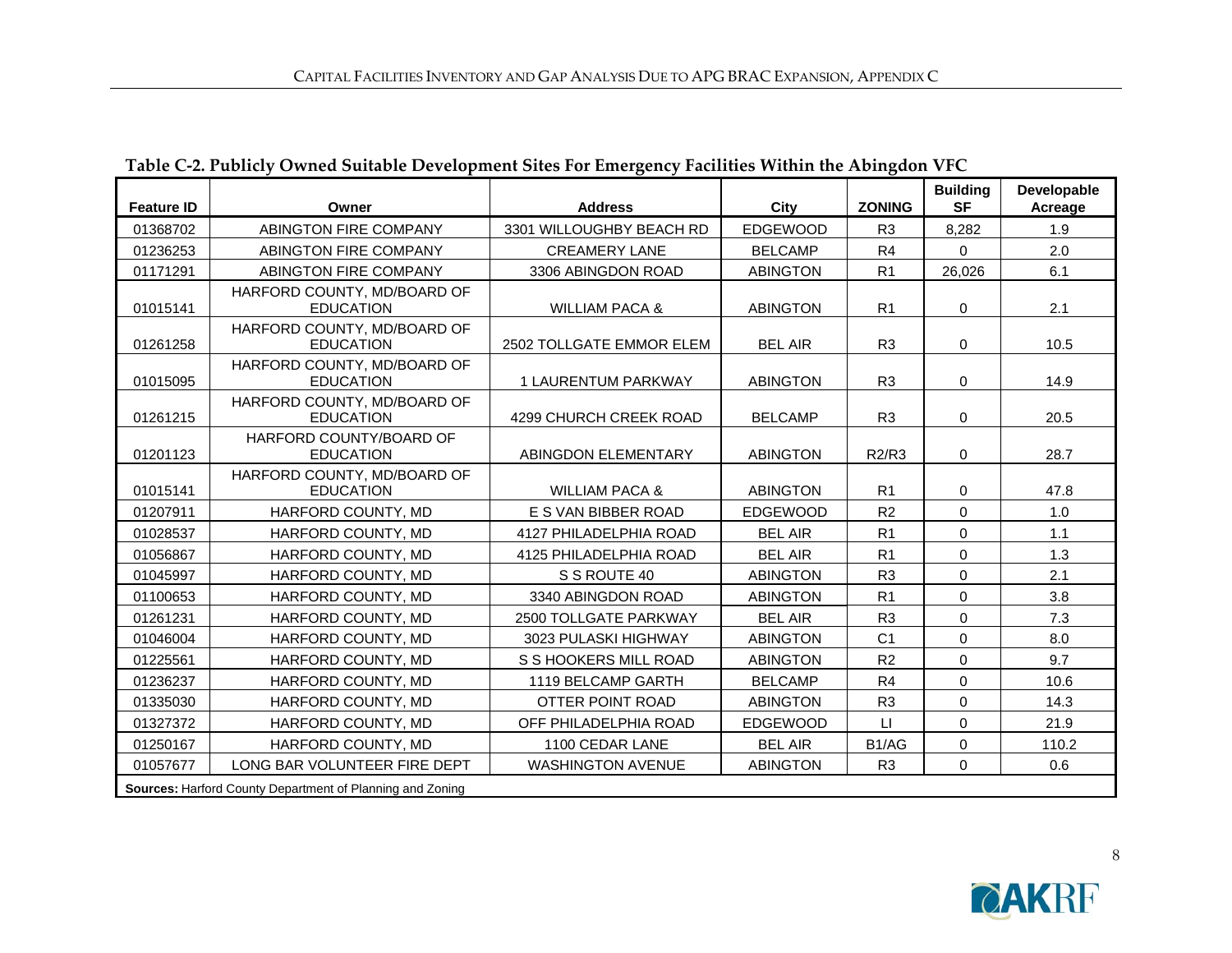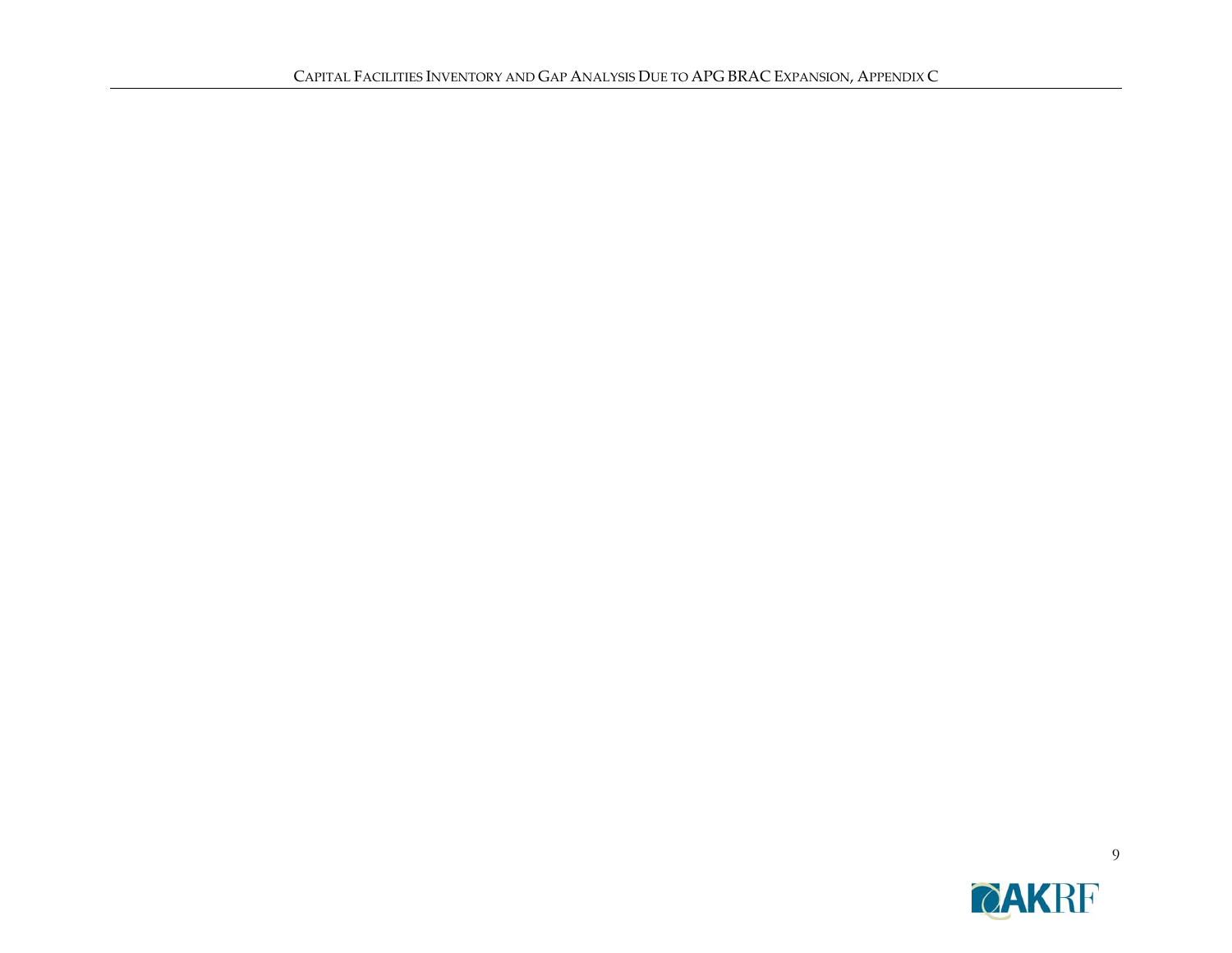| <b>Feature ID</b> | Owner                                                            | <b>Address</b>          | City                            | <b>ZONING</b>    | <b>Building</b><br>SF | <b>Developable</b><br>Acreage |
|-------------------|------------------------------------------------------------------|-------------------------|---------------------------------|------------------|-----------------------|-------------------------------|
|                   |                                                                  |                         | <b>HAVRE DE</b>                 |                  |                       |                               |
| 02053713          | HARFORD COUNTY, MD                                               | N E S GRAVEL HILL ROAD  | <b>GRACE</b>                    | AG               | 0                     | 11.8                          |
| 03317056          | HARFORD COUNTY, MD                                               | N S ALDINO ROAD         | <b>CHURCHVILLE</b>              | AG               | 0                     | 35.2                          |
| 03035484          | LEEVEL VOLUNTEER FIRE COMPANY                                    | <b>NS LEVEL ROAD</b>    | <b>CHURCHVILLE</b>              | AG               | 0                     | 2.1                           |
| 02096919          | LEEVEL VOLUNTEER FIRE COMPANY                                    | 3633 LEVEL VILLAGE ROAD | <b>HAVRE DE</b><br><b>GRACE</b> | RR <sub>B2</sub> | 26,792                | 7.3                           |
| 02068540          | STATE HIGHWAY ADMINISTRATION                                     | <b>ES PARADISE RD</b>   | <b>HAVRE DE</b><br><b>GRACE</b> | AG               | 0                     | 1.0                           |
| 02068583          | STATE HIGHWAY ADMINISTRATION                                     | <b>JFK SCENIC VIEW</b>  | <b>HAVRE DE</b><br><b>GRACE</b> | AG               | $\Omega$              | 1.6                           |
| 03245594          | STATE HIGHWAY ADMINISTRATION                                     | ALDINO RD STEM 78615    | ABERDEEN                        | AG               | 0                     | 5.3                           |
| 02081474          | STATE OF MARYLAND                                                | OFF FOX ROAD            | <b>HAVRE DE</b><br><b>GRACE</b> | AG               | 0                     | 2.6                           |
|                   | <b>Sources: Harford County Department of Planning and Zoning</b> |                         |                                 |                  |                       |                               |

| Table C-3. Publicly Owned Suitable Development Sites For Emergency Facilities Within the Level VFC |  |  |
|----------------------------------------------------------------------------------------------------|--|--|
|                                                                                                    |  |  |

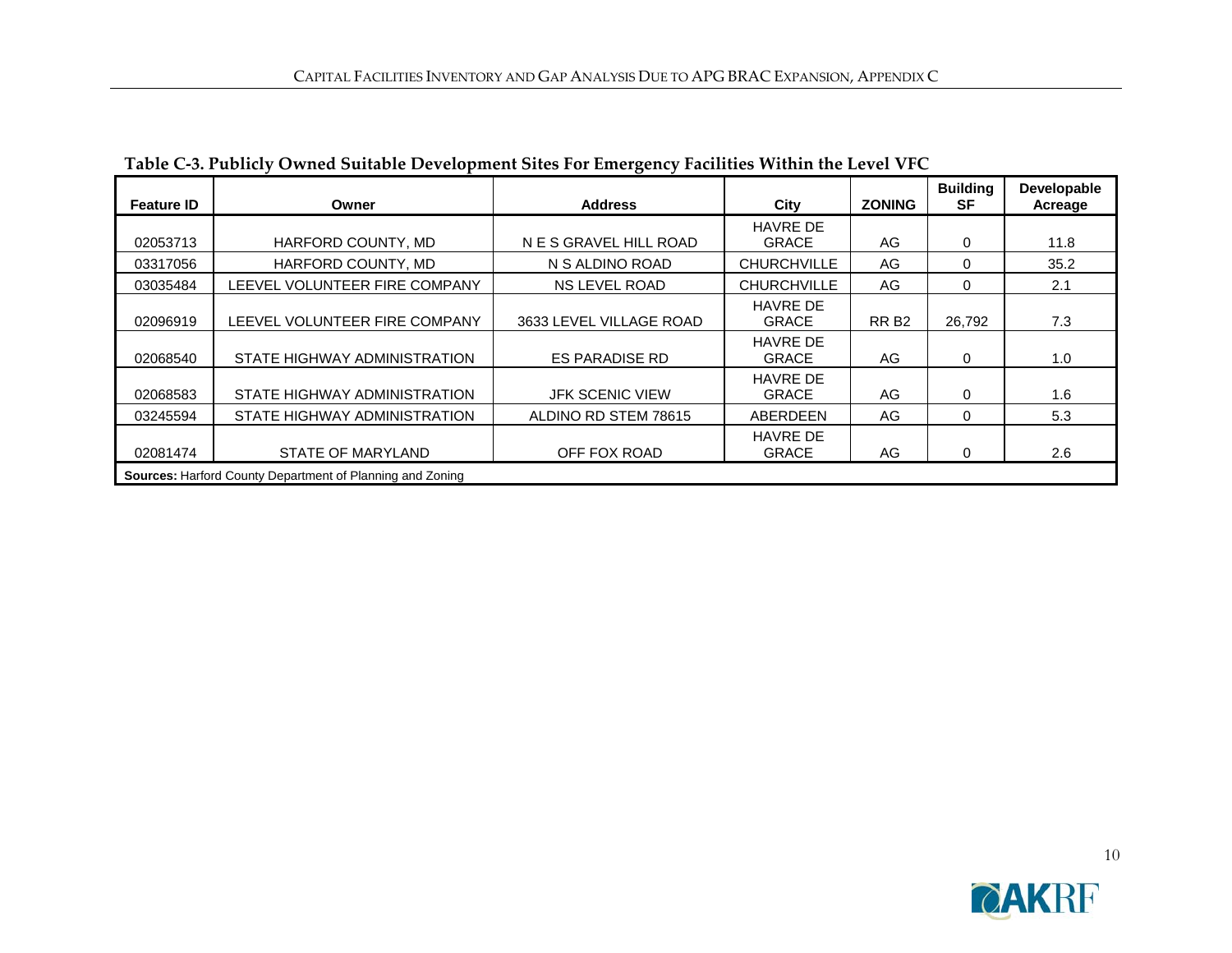| <b>Feature ID</b> | Owner                                                            | <b>Address</b>              | City                            | <b>ZONING</b>  | <b>Building</b><br><b>SF</b> | Developable<br>Acreage |
|-------------------|------------------------------------------------------------------|-----------------------------|---------------------------------|----------------|------------------------------|------------------------|
| 02050544          | HARFORD COUNTY, MD                                               | <b>W S EARLTON ROAD</b>     | <b>HAVRE DE</b><br><b>GRACE</b> | AG             | 0                            | 73.8                   |
| 06026710          | MAYOR & CITY COUNCIL OF HAVRE DE<br><b>GRACE</b>                 | <b>BLOOMSBURY AVENUE</b>    | <b>HAVRE DE</b><br><b>GRACE</b> | R <sub>2</sub> | $\mathbf 0$                  | 1.9                    |
| 06026710          | MAYOR & CITY COUNCIL OF HAVRE DE<br><b>GRACE</b>                 | <b>BLOOMSBURY AVENUE</b>    | <b>HAVRE DE</b><br><b>GRACE</b> | R <sub>2</sub> | 0                            | 2.8                    |
| 06026710          | MAYOR & CITY COUNCIL OF HAVRE DE<br><b>GRACE</b>                 | <b>BLOOMSBURY AVENUE</b>    | <b>HAVRE DE</b><br><b>GRACE</b> | R <sub>2</sub> | 0                            | 2.4                    |
| 06010253          | MAYOR & CITY COUNCIL OF HAVRE DE<br><b>GRACE</b>                 | REC AREA OFF BATTERY DR     | <b>HAVRE DE</b><br><b>GRACE</b> | R <sub>2</sub> | 0                            | 1.4                    |
| 06035086          | SUSQUEHANNA HOSE CO INC                                          | <b>451 N JUNIATA STREET</b> | <b>HAVRE DE</b><br><b>GRACE</b> | <b>RB</b>      | $\Omega$                     | 1.2                    |
| 06004512          | SUSQUEHANNA HOSE CO INC                                          | 1542 CHAPEL ROAD            | <b>HAVRE DE</b><br><b>GRACE</b> | R <sub>2</sub> | 3,836                        | 1.6                    |
| 06035094          | SUSQUEHANNA HOSE CO INC                                          | <b>301 MARKET STREET</b>    | <b>HAVRE DE</b><br><b>GRACE</b> | <b>RB</b>      | 5,460                        | 0.9                    |
| 06035108          | SUSQUEHANNA HOSE CO INC                                          | 911 REVOLUTION STREET       | <b>HAVRE DE</b><br><b>GRACE</b> | <b>RB</b>      | 0                            | 0.8                    |
|                   | <b>Sources: Harford County Department of Planning and Zoning</b> |                             |                                 |                |                              |                        |

**Table C‐4. Publicly Owned Suitable Development Sites For Emergency Facilities Within the Susquehanna VFC**

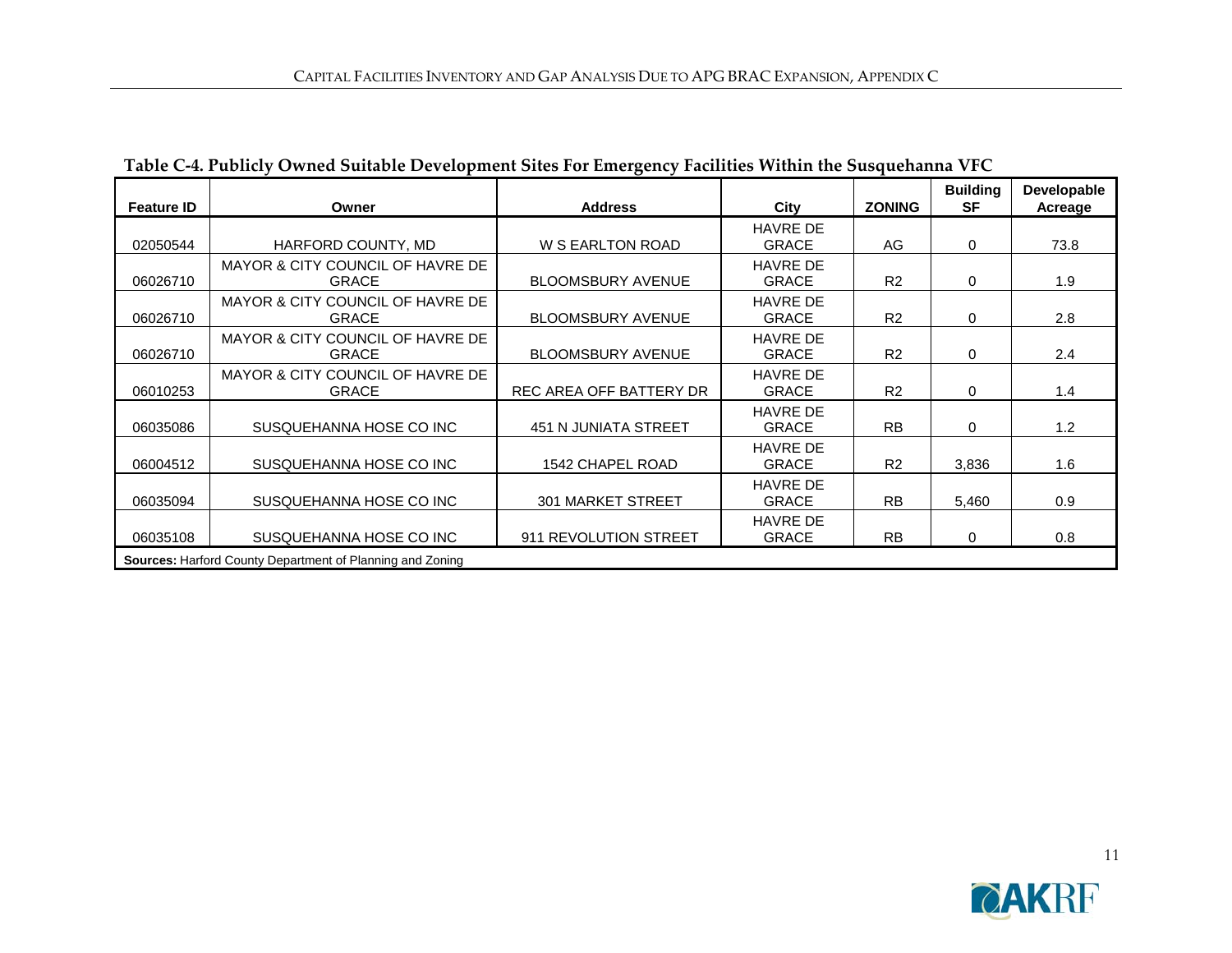|                           | Table C-5. Publicly Owned Suitable Development Sites For Elementary School Facilities Within the Harford County |
|---------------------------|-----------------------------------------------------------------------------------------------------------------|
| Development Envelope Area |                                                                                                                 |

| <b>Feature ID</b> | Owner                                                            | <b>Address</b>          | City            | <b>ZONING</b>  | <b>Building</b><br>SF | Developable<br>Acreage |
|-------------------|------------------------------------------------------------------|-------------------------|-----------------|----------------|-----------------------|------------------------|
| 2001330           | ABERDEEN TOWN COMMISSIONERS                                      | SE OF OLD POST ROAD     | ABERDEEN        | R <sub>3</sub> | 0.0                   | 33.0                   |
| 2093200           | CITY OF ABERDEEN                                                 | ABERDEEN THRUWAY        | ABERDEEN        | R <sub>3</sub> | 0.0                   | 28.2                   |
| 2099713           | <b>CITY OF ABERDEEN</b>                                          | 880 LONG DRIVE          | ABERDEEN        | <b>IBD</b>     | 0.0                   | 28.5                   |
| 2034530           | CITY OF ABERDEEN                                                 | <b>BEARDS HILL ROAD</b> | ABERDEEN        | R <sub>1</sub> | 0.0                   | 34.2                   |
| 1098853           | HARFORD COUNTY, MD                                               | NUTTAL AVENUE           | <b>EDGEWOOD</b> | R4             | 0.0                   | 26.9                   |
| 1031589           | HARFORD COUNTY, MD                                               | S S ROUTE 40            | <b>EDGEWOOD</b> | R4             | 0.0                   | 32.6                   |
| 2095726           | HARFORD COUNTY, MD                                               | OFF FORDS LANE          | <b>EDGEWOOD</b> | R <sub>1</sub> | 0.0                   | 37.1                   |
| 1073168           | HARFORD COUNTY, MD                                               | N S WILLOUGHBY BEACH RD | <b>EDGEWOOD</b> | R <sub>2</sub> | 0.0                   | 45.6                   |
| 1253956           | STATE HIGHWAY ADMINISTRATION                                     | RT 24 RELOC ITEM 80942  | <b>EDGEWOOD</b> | <b>CI</b>      | 0.0                   | 54.4                   |
| 1158988           | UNITED STATES GOVERNMENT                                         | S S WINTERS RUN         | <b>EDGEWOOD</b> | G <sub>1</sub> | 0.0                   | 41.3                   |
|                   | <b>Sources:</b> Harford County Department of Planning and Zoning |                         |                 |                |                       |                        |

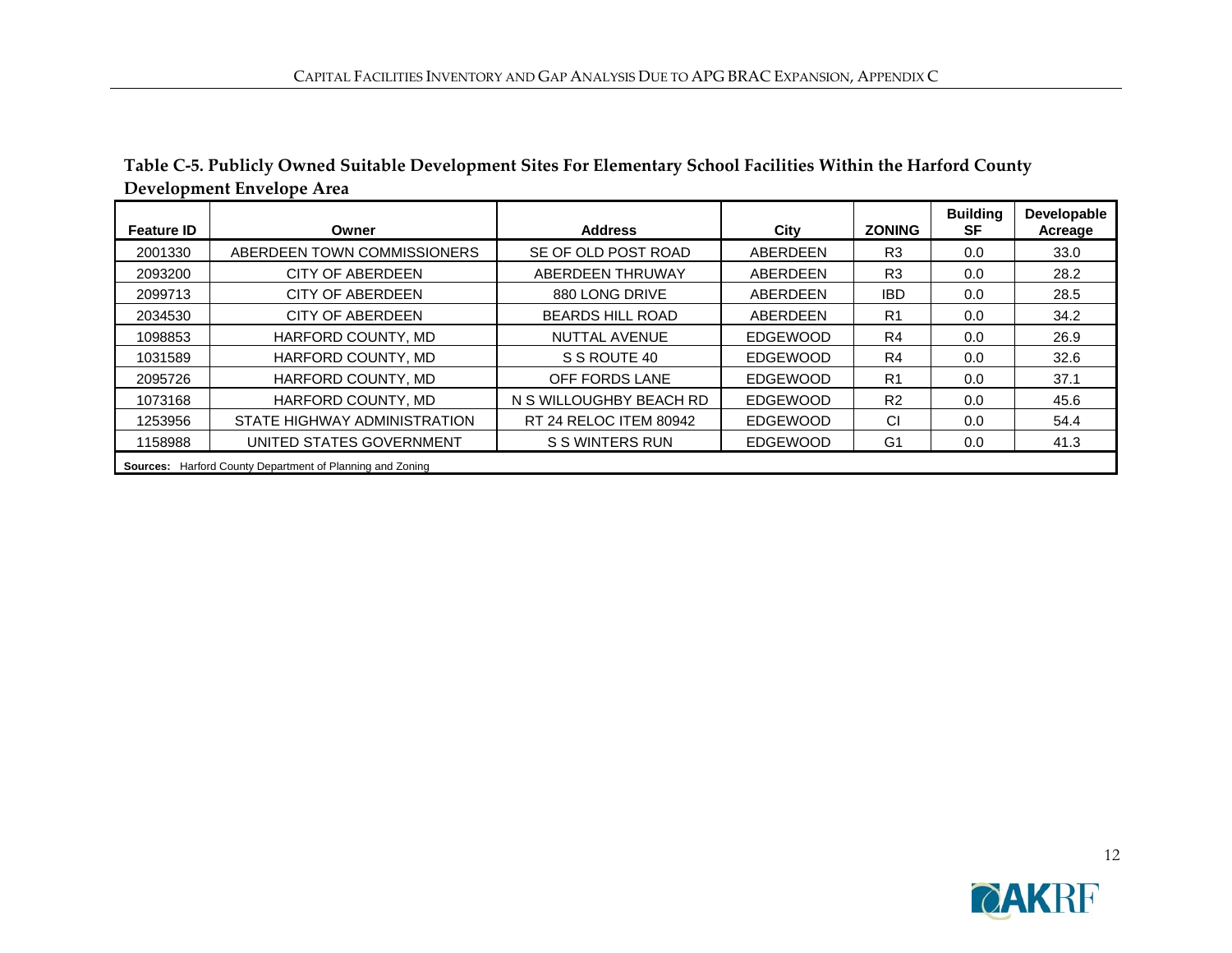### Table C-6. All Suitable Development Sites For Middle And High School Facilities Within the Harford County Development **Envelope Area**

| <b>Feature ID</b> | Owner                                                            | <b>Address</b>          | City                            | Zoning         | <b>Building</b><br>SF | Developable<br>Acreage |
|-------------------|------------------------------------------------------------------|-------------------------|---------------------------------|----------------|-----------------------|------------------------|
| 2074109           | 88 ACRES LLC                                                     | S S ROUTE #7            | ABERDEEN                        | AG             | 0.0                   | 88.4                   |
| 2073080           | <b>FRITO-LAY INC</b>                                             | N S ROUTE 40            | ABERDEEN                        | GI             | 0.0                   | 102.5                  |
| 2048736           | VILLAGE AT CARSIN'S RUN LLC THE                                  | 825 ALDINO STEPNEY ROAD | ABERDEEN                        | AG             | 0.0                   | 114.7                  |
| 1010352           | PRESTON COOK LLC                                                 | 4805 PHILADELPHIA ROAD  | <b>BELCAMP</b>                  | CI             | 0.0                   | 137.4                  |
| 1019546           | CADDIE HOMES 13 INC                                              | 917 CEDAR LANE          | <b>BEL AIR</b>                  | <b>RR</b>      | 0.0                   | 166.3                  |
| 2060795           | PEARCE ELIZABETH M ET AL                                         | S/S PROVING GROUND ROAD | ABERDEEN                        | AG             | 0.0                   | 166.6                  |
| 1175742           | IZAAK WALTON LEAGUE OF AMERICA<br>INC.                           | S S ROUTE 40            | <b>EDGEWOOD</b>                 | R <sub>3</sub> | 0.0                   | 223.8                  |
| 6000207           | ARUNDEL CORPORATION                                              | N S ROUTE 155           | <b>HAVRE DE</b><br><b>GRACE</b> | AG             | 0.0                   | 282.8                  |
| 1072811           | <b>HARFORD INVESTORS</b>                                         | S W S ABINGDON ROAD     | <b>ABINGDON</b>                 | CI             | 0.0                   | 295.0                  |
|                   | <b>Sources: Harford County Department of Planning and Zoning</b> |                         |                                 |                |                       |                        |

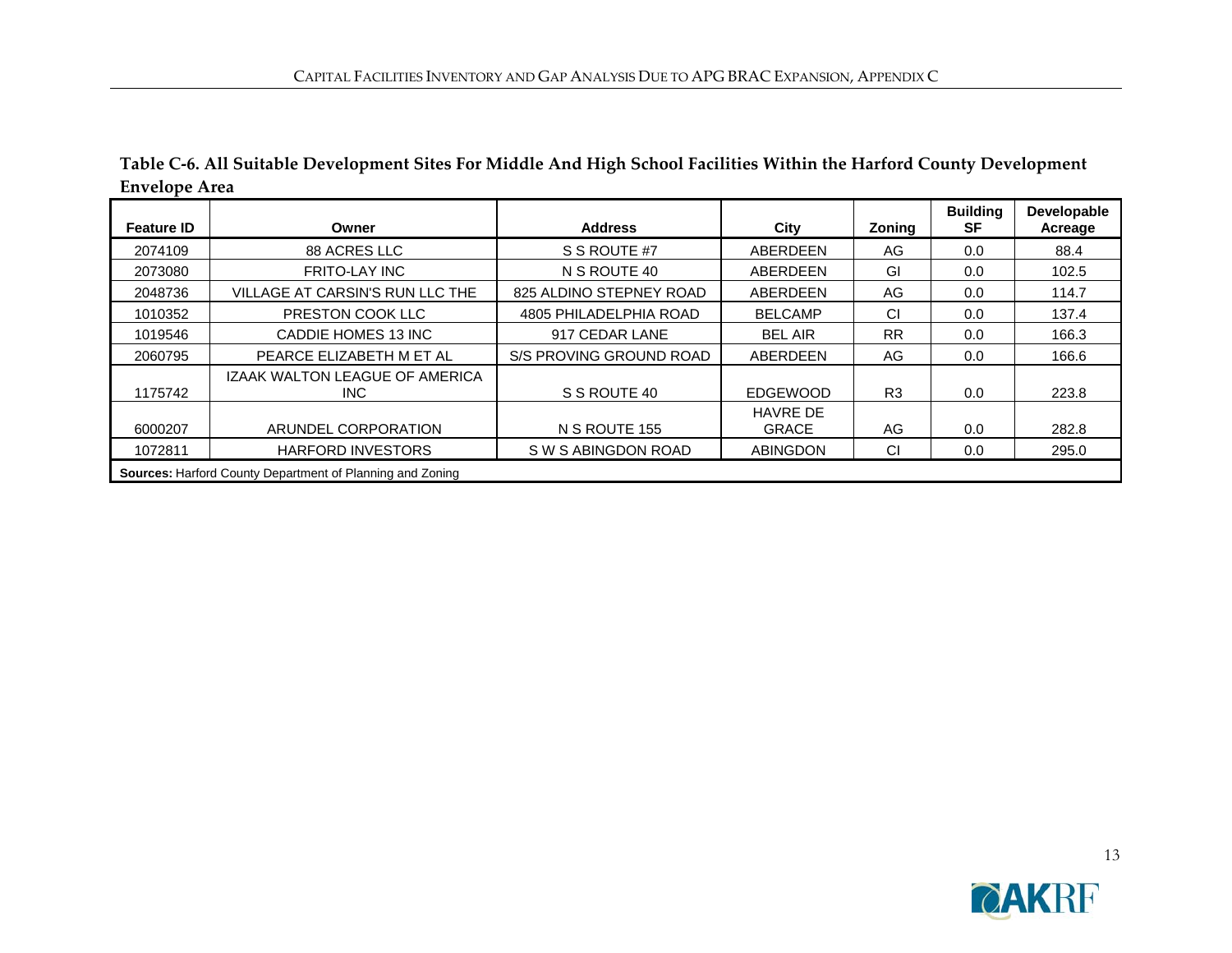| <b>Feature ID</b> | Owner                             | <b>Address</b>           | City                 | Zoning         | <b>Building</b><br><b>SF</b> | Developable<br>Acreage |
|-------------------|-----------------------------------|--------------------------|----------------------|----------------|------------------------------|------------------------|
| 02081148          | <b>40 EAST INDUSTRIAL PARK</b>    | 1416 GEMSTONE COURT      | <b>STREET</b>        | <b>CI</b>      | $\mathbf 0$                  | 1.1                    |
| 02085984          | <b>CURRY FAMILY TRUST</b>         | 109 WILLIAMS STREET      | ABERDEEN             | R <sub>1</sub> | $\mathbf 0$                  | 1.1                    |
| 02081830          | HOLDER RICHARD C                  | OFF SCHOFIELD AVENUE     | ABERDEEN             | R <sub>3</sub> | $\Omega$                     | 1.1                    |
| 02081113          | <b>40 EAST INDUSTRIAL PARK</b>    | 1415 GEMSTONE COURT      | <b>STREET</b>        | <b>CI</b>      | $\Omega$                     | 1.1                    |
| 02079321          | ONE THOUSAND & ONE PTN            | 1009 OLD PHILADELPHIA RD | <b>SEVEN VALLEYS</b> | M <sub>2</sub> | $\mathbf 0$                  | $1.1$                  |
| 02063875          | <b>TRAVERS MARGARET D</b>         | 1533-A MITCHELL LANE     | ABERDEEN             | R2             | $\mathbf 0$                  | 1.1                    |
| 02081091          | <b>40 EAST INDUSTRIAL PARK</b>    | 102 RIMFIELD ROAD        | <b>STREET</b>        | <b>CI</b>      | $\Omega$                     | 1.1                    |
| 02066106          | SAINT PAUL'S EVANGELICAL          | N/W S OLD STEPNEY ROAD   | PERRYMAN             | R <sub>2</sub> | $\mathbf 0$                  | 1.1                    |
| 02081180          | <b>40 EAST INDUSTRIAL PARK</b>    | 1408 GEMSTONE COURT      | <b>STREET</b>        | <b>CI</b>      | $\mathbf 0$                  | 1.1                    |
| 02039257          | <b>1104 OPR LLC</b>               | ROUTE <sub>7</sub>       | <b>ABERDEEN</b>      | M <sub>2</sub> | $\Omega$                     | 1.1                    |
| 02099276          | MAYOR AND CITY COUNCIL ABERDEEN   | OFF OSBORNE LANE         | <b>ABERDEEN</b>      |                | $\mathbf 0$                  | 1.2                    |
| 02095572          | ABERDEEN FIRE DEPARTMENT          | NWS N ROGERS STREET      | <b>ABERDEEN</b>      | <b>B2</b>      | $\Omega$                     | 1.2                    |
| 02066505          | <b>CARSINS RUN LLC</b>            | N S ROUTE 22             | <b>JOPPA</b>         | AG             | $\Omega$                     | 1.2                    |
| 02081121          | <b>40 EAST INDUSTRIAL PARK</b>    | 1417 GEMSTONE COURT      | <b>STREET</b>        | <b>CI</b>      | $\mathbf 0$                  | 1.2                    |
| 02051605          | <b>FRAMARINI FRED</b>             | S S ROUTE 40             | ABERDEEN             | <b>CI</b>      | $\Omega$                     | 1.2                    |
| 02020564          | <b>NO DATA</b>                    | <b>NO DATA</b>           | <b>NO DATA</b>       | <b>NO DATA</b> | $\Omega$                     | 1.2                    |
| 02048728          | 20-22 ALDINO-STEPNEY ROAD LLC     | S/E S STEPNEY ROAD       | <b>FOREST HILL</b>   | AG             | $\mathbf 0$                  | 1.3                    |
| 02081199          | <b>40 EAST INDUSTRIAL PARK</b>    | 1406 GEMSTONE COURT      | <b>STREET</b>        | <b>CI</b>      | $\mathbf 0$                  | 1.3                    |
| 02069539          | <b>STROTHERS LARRY</b>            | 924 S STEPNEY ROAD       | <b>ABERDEEN</b>      | R <sub>1</sub> | $\Omega$                     | 1.3                    |
| 02009994          | <b>CRONIN J WILMER</b>            | <b>S S BATTLE AVENUE</b> | <b>ABERDEEN</b>      | R <sub>3</sub> | $\Omega$                     | 1.3                    |
| 02051117          | <b>BONSACK KAREN N</b>            | W S BUSH CHAPEL ROAD     | <b>EDGEWOOD</b>      | R <sub>2</sub> | $\Omega$                     | 1.3                    |
| 02043777          | <b>BURNS ERMA MARIE</b>           | N E S OLD ROBIN HOOD RD  | <b>BALTIMORE</b>     | AG             | $\mathbf 0$                  | 1.3                    |
| 02081237          | <b>40 EAST INDUSTRIAL PARK</b>    | 1401 GEMSTONE COURT      | <b>STREET</b>        | <b>CI</b>      | $\mathbf 0$                  | 1.3                    |
| 02081296          | 40 EAST INDUSTRIAL PARK           | OFF GEMSTONE COURT       | <b>STREET</b>        | <b>CI</b>      | $\Omega$                     | 1.3                    |
| 02008661          | <b>IDGAD II LLC</b>               | N S BOOTHLY HILL ROAD    | <b>HANOVER</b>       | B <sub>3</sub> | $\mathbf 0$                  | 1.3                    |
| 02060167          | MARYLAND TRANSPORTATION AUTHORITY | S S ROUTE 22             | <b>BALTIMORE</b>     | AG             | $\mathbf 0$                  | 1.3                    |
| 02075431          | PATTERSON PERRY M                 | OLD ROBIN HOOD ROAD      | ABERDEEN             | AG             | $\Omega$                     | 1.3                    |
| 02014505          | <b>BONSACK KAREN N</b>            | 10 BUSH CHAPEL ROAD      | <b>EDGEWOOD</b>      | B <sub>3</sub> | $\mathbf 0$                  | 1.4                    |
| 02107880          | <b>LONG PROPERTY RESIDENTIAL</b>  | 822-824 LONG DRIVE       | <b>TOWSON</b>        | <b>IBD</b>     | $\mathbf 0$                  | 1.4                    |

**Table C‐7. All Suitable Development Sites For Emergency Facilities Within the Aberdeen VFC**

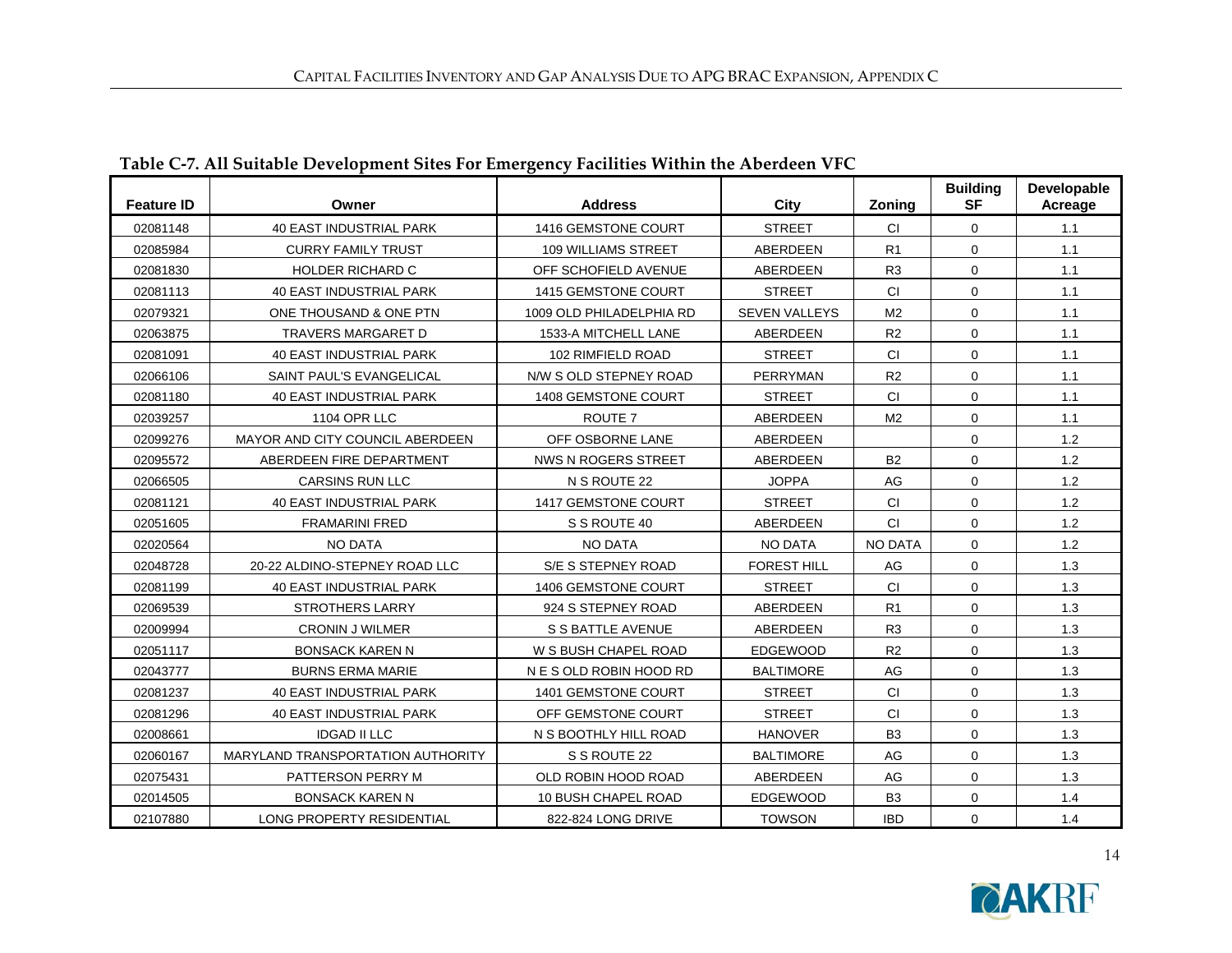| 02081210            | <b>40 EAST INDUSTRIAL PARK</b>     | 1402 GEMSTONE COURT      | <b>STREET</b>         | <b>CI</b>      | $\mathbf 0$  | 1.4 |
|---------------------|------------------------------------|--------------------------|-----------------------|----------------|--------------|-----|
| 02081202            | <b>40 EAST INDUSTRIAL PARK</b>     | 1404 GEMSTONE COURT      | <b>STREET</b>         | <b>CI</b>      | $\mathbf 0$  | 1.4 |
| 02009994            | <b>CRONIN J WILMER</b>             | S S BATTLE AVENUE        | ABERDEEN              | R <sub>3</sub> | $\mathbf 0$  | 1.4 |
| 02033739            | NO DATA                            | <b>NO DATA</b>           | NO DATA               | <b>NO DATA</b> | $\mathbf 0$  | 1.4 |
| 02081253            | <b>40 EAST INDUSTRIAL PARK</b>     | 1405 GEMSTONE COURT      | <b>STREET</b>         | <b>CI</b>      | $\mathbf 0$  | 1.5 |
| 02072149            | <b>MYERS DWIGHT E</b>              | E S OLD STEPNEY RD       | ABERDEEN              | R2             | 0            | 1.5 |
| 02047578            | <b>WARFIELD JERRY</b>              | 402-B S STEPNEY ROAD     | <b>COLUMBIA</b>       | R <sub>1</sub> | 0            | 1.5 |
| 02081229            | <b>40 EAST INDUSTRIAL PARK</b>     | 1400 GEMSTONE COURT      | <b>STREET</b>         | CI.            | 0            | 1.5 |
| 02105543            | ABERDEEN CROSSING LLC              | PULASKI HIGHWAY          | <b>NEWARK</b>         | B <sub>3</sub> | $\mathsf{O}$ | 1.6 |
| 02087715            | <b>FAST FOOD MERCHANDISERS INC</b> | 1090 HARDEE'S DRIVE      | <b>PLANO</b>          | GI             | $\mathbf 0$  | 1.6 |
| 02034700            | STATE HIGHWAY ADMINISTRATION       | <b>WS RT 462</b>         | <b>BALTIMORE</b>      | R <sub>2</sub> | $\mathbf 0$  | 1.6 |
| 02092794            | ABERDEEN MARKETPLACE INC           | 1006 BEARDS HILL ROAD    | <b>GLEN BURNIE</b>    | B <sub>3</sub> | $\mathbf 0$  | 1.6 |
| 02072408            | <b>WEBSTER HAROLD E</b>            | R O W OF E S SPESUTIA RD | <b>OXON HILL</b>      | R <sub>2</sub> | 0            | 1.6 |
| 02100975            | SOMODY EDWARD V                    | 492 BEARDS HILL ROAD     | ABERDEEN              | R1             | $\mathbf 0$  | 1.6 |
| 02040867            | BALDWIN WILLIAM W & WF             | ROW OFF E S PARADISE RD  | HAVRE DE GRACE        | AG             | 0            | 1.6 |
| 02045508            | <b>GILMER A NELSON</b>             | E S OF LOFLIN RD         | <b>BEL AIR</b>        | CI.            | 0            | 1.7 |
| 02003856            | <b>GEMCRAFT HOMES INC</b>          | N S ARTHUR ROAD          | <b>FOREST HILL</b>    | R <sub>3</sub> | $\mathbf 0$  | 1.7 |
| 02013738            | <b>FORITA LLC</b>                  | ES OLD POST ROAD         | ABERDEEN              | M <sub>3</sub> | $\mathbf 0$  | 1.7 |
| 02057247            | <b>KENLY WILLIAM</b>               | S S MITCHELL LANE        | <b>ABERDEEN</b>       | R <sub>2</sub> | $\Omega$     | 1.7 |
| 02009994            | <b>CRONIN J WILMER</b>             | S S BATTLE AVENUE        | ABERDEEN              | R <sub>3</sub> | $\mathbf 0$  | 1.7 |
| 02087685            | <b>COOK ROBERT W</b>               | 1030 HARDEE'S DRIVE      | PERRYMAN              | GI             | 0            | 1.7 |
| 02048655            | <b>EDWARDS CHARLIE LEE</b>         | W S RT #462              | <b>SPARTA</b>         | AG             | 0            | 1.8 |
| 02003880            | <b>BALL ROY</b>                    | SWS OLD ROBIN HOOD ROAD  | <b>TRAPHILL</b>       | R1             | $\mathbf 0$  | 1.9 |
| 06002692            | ENGEL-GOLBIN PARTNERSHIP II        | E OF US RT 40            | <b>HAVRE DE GRACE</b> | R <sub>2</sub> | $\mathbf 0$  | 1.9 |
| 02065835            | NOPLOCK NORMAN                     | W S PARADISE ROAD        | <b>LEXINGTON</b>      | AG             | 0            | 1.9 |
| CITY OF<br>ABERDEEN | <b>NO DATA</b>                     | NO DATA                  | <b>NO DATA</b>        | <b>NO DATA</b> | 0            | 2.0 |
| 02036223            | 1417 BOGGS ROAD LLC                | N S BUSH CHAPEL RD       | <b>JOPPA</b>          | R <sub>3</sub> | $\Omega$     | 2.0 |
| 02001624            | ABERDEEN TOWN COMMISSIONERS        | <b>JAMES AVENUE</b>      | ABERDEEN              | R <sub>2</sub> | 0            | 2.0 |
| 02033747            | <b>NO DATA</b>                     | <b>NO DATA</b>           | <b>NO DATA</b>        | <b>NO DATA</b> | 0            | 2.1 |
| 02042355            | <b>BOOSE SANDRA E</b>              | S S ROUTE 40             | <b>BELLEFONTE</b>     | CI.            | $\mathbf 0$  | 2.1 |
| 02045036            | <b>WILLIAMS IRVING C</b>           | POST ROAD                | HAVRE DE GRACE        | R <sub>2</sub> | 0            | 2.2 |
| 02037653            | ABERDEEN PROPERTIES LLC            | ROUTE 22                 | ABERDEEN              | R <sub>3</sub> | 0            | 2.2 |
| 02091453            | <b>HICKORY RIDGE - ROUTE 40</b>    | <b>HICKORY DRIVE</b>     | <b>COLUMBIA</b>       | M <sub>2</sub> | $\Omega$     | 2.2 |

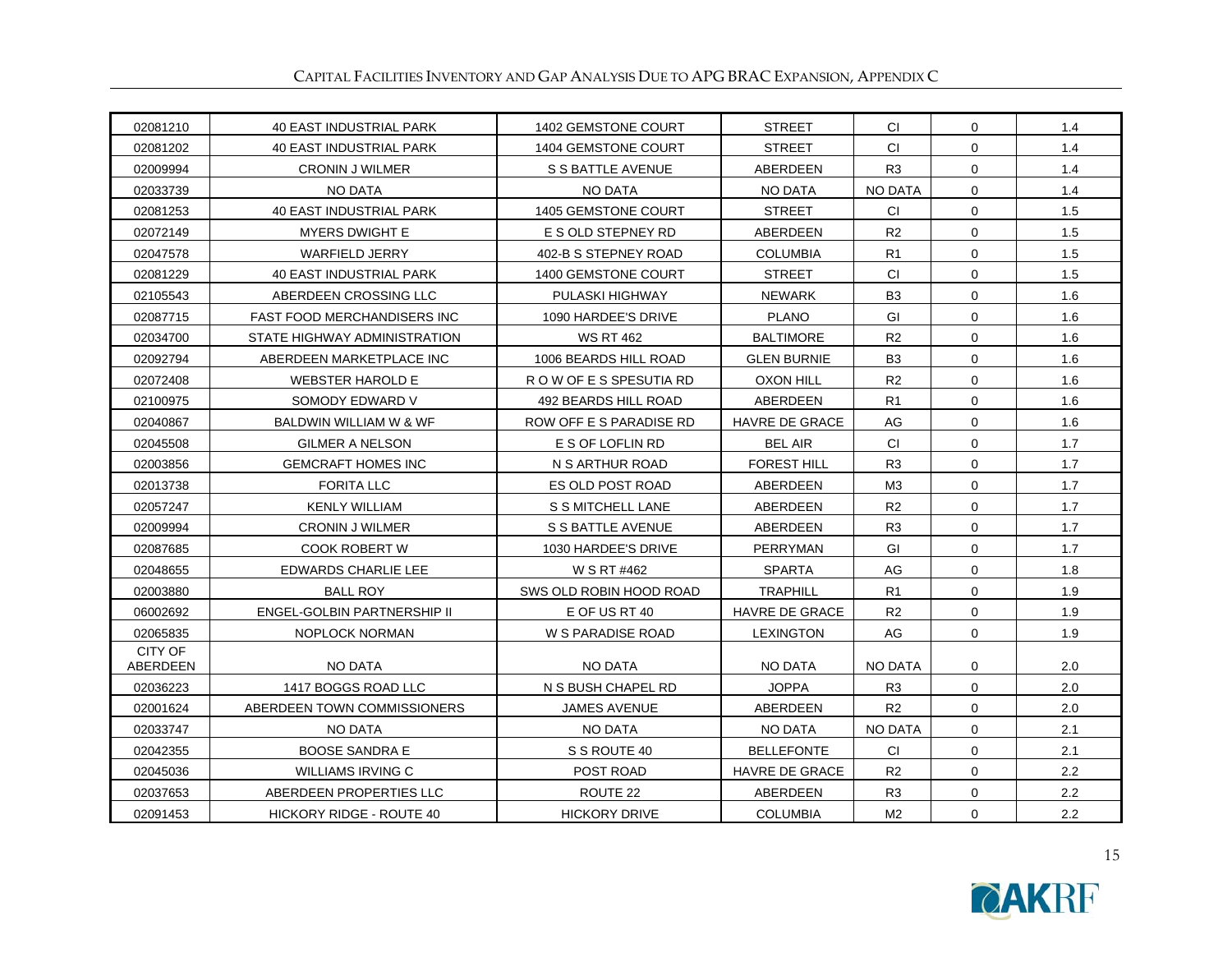| 02107716 | <b>BEL AIR HOLDINGS LLC</b>      | 3505 LYNN LEE DRIVE      | <b>BEL AIR</b>        | AG             | $\mathbf 0$  | 2.3 |
|----------|----------------------------------|--------------------------|-----------------------|----------------|--------------|-----|
| 02047535 | WARFIELD JERRY N                 | 400 S STEPNEY ROAD       | <b>COLUMBIA</b>       | R <sub>2</sub> | 0            | 2.3 |
| 02022605 | <b>LEIGH MILTON W</b>            | OFF CIRCLE DRIVE         | ABERDEEN              | R <sub>2</sub> | $\mathbf 0$  | 2.3 |
| 02021080 | <b>STANCILL JERRY</b>            | 800 BEARDS HILL ROAD     | <b>BALTIMORE</b>      | B <sub>3</sub> | $\mathbf 0$  | 2.3 |
| 02107708 | <b>BEL AIR HOLDINGS LLC</b>      | 3503 LYNN LEE DRIVE      | <b>BEL AIR</b>        | AG             | $\mathbf{0}$ | 2.3 |
| 02107724 | <b>BEL AIR HOLDINGS LLC</b>      | 3507 LYNN LEE DRIVE      | <b>BEL AIR</b>        | AG             | $\mathbf 0$  | 2.4 |
| 02107694 | <b>BEL AIR HOLDINGS LLC</b>      | 3501 LYNN LEE DRIVE      | <b>BEL AIR</b>        | AG             | $\mathbf 0$  | 2.4 |
| 02065932 | GILMER ARNOLD NELSON JR          | 1232 S PHILADELPHIA BLVD | <b>BEL AIR</b>        | CI.            | $\Omega$     | 2.5 |
| 02097958 | CITY OF ABERDEEN                 | N E S CHESAPEAKE ROAD    | ABERDEEN              | <b>RICI</b>    | 0            | 2.6 |
| 02067730 | <b>BUNN MELODY</b>               | <b>STEPNEY ROAD</b>      | <b>BELCAMP</b>        | <b>B1</b>      | $\mathbf 0$  | 2.6 |
| 02041251 | <b>CALLAHAN ROBERT I</b>         | 508 PULASKI HIGHWAY      | <b>ASHEVILLE</b>      | CI             | $\mathbf 0$  | 2.6 |
| 02083752 | <b>WHEATON FREDERICK O ET AL</b> | <b>ADJ TO I-95</b>       | ABERDEEN              | AG             | $\mathbf 0$  | 2.7 |
| 02003929 | BALTIMORE GAS & ELEC CO          | S/E S OLD PHILADELPHIA   | <b>BALTIMORE</b>      | M <sub>2</sub> | $\Omega$     | 2.8 |
| 02066092 | SAINT PAUL'S LUTHERAN CEMETERY   | SPESUTIA RD & RT 40      | ABERDEEN              | C <sub>1</sub> | $\Omega$     | 2.8 |
| 02039257 | 1104 OPR LLC                     | ROUTE <sub>7</sub>       | ABERDEEN              | M <sub>2</sub> | 0            | 2.8 |
| 02032163 | ROYAL EXCHANGE INC               | S S PARADISE ROAD        | ABERDEEN              | R <sub>1</sub> | $\mathbf 0$  | 2.8 |
| 02091348 | <b>NO DATA</b>                   | <b>NO DATA</b>           | <b>NO DATA</b>        | <b>NO DATA</b> | 0            | 3.1 |
| 02030659 | ZIMMERMAN DELMAR D               | E S OF JOHNSON LANE      | ABERDEEN              | R <sub>3</sub> | 0            | 3.1 |
| 02080419 | CALLAHAN ROBERT I                | N S ROUTE 40             | <b>ASHEVILLE</b>      | CI.            | $\mathbf 0$  | 3.1 |
| 02029782 | PATTERSON PERRY M                | SW S ROBIN HOOD ROAD     | ABERDEEN              | R <sub>1</sub> | $\Omega$     | 3.1 |
| 02009595 | <b>CORNBLATT SYLVAN L</b>        | W S JOHNSON LANE         | <b>OWINGS MILLS</b>   | R <sub>3</sub> | $\mathbf 0$  | 3.2 |
| 02038889 | NO DATA                          | NO DATA                  | NO DATA               | <b>NO DATA</b> | $\mathbf 0$  | 3.3 |
| 02107899 | LONG PROPERTY RESIDENTIAL        | LONG DRIVE               | <b>TOWSON</b>         | <b>IBD</b>     | $\mathbf 0$  | 3.4 |
| 02047098 | <b>11 W B LLC</b>                | ALDINO STEPNEY ROAD      | <b>HAVRE DE GRACE</b> | AG             | $\Omega$     | 3.4 |
| 02044250 | NO DATA                          | <b>NO DATA</b>           | <b>NO DATA</b>        | NO DATA        | 0            | 3.5 |
| 02001241 | ABERDEEN TOWN COMMISSIONERS      | OFF RUBY DRIVE & RT 22   | ABERDEEN              | R <sub>2</sub> | $\mathbf 0$  | 3.8 |
| 02034581 | <b>TRACTOR SUPPLY COMPANY</b>    | <b>BEARDS HILL ROAD</b>  | <b>CHARLOTTE</b>      | B <sub>3</sub> | $\mathbf 0$  | 3.8 |
| 02006928 | <b>BURNS THOMAS W SR</b>         | N S BEARDS HILL ROAD     | ABERDEEN              | R <sub>1</sub> | 0            | 4.2 |
| 02003996 | <b>HELTON ARTHUR H</b>           | 416 W BEL AIR AVENUE     | <b>DARLINGTON</b>     | M <sub>2</sub> | 0            | 4.3 |
| 02058049 | ONE THOUSAND & ONE PTN           | S S ROUTE 7              | <b>SEVEN VALLEYS</b>  | GI             | $\Omega$     | 4.6 |
| 03275728 | <b>GOOCH WILLIAM A JR</b>        | 3461 CHURCHVILLE ROAD    | ABERDEEN              | <b>RR</b>      | 0            | 4.9 |
| 02104709 | <b>PARADISE MEADOWS INC</b>      | 3640 OLD ROBIN HOOD ROAD | <b>TIMONIUM</b>       | AG             | 0            | 5.0 |
| 02041537 | PERRY ROBERT LEE                 | S S CHAPEL ROAD          | <b>ELKTON</b>         | AG             | 0            | 5.0 |
| 02045710 | CONSOLIDATED GAS ELEC            | 520 SHORT LANE           | <b>BALTIMORE</b>      | R <sub>2</sub> | $\mathbf 0$  | 5.2 |

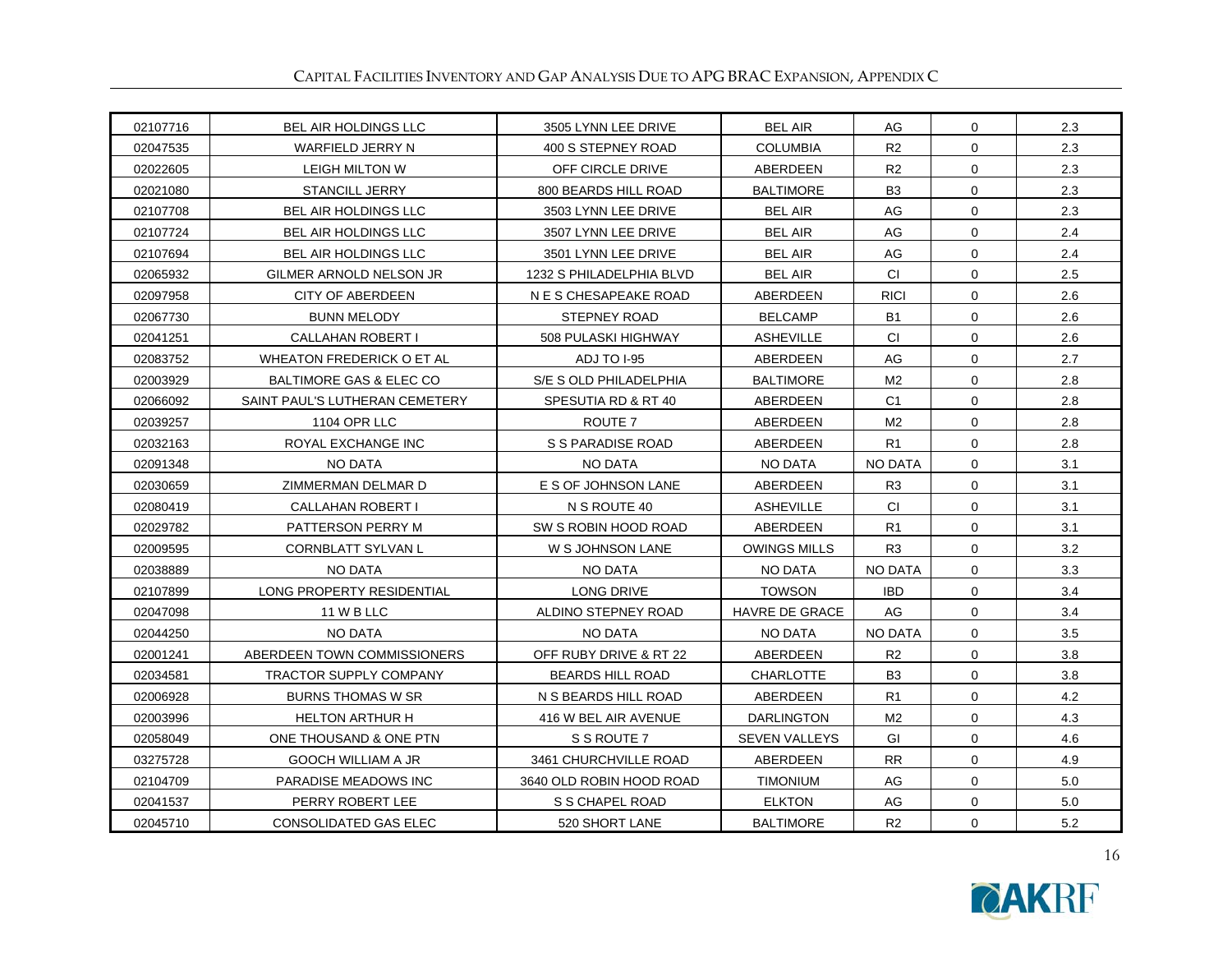| 02047241            | <b>JORDAN DAVID WAYNE</b>            | N S CHURCHVILLE ROAD     | ABERDEEN            | AG             | $\Omega$    | 5.5  |
|---------------------|--------------------------------------|--------------------------|---------------------|----------------|-------------|------|
| 02091453            | <b>HICKORY RIDGE - ROUTE 40</b>      | <b>HICKORY DRIVE</b>     | <b>COLUMBIA</b>     | M <sub>2</sub> | $\Omega$    | 5.5  |
| 02008661            | <b>IDGAD II LLC</b>                  | N S BOOTHLY HILL ROAD    | <b>HANOVER</b>      | B <sub>3</sub> | 0           | 5.8  |
| 02034557            | MIDDLETON HOLDINGS LLC               | N/S ABERDEEN THRUWAY     | <b>BALTIMORE</b>    | <b>B3 R3</b>   | $\Omega$    | 5.9  |
| CITY OF<br>ABERDEEN | NO DATA                              | <b>NO DATA</b>           | NO DATA             | NO DATA        | $\mathbf 0$ | 6.0  |
| 02016834            | MSB SQUARED AT HAMILTON              | <b>HAMILTON COURTS</b>   | <b>BELCAMP</b>      | <b>B2</b>      | $\Omega$    | 6.3  |
| 02080745            | <b>BEVAIR PARTNERSHIP</b>            | 504 PULASKI HIGHWAY      | <b>BEL AIR</b>      | CI.            | $\Omega$    | 6.4  |
| 02033070            | SEVERN ALBERT F III                  | <b>MAXA ROAD</b>         | ABERDEEN            | R <sub>1</sub> | $\mathbf 0$ | 6.6  |
| 02009587            | <b>CORNBLATT SYLVAN L</b>            | W S JOHNSON LANE         | <b>OWINGS MILLS</b> | R <sub>3</sub> | $\Omega$    | 6.7  |
| 02029723            | <b>MRC INC</b>                       | S PHILADELPHIA BLVD      | <b>CHURCHVILLE</b>  | B <sub>3</sub> | 0           | 7.2  |
| 02031183            | LINDENSTRUTH DANIEL V                | W S MAXA ROAD            | <b>COTTONWOOD</b>   | R <sub>1</sub> | 0           | 7.4  |
| 02092700            | <b>WAL-MART STORES EAST INC</b>      | 635 S PHILADELPHIA BLVD  | <b>BENTONVILLE</b>  | M <sub>2</sub> | $\Omega$    | 7.4  |
| 02036533            | LCG ABERDEEN LLC                     | 744 S PHILADELPHIA BLVD  | <b>PARK CITY</b>    | B <sub>3</sub> | $\Omega$    | 7.6  |
| 02059061            | LYNCH MICHAEL J & WF                 | S E S PARADISE RD        | <b>PHOENIX</b>      | AG             | $\mathbf 0$ | 7.9  |
| 02038889            | NO DATA                              | NO DATA                  | <b>NO DATA</b>      | <b>NO DATA</b> | $\mathbf 0$ | 8.1  |
| 02023970            | <b>CALLAHAN ROBERT I</b>             | E S RAIL BIRD ALLEY      | <b>ASHEVILLE</b>    | R <sub>3</sub> | $\Omega$    | 9.2  |
| 02077035            | <b>STANCILL JERRY L</b>              | <b>BEARDS HILL ROAD</b>  | <b>BALTIMORE</b>    | <b>B3/R3</b>   | $\Omega$    | 10.1 |
| 01337785            | <b>HARFORD COUNTY MARYLAND</b>       | OFF HOLLY OAK CIRCLE     | <b>BEL AIR</b>      | <b>NO DATA</b> | $\mathbf 0$ | 10.6 |
| 02001616            | ABERDEEN TOWN COMMISSIONERS          | <b>EAST DEEN AVENUE</b>  | ABERDEEN            | R <sub>2</sub> | $\Omega$    | 11.0 |
| 02096439            | <b>STANCILLS INC</b>                 | <b>MIDDELTON ROAD</b>    | <b>PERRYVILLE</b>   | R <sub>3</sub> | $\Omega$    | 12.2 |
| 02014904            | GILMER ARNOLD NELSON JR              | BOTH SIDES BARNETTE LANE | <b>BEL AIR</b>      | B <sub>3</sub> | $\Omega$    | 12.3 |
| ABERDEEN            | <b>NO DATA</b>                       | <b>NO DATA</b>           | <b>NO DATA</b>      | <b>NO DATA</b> | $\mathbf 0$ | 13.3 |
| 02091496            | <b>HICKORY RIDGE - ROUTE 40</b>      | OFF ROUTE 715            | <b>COLUMBIA</b>     | M <sub>2</sub> | 0           | 13.4 |
| 02091488            | <b>HICKORY RIDGE INVESTMENTS LLC</b> | OFF ROUTE 715            | <b>BELCAMP</b>      | M <sub>2</sub> | $\Omega$    | 14.1 |
| 02063638            | STATE HIGHWAY ADMINISTRATION         | OFF BUSH CHAPEL ROAD     | <b>BALTIMORE</b>    | R <sub>1</sub> | $\mathbf 0$ | 14.5 |
| 02091518            | STATE HIGHWAY ADMINISTRATION         | RT 7 ITEM 82930          | <b>BALTIMORE</b>    | M <sub>2</sub> | $\Omega$    | 15.0 |
| 02091496            | <b>HICKORY RIDGE - ROUTE 40</b>      | OFF ROUTE 715            | <b>COLUMBIA</b>     | M <sub>2</sub> | $\mathbf 0$ | 16.6 |
| 02059452            | CROUSE CONSTRUCTION CO INC           | PERRYMAN ROAD            | <b>DARLINGTON</b>   | <b>CI</b>      | $\mathbf 0$ | 17.0 |
| 02062496            | <b>BURRISS CHARLES</b>               | 749 GILBERT ROAD         | ABERDEEN            | AG             | $\mathbf 0$ | 17.0 |
| 02074141            | 88 ACRES LLC                         | S S RT #40               | ABERDEEN            | AG             | 0           | 17.9 |
| 02005174            | <b>BOARD OF EDUCATION</b>            | SE S MT ROYAL AVENUE     | <b>BEL AIR</b>      | R <sub>2</sub> | $\mathbf 0$ | 18.1 |
| 02091372            | CLOROX INTERNATIONAL COMPANY THE     | 1303 PERRYMAN ROAD       | <b>OAKLAND</b>      | GI             | $\mathbf 0$ | 18.3 |
| 02053829            | <b>HARFORD COUNTY</b>                | <b>S S CHURCH CREEK</b>  | <b>BEL AIR</b>      | AG             | $\Omega$    | 20.2 |

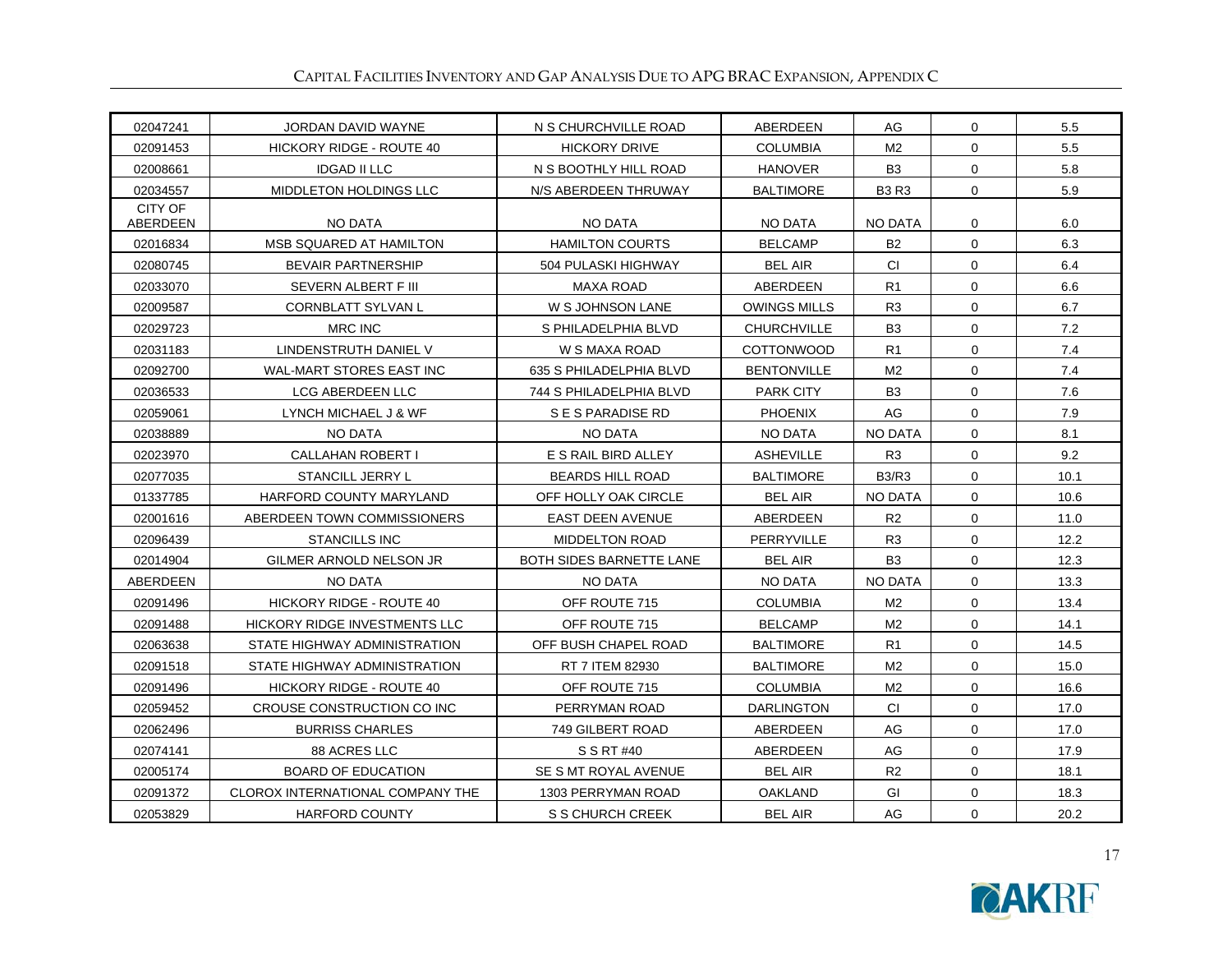| 02083825 | PERRYMAN FARM LLC                                                | N W S PERRYMAN ROAD          | <b>WHITEFORD</b>    | R <sub>2</sub>    | $\Omega$    | 20.6  |
|----------|------------------------------------------------------------------|------------------------------|---------------------|-------------------|-------------|-------|
| 02099691 | NEW TOWN COMMERCIAL                                              | OFF LONG DRIVE               | <b>TOWSON</b>       | M1                | $\mathbf 0$ | 20.6  |
| 01380214 | HOLLYWOOD ONE LLC                                                | SHINGLE OAK COURT            | <b>ABINGDON</b>     | R3CDP             | $\mathbf 0$ | 20.7  |
| 02054868 | <b>THOMPSON GLORIA R</b>                                         | S S ROUTE 7                  | <b>PYLESVILLE</b>   | CI.               | 0           | 21.2  |
| 02107376 | COLONY AT BEARDS HILL LLC                                        | <b>BEARDS HILL ROAD</b>      | <b>BALTIMORE</b>    | R <sub>1</sub>    | $\mathbf 0$ | 22.3  |
| 02099640 | BATTELLE MEMORIAL INSTITUTE                                      | 1203 TECHNOLOGY DRIVE        | <b>COLUMBUS</b>     | $\sqcup$          | $\mathbf 0$ | 22.7  |
| 02047071 | <b>QUADRIGA I LLC</b>                                            | E S ALDINO STEPNEY ROAD      | <b>DARLINGTON</b>   | AG                | 0           | 24.5  |
| 02041480 | NORTHCROSS EAST LLC                                              | 1210 OLD PHILADELPHIA RD     | <b>BEL AIR</b>      | GI                | $\mathbf 0$ | 26.3  |
| 02093200 | CITY OF ABERDEEN                                                 | ABERDEEN THRUWAY             | ABERDEEN            | R3                | 0           | 27.6  |
| 02099713 | CITY OF ABERDEEN THE                                             | 880 LONG DRIVE               | ABERDEEN            | <b>IBD</b>        | 0           | 28.5  |
| 02065762 | KELLY JOSEPH A                                                   | OFF MAXA ROAD                | ABERDEEN            | AG                | $\mathbf 0$ | 29.3  |
| 02045893 | <b>CORNBLATT SL</b>                                              | END OF JOHNSON LANE          | <b>OWINGS MILLS</b> | R <sub>1</sub>    | 0           | 32.3  |
| 06002684 | ENGEL-GOLBIN PARTNERHSHIP II                                     | N S ROUTE 635                | HAVRE DE GRACE      | R <sub>3</sub>    | $\mathbf 0$ | 32.6  |
| 02001330 | ABERDEEN TOWN COMMISSIONERS                                      | SE OF OLD POST ROAD          | ABERDEEN            | R <sub>3</sub>    | $\Omega$    | 33.0  |
| 02034530 | <b>CITY OF ABERDEEN</b>                                          | <b>BEARDS HILL ROAD</b>      | <b>ABERDEEN</b>     | R <sub>1</sub>    | 0           | 34.2  |
| 02033658 | 612 LLC                                                          | N S W BEL AIR AVENUE         | LUTHERVILLE         | R <sub>3</sub>    | $\mathbf 0$ | 34.4  |
| 02099659 | <b>BATTELLE MEMORIAL INSTITUTE</b>                               | <b>1207 TECHNOLOGY DRIVE</b> | <b>COLUMBUS</b>     | $\mathsf{L}$      | $\Omega$    | 37.1  |
| 02099675 | <b>GRIM'S POINTE II LLC</b>                                      | <b>FRONTAGE ROAD</b>         | <b>DELAND</b>       | AG                | $\mathbf 0$ | 41.4  |
| 02096145 | <b>BATTELLE MEMORIAL INSTITUTE</b>                               | <b>TECHNOLOGY DRIVE</b>      | <b>COLUMBUS</b>     | <b>ORI</b>        | $\mathbf 0$ | 47.3  |
| 01075667 | <b>HOLLYWOOD ONE LLC</b>                                         | ROUTE <sub>7</sub>           | <b>ABINGDON</b>     | AG                | $\mathbf 0$ | 51.5  |
| 02081334 | CLOSE BEVERLY M ET AL                                            | N E S CHESAPEAKE ROAD        | <b>TOWSON</b>       | R <sub>1</sub> CI | $\mathbf 0$ | 54.6  |
| 02060477 | <b>BROWN T CARROLL TRUSTEE</b>                                   | N E S CHESAPEAKE ROAD        | <b>BEL AIR</b>      | AG                | 0           | 56.7  |
| 01057324 | <b>GOLDIE REALTY INC</b>                                         | W S STEPNEY RD               | ABERDEEN            | R <sub>1</sub>    | 0           | 64.8  |
| 02074109 | 88 ACRES LLC                                                     | S S ROUTE #7                 | ABERDEEN            | AG                | 0           | 88.4  |
| 03060489 | SCHENNING JOHN L                                                 | E S STEPNEY ROAD             | <b>BEL AIR</b>      | AG                | 0           | 91.7  |
| 02048736 | VILLAGE AT CARSIN'S RUN LLC THE                                  | 825 ALDINO STEPNEY ROAD      | <b>TOWSON</b>       | AG                | 0           | 114.7 |
| 02062356 | NOPLOCK FAMILY FARM LLC                                          | W S PARADISE RD              | <b>FALLSTON</b>     | AG                | 0           | 141.6 |
| 02063093 | PARADISE MEADOWS INC                                             | 600 PARADISE ROAD            | <b>TIMONIUM</b>     | AG                | $\mathbf 0$ | 155.8 |
| 02060795 | PEARCE ELIZABETH M ET AL                                         | S/S PROVING GROUND ROAD      | <b>PERRYMAN</b>     | AG                | $\mathbf 0$ | 166.6 |
| 03057097 | HOLLYWOOD ONE LLC                                                | WS ALDINO STEPNEY RD         | <b>ABINGDON</b>     | AG                | $\mathbf 0$ | 329.6 |
|          | <b>Sources: Harford County Department of Planning and Zoning</b> |                              |                     |                   |             |       |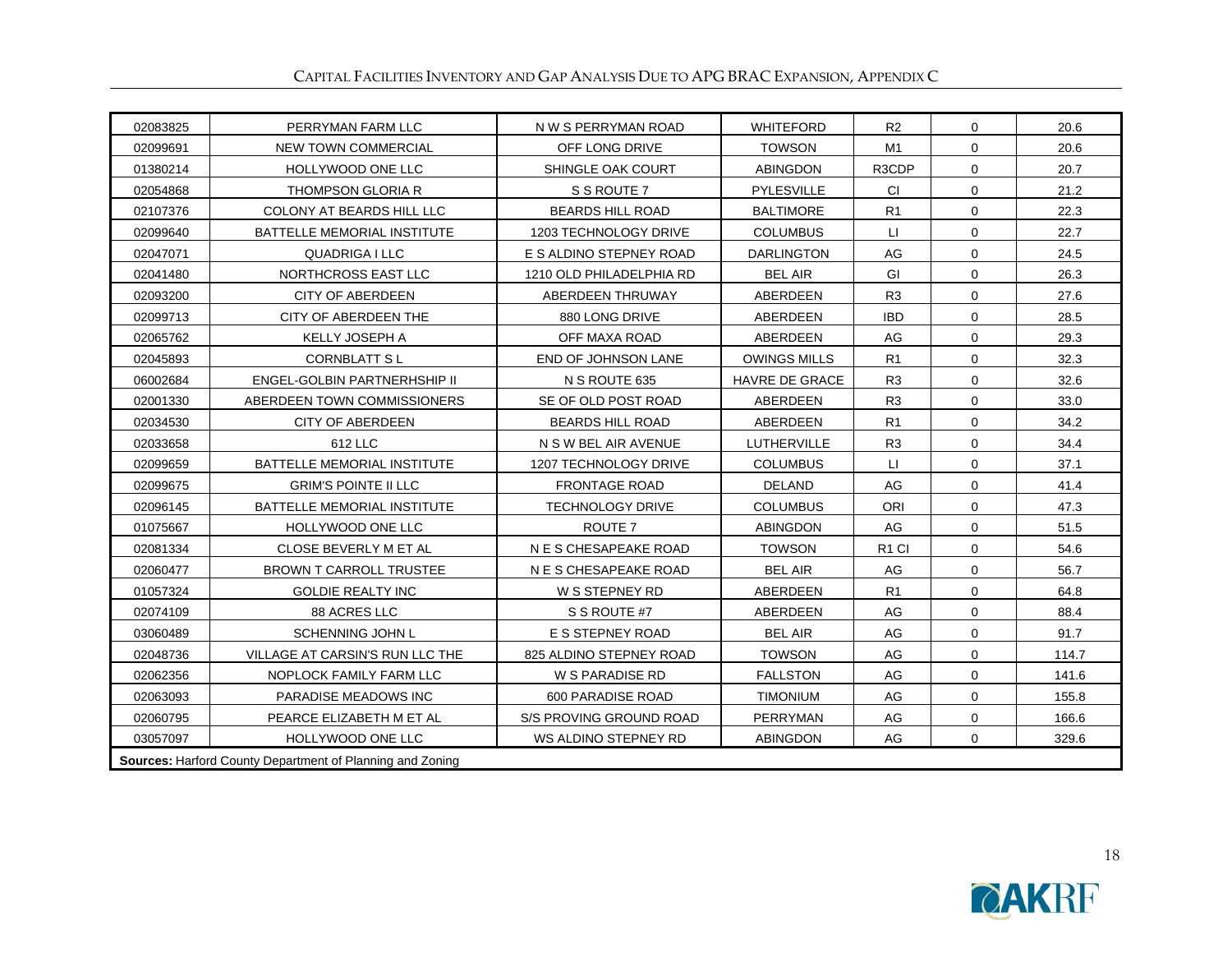| <b>Feature ID</b> | Owner                              | <b>Address</b>        | City            | Zoning                         | <b>Building</b><br><b>SF</b> | Developable<br>Acreage |
|-------------------|------------------------------------|-----------------------|-----------------|--------------------------------|------------------------------|------------------------|
| <b>UNK-P.237</b>  | <b>NO DATA</b>                     | <b>NO DATA</b>        | <b>NO DATA</b>  | <b>NO DATA</b>                 | NO DATA                      | 1.0                    |
| C06022            | <b>NO DATA</b>                     | <b>NO DATA</b>        | <b>NO DATA</b>  | <b>NO DATA</b>                 | <b>NO DATA</b>               | 1.0                    |
| 01334980          | MARTIN STEPHEN J                   | <b>WALTON</b>         | <b>EDGEWOOD</b> | CI                             | $\mathbf 0$                  | 1.0                    |
| 01056166          | THOMAS CHARLES H ET AL             | <b>B&amp;O</b>        | <b>ABINGDON</b> | B <sub>3</sub>                 | 0                            | 1.0                    |
| 01016784          | PRIME TIME ASSOCIATES LLC          | HA HA                 | <b>ABINGDON</b> | R <sub>1</sub>                 | $\mathbf 0$                  | 1.0                    |
| 01027212          | <b>CUMBIE MERLIN B</b>             | <b>ROUTE 7</b>        | <b>ABINGDON</b> | R <sub>2</sub>                 | 0                            | 1.0                    |
| 01323458          | <b>CALRIVER LLC</b>                | <b>JAMES</b>          | <b>BELCAMP</b>  | B <sub>3</sub>                 | $\mathbf 0$                  | 1.0                    |
| 01207911          | <b>HARFORD COUNTY MD</b>           | <b>VAN BIBBER</b>     | <b>EDGEWOOD</b> | R <sub>2</sub>                 | 0                            | 1.0                    |
| 01054155          | <b>ROMANS CLARKE E</b>             | <b>PULASKI</b>        | <b>ABINGDON</b> | R <sub>4</sub>                 | $\mathbf 0$                  | 1.1                    |
| 01384325          | ROCK HALL FARMS LLC                | ELDERBERRY            | <b>EDGEWOOD</b> | R <sub>2</sub> CO <sub>S</sub> | $\Omega$                     | 1.1                    |
| 01061178          | MC COMAS HOWARD K III              | ROUTE <sub>7</sub>    | <b>ABINGDON</b> | <b>B2</b>                      | 0                            | 1.1                    |
| 01323431          | <b>CALRIVER LLC</b>                | <b>JAMES</b>          | <b>BELCAMP</b>  | B <sub>3</sub>                 | $\mathbf 0$                  | 1.1                    |
| 01028537          | HARFORD COUNTY MARYLAND            | PHILADELPHIA          | <b>BEL AIR</b>  | R <sub>1</sub>                 | 0                            | 1.1                    |
| 01076825          | ABINGDON CONGREGATION OF JEHOVAH'S | <b>WEST SHORE</b>     | <b>EDGEWOOD</b> | B <sub>3</sub>                 | $\mathbf 0$                  | 1.1                    |
| 01026739          | <b>MEADOWS MESHACK</b>             | ROUTE <sub>7</sub>    | <b>EDGEWOOD</b> | G <sub>1</sub>                 | 0                            | $1.1$                  |
| 01025880          | AMEDORO DEBORAH ANN CORNETT        | <b>SEWELL</b>         | <b>ABINGDON</b> | R <sub>1</sub>                 | $\Omega$                     | 1.1                    |
| C05034            | <b>NO DATA</b>                     | <b>NO DATA</b>        | <b>NO DATA</b>  | <b>NO DATA</b>                 | <b>NO DATA</b>               | 1.1                    |
| 01027395          | <b>EMMORTON VENTURE</b>            | ROUTE 24              | <b>ABINGDON</b> | <b>R2 R3</b>                   | $\Omega$                     | $1.1$                  |
| 01044591          | STATE HIGHWAY ADMINISTRATION       | <b>BELCAMP</b>        | <b>BELCAMP</b>  | B <sub>3</sub>                 | $\Omega$                     | 1.1                    |
| C05101            | <b>NO DATA</b>                     | <b>NO DATA</b>        | <b>NO DATA</b>  | <b>NO DATA</b>                 | NO DATA                      | 1.1                    |
| 01261029          | <b>FOXGLOVE ASSOCIATES LLC</b>     | <b>SANDWORTH</b>      | <b>BELCAMP</b>  | R4                             | $\mathbf 0$                  | 1.1                    |
| 01038176          | <b>GILLEY PEYTON VICTORIA</b>      | <b>SULPHER SPRING</b> | <b>ABINGDON</b> | R <sub>1</sub>                 | $\Omega$                     | 1.2                    |
| 01054384          | PATEL INDRAVADAN                   | ROUTE 40              | <b>EDGEWOOD</b> | <b>CI</b>                      | $\mathbf 0$                  | 1.2                    |
| 01293915          | <b>RIVERSIDE BUSINESS PARK</b>     | <b>BELMAR</b>         | <b>BELCAMP</b>  | CI                             | $\Omega$                     | $1.2$                  |
| C05058            | <b>NO DATA</b>                     | <b>NO DATA</b>        | <b>NO DATA</b>  | NO DATA                        | NO DATA                      | $1.2$                  |
| 01020854          | CASSILLY VERA S ET AL              | <b>CASSILLY</b>       | <b>BEL AIR</b>  | AG                             | $\Omega$                     | 1.2                    |
| 01057839          | 2922 PULASKI HIGHWAY LLC           | <b>PULASKI</b>        | <b>ABINGDON</b> | B <sub>3</sub>                 | $\mathbf 0$                  | 1.2                    |
| 01383124          | HITER JOHN U JR                    | <b>CHESSIE</b>        | ABERDEEN        | R <sub>1</sub> R <sub>3</sub>  | $\mathbf 0$                  | 1.2                    |
| 01306944          | SMITH HAROLD E                     | <b>QUAIL CREEK</b>    | <b>BEL AIR</b>  | <b>RR</b>                      | 0                            | $1.2$                  |

**Table C‐8. All Suitable Development Sites For Emergency Facilities Within the Abingdon VFC**

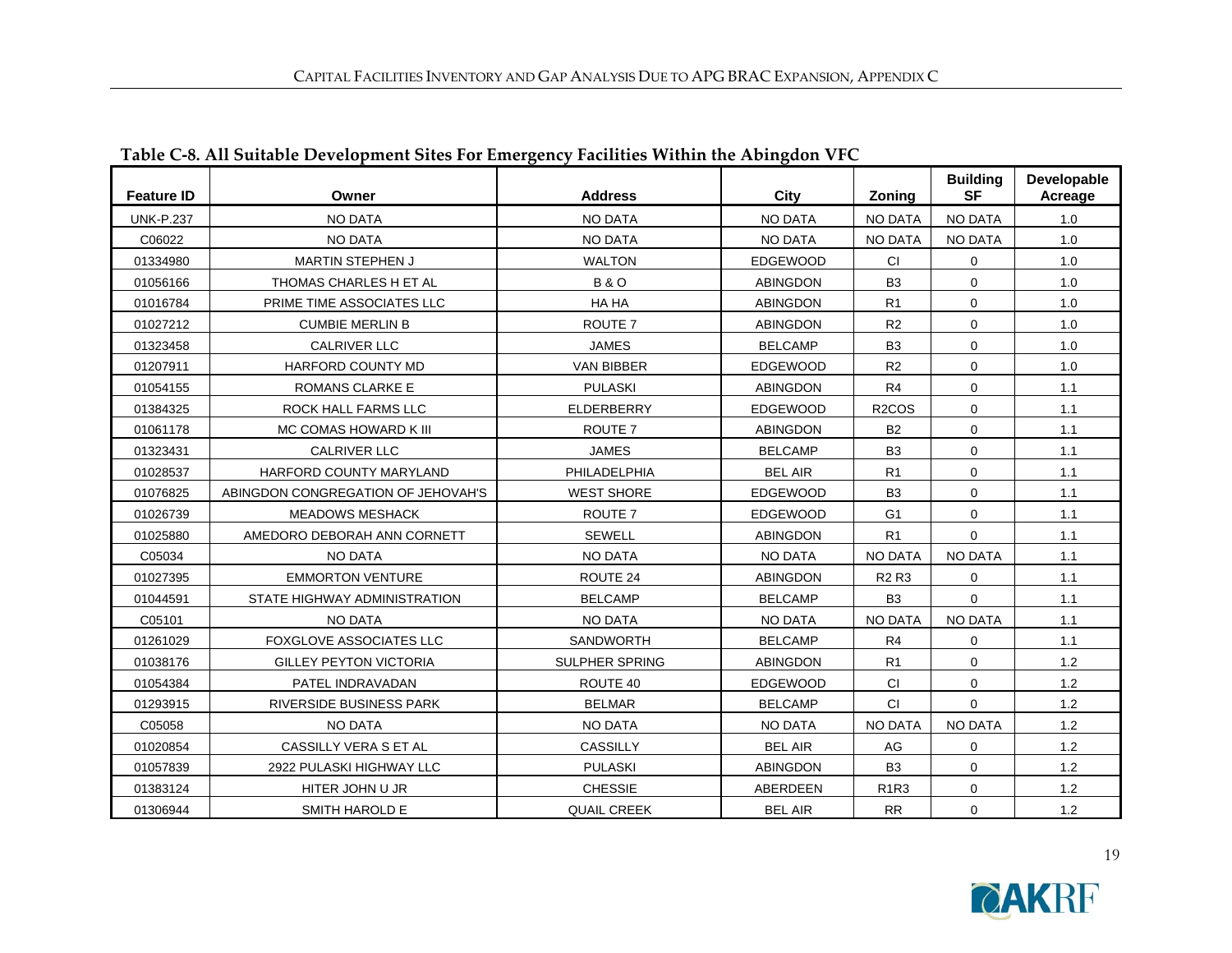| 01066412 | MOUNT CARMEL METHODIST CHURCH         | <b>OLD EMMORTON</b>  | <b>BEL AIR</b>     | <b>B1</b>                      | $\mathbf{0}$ | 1.2   |
|----------|---------------------------------------|----------------------|--------------------|--------------------------------|--------------|-------|
| 01034235 | WARD DEVELOPMENT GROUP INC            | <b>EDGEWOOD</b>      | <b>EDGEWOOD</b>    | <b>B2</b>                      | 0            | $1.2$ |
| 01056867 | HARFORD COUNTY MARYLAND               | PHILADELPHIA         | <b>BEL AIR</b>     | R <sub>1</sub>                 | $\mathbf{0}$ | 1.3   |
| 01065793 | GOINS ALVIS S JR                      | ROUTE <sub>7</sub>   | <b>ABINGDON</b>    | R <sub>2</sub>                 | 0            | 1.3   |
| 01103318 | ARCHER MARY ELIZABETH                 | WHEEL                | <b>BEL AIR</b>     | R <sub>2</sub>                 | $\mathbf 0$  | 1.3   |
| 01060864 | <b>MAYOR &amp; CITY COUNCIL</b>       | <b>RED MAPLE</b>     | ABINGDON           | R <sub>1</sub>                 | $\mathbf 0$  | 1.3   |
| 01027395 | <b>EMMORTON VENTURE</b>               | ROUTE 24             | <b>ABINGDON</b>    | <b>R2 R3</b>                   | 0            | 1.3   |
| 01025686 | LAYNE JUANITA                         | PHILADELPHIA         | <b>ABINGDON</b>    | R <sub>1</sub>                 | $\mathbf{0}$ | 1.3   |
| 01323725 | ALFORD JUAN CARLOS                    | PHILADELPHIA         | <b>ABINGDON</b>    | R1                             | $\mathbf 0$  | 1.3   |
| 01088521 | EXTRA SPACE OF EDGEWOOD LLC           | PULASKI              | <b>EDGEWOOD</b>    | B <sub>3</sub>                 | $\mathbf 0$  | 1.3   |
| 01271962 | <b>GRAHAM DONALD</b>                  | ROUTE 40             | ABINGDON           | B <sub>3</sub>                 | $\mathbf 0$  | 1.4   |
| 01366335 | <b>CLEARY MICHAEL T</b>               | <b>QUAIL CREEK</b>   | <b>BEL AIR</b>     | <b>RR</b>                      | 0            | 1.4   |
| 01163434 | STATE HIGHWAY ADMINISTRATION          | SINGER WOOD          | ABINGDON           | R <sub>3</sub>                 | $\mathsf{O}$ | 1.4   |
| 01164708 | EDGEWOOD DEVELOPMENT ASSOCIATES       | <b>EMMORTON PARK</b> | <b>EDGEWOOD</b>    | GI                             | 0            | 1.4   |
| 01088548 | EXTRA SPACE OF EDGEWOOD LLC           | <b>PULASKI</b>       | <b>EDGEWOOD</b>    | B <sub>3</sub>                 | 0            | 1.4   |
| 01088556 | EXTRA SPACE OF EDGEWOOD LLC           | <b>PULASKI</b>       | <b>EDGEWOOD</b>    | B <sub>3</sub>                 | $\mathsf{O}$ | 1.4   |
| 01085972 | <b>KERNS KENNETH</b>                  | ROUTE 40             | <b>ABINGDON</b>    | R <sub>2</sub>                 | $\mathbf 0$  | 1.4   |
| 01094173 | HARFORD HEALTH VENTURES LLC           | <b>EMMORTON</b>      | <b>ABINGDON</b>    | R <sub>2</sub>                 | 0            | 1.5   |
| 01350889 | POSNER VICTOR ESTATE OF               | <b>CLYDEBANK</b>     | ABINGDON           | R <sub>3</sub> CO <sub>S</sub> | 0            | 1.5   |
| 01052489 | <b>KEYSER LOU ANN</b>                 | <b>PULASKI</b>       | ABINGDON           | B <sub>3</sub>                 | 0            | 1.5   |
| 01046616 | <b>HOLMAN CLIFTON W &amp; WF</b>      | <b>HOLMAN</b>        | <b>EDGEWOOD</b>    | R <sub>2</sub>                 | $\mathbf 0$  | 1.5   |
| 01307002 | RIVERSIDE BUSINESS PARK               | <b>BRASS MILL</b>    | <b>BELCAMP</b>     | <b>CI</b>                      | $\mathbf 0$  | 1.5   |
| 01056786 | LEWIS JOHN W                          | <b>WILSON</b>        | ABINGDON           | R <sub>1</sub>                 | 0            | 1.6   |
| 01161806 | JONES ANNELIESE ET AL                 | <b>SHARILYNN</b>     | <b>ABINGDON</b>    | R <sub>3</sub>                 | $\Omega$     | 1.6   |
| 01088564 | EXTRA SPACE OF EDGEWOOD LLC           | <b>PULASKI</b>       | <b>EDGEWOOD</b>    | B3                             | 0            | 1.6   |
| 01020870 | CASSILLY VERA S ET AL                 | CASSILLY             | <b>BEL AIR</b>     | AG                             | 0            | 1.6   |
| 01059564 | <b>WALLS MARY HELEN</b>               | ROUTE <sub>7</sub>   | <b>ABINGDON</b>    | R <sub>1</sub>                 | $\mathbf 0$  | 1.7   |
| 01082531 | HARFORD HEALTH VENTURES LLC           | <b>EMMORTON</b>      | <b>ABINGDON</b>    | R <sub>2</sub>                 | $\mathbf 0$  | 1.8   |
| 01102494 | COLONIAL EDGEWOOD HOLDINGS LLC        | ROUTE 24             | <b>EDGEWOOD</b>    | R <sub>2</sub>                 | 0            | 1.8   |
| 01089293 | SONBERG HENRY A & WF                  | ABINGDON             | ABINGDON           | R <sub>1</sub>                 | 0            | 1.8   |
| 01157604 | <b>CLOMAN EDWIN R &amp; WF</b>        | PHILADELPHIA         | ABERDEEN           | R1                             | 0            | 1.8   |
| C05037   | NO DATA                               | <b>NO DATA</b>       | NO DATA            | <b>NO DATA</b>                 | NO DATA      | 1.9   |
| 01351702 | <b>MORAN/LUTHER LLC</b>               | <b>HILSCHER</b>      | ABINGDON           | R <sub>2</sub>                 | 0            | 1.9   |
| 03040127 | <b>GENSTAR STONE PRODUCTS COMPANY</b> | <b>CALVARY</b>       | <b>CHURCHVILLE</b> | AG                             | $\mathbf{0}$ | 2.0   |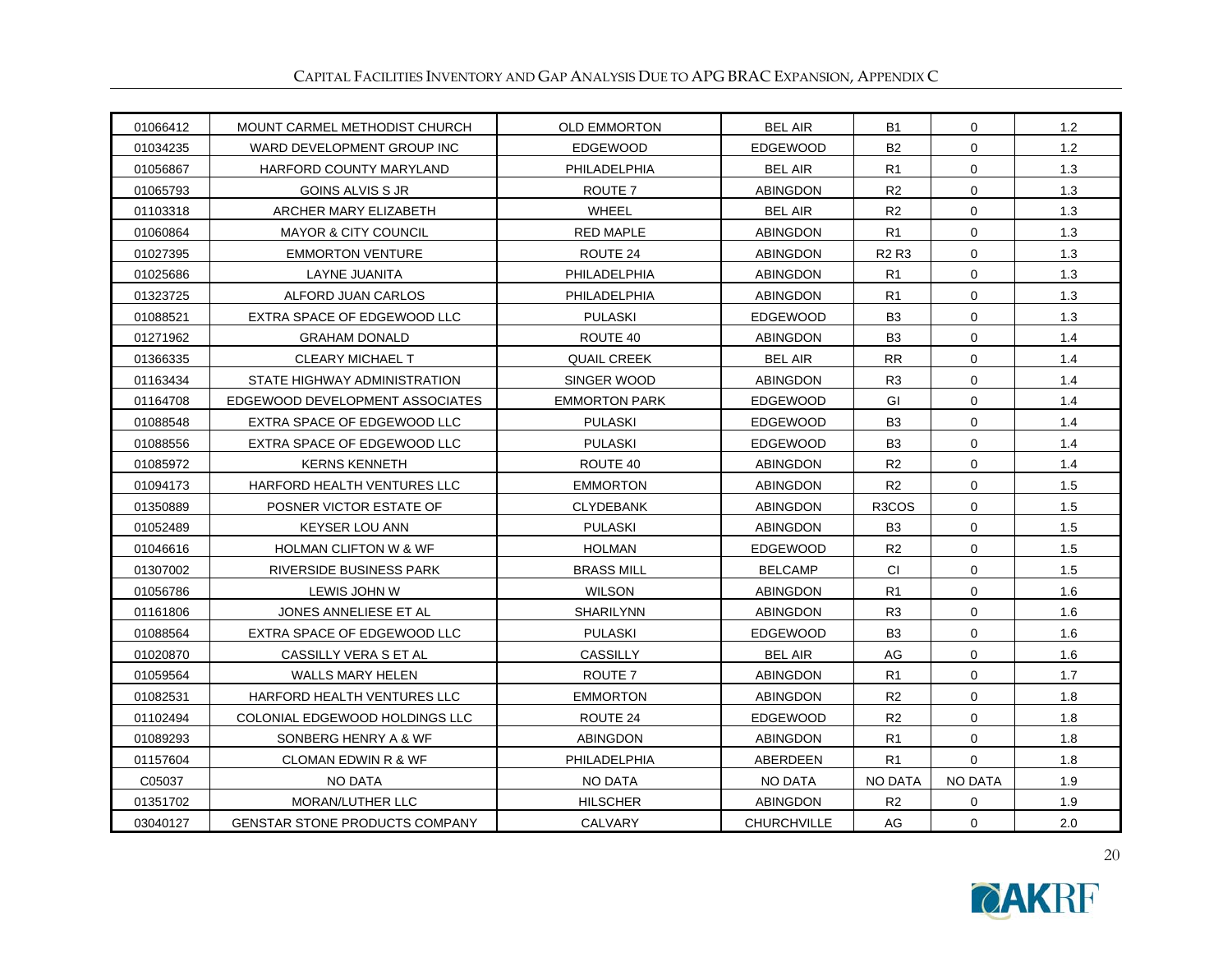| 01057731 | LEWIS GEORGE W                                     | <b>CARSINS RUN</b>        | <b>ABERDEEN</b> | AG             | $\Omega$    | 2.0 |
|----------|----------------------------------------------------|---------------------------|-----------------|----------------|-------------|-----|
| 01236253 | ABINGDON FIRE COMPANY                              | <b>CREAMERY</b>           | <b>BELCAMP</b>  | R <sub>4</sub> | $\mathbf 0$ | 2.0 |
| 01374036 | SHROPSHIRE ANTHONY                                 | <b>HATFIELD</b>           | ABINGDON        | R1             | $\mathbf 0$ | 2.0 |
| 01054376 | PATEL INDRAVADAN                                   | ROUTE 40                  | <b>EDGEWOOD</b> | <b>CI</b>      | $\mathbf 0$ | 2.0 |
| 01374621 | <b>BAKER DONALD L III</b>                          | <b>SEWELL</b>             | <b>ABINGDON</b> | R <sub>1</sub> | $\mathbf 0$ | 2.0 |
| 01378619 | <b>BAYLINE CONSTRUCTION INC</b>                    | <b>CRESWELL</b>           | <b>BEL AIR</b>  | AG             | $\mathbf 0$ | 2.0 |
| C07077   | NO DATA                                            | NO DATA                   | NO DATA         | NO DATA        | NO DATA     | 2.0 |
| 01057847 | SCHAFER JOSEPH A III                               | ROUTE 40                  | <b>ABINGDON</b> | B <sub>3</sub> | 0           | 2.1 |
| 01094211 | <b>HARFORD INVESTORS</b>                           | VAN BIBBER                | EDGEWOOD        | C <sub>1</sub> | $\mathbf 0$ | 2.1 |
| 01295055 | RIVERSIDE BUSINESS PARK                            | <b>CSX RAILROAD</b>       | <b>BELCAMP</b>  | R4             | $\mathbf 0$ | 2.1 |
| 01241753 | MOORE WILLIAM T JR                                 | <b>MARIGOLD</b>           | <b>BELCAMP</b>  | R <sub>4</sub> | $\mathbf 0$ | 2.1 |
| 01066765 | <b>MELVERN BOBBY</b>                               | ROUTE <sub>7</sub>        | <b>ABINGDON</b> | R <sub>3</sub> | $\mathbf 0$ | 2.1 |
| 01014838 | <b>STOCK CARRIE</b>                                | <b>SEWELL</b>             | <b>ABINGDON</b> | R <sub>1</sub> | 0           | 2.1 |
| 01378627 | <b>BAYLINE CONSTRUCTION INC</b>                    | <b>CRESWELL</b>           | <b>BEL AIR</b>  | AG             | $\mathbf 0$ | 2.2 |
| 01069349 | SHROPSHIRE JEROME R SR                             | PHILADELPHIA              | <b>ABINGDON</b> | R1             | $\mathbf 0$ | 2.2 |
| 01007149 | BALTIMORE GAS & ELEC CO                            | ROUTE <sub>7</sub>        | <b>ABINGDON</b> | GI             | $\mathbf 0$ | 2.3 |
| 01076892 | STUNDICK WALTER T                                  | <b>SAND PEBBLE</b>        | <b>EDGEWOOD</b> | R4             | $\mathbf 0$ | 2.3 |
| 03371476 | ADAMS STEPHEN C                                    | <b>CALVARY</b>            | <b>BEL AIR</b>  | AG             | $\mathbf 0$ | 2.3 |
| 01054228 | 3025 PULASKI LLC                                   | <b>PULASKI</b>            | <b>EDGEWOOD</b> | C <sub>1</sub> | $\mathbf 0$ | 2.3 |
| 01006967 | BALTIMORE GAS & ELEC CO                            | <b>OLD PHILADELPHIA</b>   | <b>ABINGDON</b> | GI             | 0           | 2.3 |
| 01106651 | LEAS ROBERT DAVID                                  | <b>HANSON</b>             | <b>EDGEWOOD</b> | B <sub>3</sub> | $\mathbf 0$ | 2.3 |
| 01007262 | BALTIMORE GAS & ELEC CO                            | <b>SINGER</b>             | <b>ABINGDON</b> | R <sub>3</sub> | $\mathbf 0$ | 2.4 |
| 01040847 | A P SELF STORAGE LLC                               | <b>BELCAMP</b>            | <b>BELCAMP</b>  | B3             | $\mathbf 0$ | 2.4 |
| 01383582 | HITER JOHN U JR                                    | <b>CHESSIE</b>            | ABERDEEN        | <b>R1R3</b>    | $\mathbf 0$ | 2.5 |
| 01181963 | <b>CROSSROADS COMMERCE CENTRE</b><br><b>REALTY</b> | <b>COLUMBIA</b>           | EDGEWOOD        | GI             | $\mathbf 0$ | 2.5 |
| 01102508 | COLONIAL EDGEWOOD HOLDINGS LLC                     | ROUTE 24                  | <b>EDGEWOOD</b> | R <sub>2</sub> | $\Omega$    | 2.6 |
| 01261045 | <b>FOXGLOVE ASSOCIATES LLC</b>                     | <b>CRANESBILL</b>         | <b>BELCAMP</b>  | R <sub>4</sub> | $\mathbf 0$ | 2.6 |
| 01016547 | <b>BOYLE CLARENCE C SR</b>                         | <b>EMMORTON</b>           | <b>ABINGDON</b> | B <sub>3</sub> | $\mathbf 0$ | 2.7 |
| 01199080 | STATE HIGHWAY ADMINISTRATION                       | NO DATA                   | NO DATA         | R <sub>3</sub> | $\mathbf 0$ | 2.7 |
| 01007106 | <b>BALTIMORE GAS &amp; ELEC CO</b>                 | <b>B &amp; O RAILROAD</b> | <b>EDGEWOOD</b> | GI             | $\mathbf 0$ | 2.7 |
| 01057812 | LONGLEY MARIAN J                                   | ROUTE 40                  | <b>ABINGDON</b> | R <sub>3</sub> | 0           | 2.7 |
| 03300358 | <b>BALTIMORE GAS &amp; ELECTRIC CO</b>             | <b>CALVARY</b>            | <b>BEL AIR</b>  | AG             | 0           | 2.7 |
| 01057901 | DORNIC REVEREND IVAN                               | <b>PAMELA</b>             | <b>ABINGDON</b> | R <sub>3</sub> | $\mathbf 0$ | 2.7 |

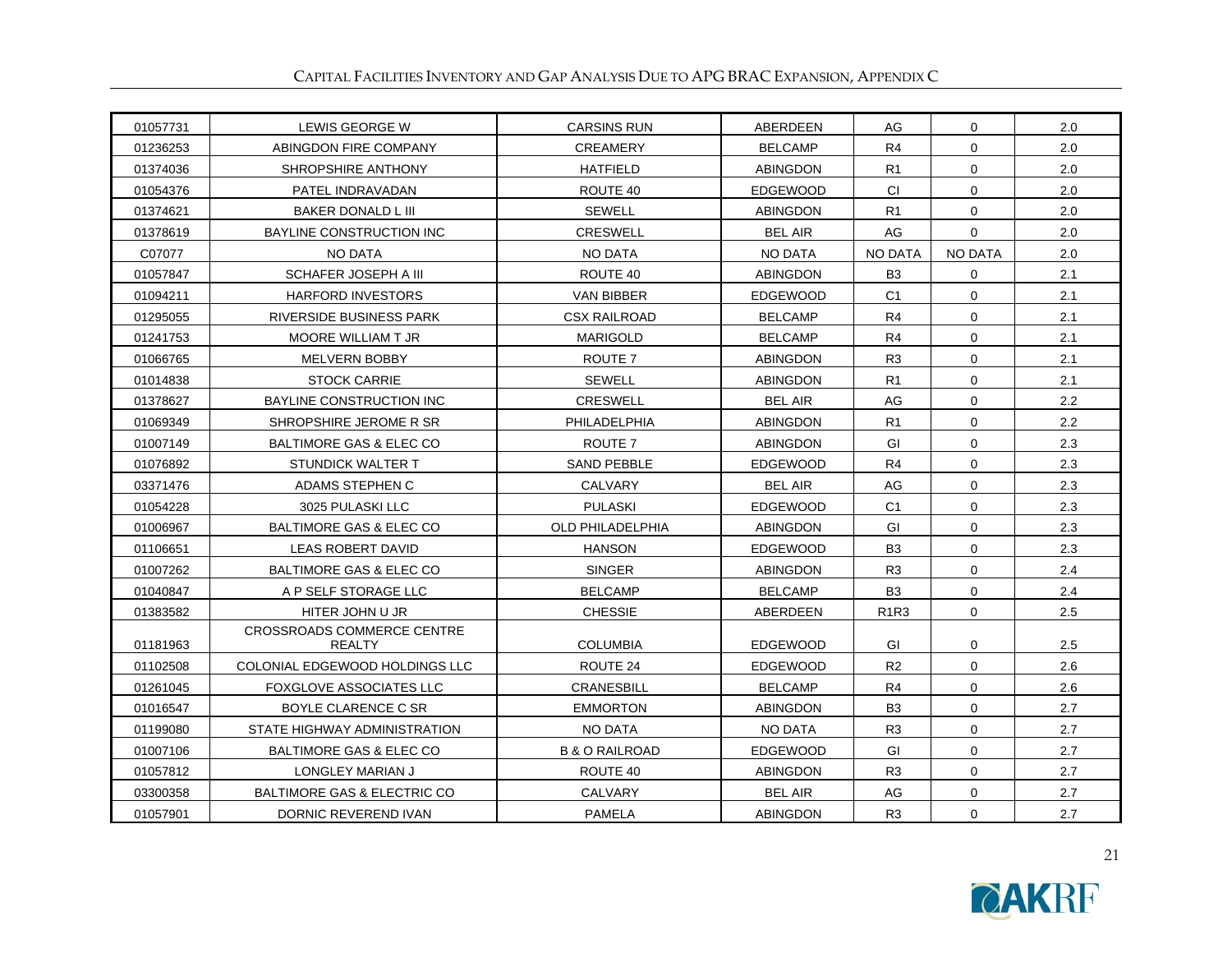| 01378600 | <b>BAYLINE CONSTRUCTION INC</b>     | <b>CRESWELL</b>            | <b>BEL AIR</b>  | AG                             | $\mathbf{0}$ | 2.7 |
|----------|-------------------------------------|----------------------------|-----------------|--------------------------------|--------------|-----|
| 01344552 | <b>VEDIC PROPERTIES LLC</b>         | <b>EMMORTON PARK</b>       | <b>EDGEWOOD</b> | GI                             | 0            | 2.9 |
| 01196324 | <b>WILLIAM PACA COMMERCE</b>        | <b>GOVERNOR</b>            | ABINGDON        | GI                             | 0            | 2.9 |
| 01056344 | LEHR ALICE O                        | <b>HOOKERS MILL</b>        | ABINGDON        | R <sub>1</sub>                 | 0            | 2.9 |
| 01021494 | IZAAK WALTON LEAGUE OF AMERICA      | <b>PULASKI</b>             | <b>EDGEWOOD</b> | R <sub>3</sub>                 | $\mathbf 0$  | 2.9 |
| 01006886 | BALTIMORE GAS AND ELECTRIC COMPANY  | RAILROAD R/W               | <b>EDGEWOOD</b> | GI                             | $\mathbf 0$  | 2.9 |
| 01236261 | FIELDER JAMES D JR                  | <b>RIVERSIDE</b>           | <b>BELCAMP</b>  | R4                             | $\mathbf 0$  | 3.0 |
| 01021486 | IZAAK WALTON LEAGUE OF AMERICA      | PULASKI                    | <b>EDGEWOOD</b> | R3                             | 0            | 3.0 |
| 01182013 | <b>EMMORTON IND PARK LTD PTNSHP</b> | <b>COLUMBIA PARK</b>       | <b>EDGEWOOD</b> | GI                             | $\mathbf 0$  | 3.0 |
| 01007556 | BALTIMORE GAS & ELEC CO             | ROUTE 40                   | ABINGDON        | R <sub>3</sub>                 | $\mathbf 0$  | 3.1 |
| 01157612 | <b>CLOMAN MAMIE FRANCES ET AL</b>   | PHLLADELPHIA               | ABERDEEN        | R1                             | $\mathbf{0}$ | 3.1 |
| 01222287 | RIVERSIDE ASSOCIATES                | <b>MERCEDES</b>            | <b>BELCAMP</b>  | GI                             | 0            | 3.1 |
| 01054287 | KOZUB MICHAEL J                     | ABINGDON                   | ABINGDON        | R <sub>3</sub>                 | $\mathsf{O}$ | 3.2 |
| 01365142 | LOWES HOME CENTERS INC              | <b>CONSTANT FRIENDSHIP</b> | ABINGDON        | CI.                            | 0            | 3.3 |
| 01195085 | <b>BASSFORD GEORGE K</b>            | MY LADY'S                  | ABINGDON        | R <sub>1</sub>                 | $\mathbf 0$  | 3.3 |
| 01222309 | <b>BELCAMP PROPERTIES LLC</b>       | <b>MERCEDES</b>            | <b>BELCAMP</b>  | GI                             | $\mathbf 0$  | 3.3 |
| 01038079 | GILES SHIRLEY A ET AL               | ROUTE <sub>7</sub>         | <b>ABINGDON</b> | R <sub>1</sub>                 | $\mathbf 0$  | 3.3 |
| 01343882 | POSNER VICTOR                       | <b>CLYDEBANK</b>           | ABINGDON        | R3COS                          | 0            | 3.4 |
| 01383469 | HITER JOHN U JR                     | <b>CRAMPTON</b>            | ABERDEEN        | R <sub>1</sub> R <sub>3</sub>  | $\mathbf{0}$ | 3.4 |
| 01040804 | NARAYAN LLC                         | PHILADELPHIA               | <b>BEL AIR</b>  | <b>B2</b>                      | 0            | 3.4 |
| 01083570 | BALTIMORE GAS & ELECTRIC COMPANY    | PHILADELPHIA               | ABINGDON        | R1                             | $\mathbf{0}$ | 3.5 |
| 03166465 | VON LINDENBERG CHARLES WALTER       | <b>CABIN</b>               | ABERDEEN        | AG                             | $\mathbf 0$  | 3.5 |
| 01027395 | <b>EMMORTON VENTURE</b>             | ROUTE 24                   | ABINGDON        | <b>R2 R3</b>                   | $\mathbf 0$  | 3.5 |
| 01027530 | DALLAM WILLIAM V                    | <b>FOUNTAIN GREEN</b>      | <b>BEL AIR</b>  | AG                             | $\Omega$     | 3.6 |
| 01384694 | ROCK HALL FARMS LLC                 | <b>BARBERRY</b>            | <b>EDGEWOOD</b> | R <sub>2</sub> CO <sub>S</sub> | 0            | 3.6 |
| 03039765 | FIELDER GRACE E                     | CALVARY                    | BEL AIR         | AG                             | 0            | 3.7 |
| 01090321 | STANCILL TERRY DAVID                | ROUTE 40                   | <b>EDGEWOOD</b> | <b>B4</b>                      | $\mathbf 0$  | 3.8 |
| 01096532 | <b>HARFORD INVESTORS</b>            | VAN BIBBER                 | <b>EDGEWOOD</b> | C <sub>1</sub>                 | $\mathbf 0$  | 3.8 |
| 01177249 | PACA WILLIAM INDUSTRIAL PARK        | CONTINENTAL                | <b>ABINGDON</b> | GI                             | 0            | 3.9 |
| 01302760 | S3 LLC                              | PHILADELPHIA               | <b>BEL AIR</b>  | <b>B2</b>                      | $\mathbf 0$  | 4.0 |
| 01302744 | S3 LLC                              | <b>HANDLIR</b>             | BEL AIR         | <b>B2B3</b>                    | 0            | 4.1 |
| 01384163 | ROCK HALL FARMS LLC                 | HALL                       | <b>EDGEWOOD</b> | R <sub>2</sub> CO <sub>S</sub> | $\mathbf 0$  | 4.2 |
| 01322842 | FRP LAKESIDE LLC #3                 | <b>LAKESIDE</b>            | <b>EDGEWOOD</b> | LI.                            | $\mathbf 0$  | 4.3 |
| 01088491 | EXTRA SPACE OF EDGEWOOD LLC         | <b>PULASKI</b>             | <b>EDGEWOOD</b> | B3                             | $\Omega$     | 4.3 |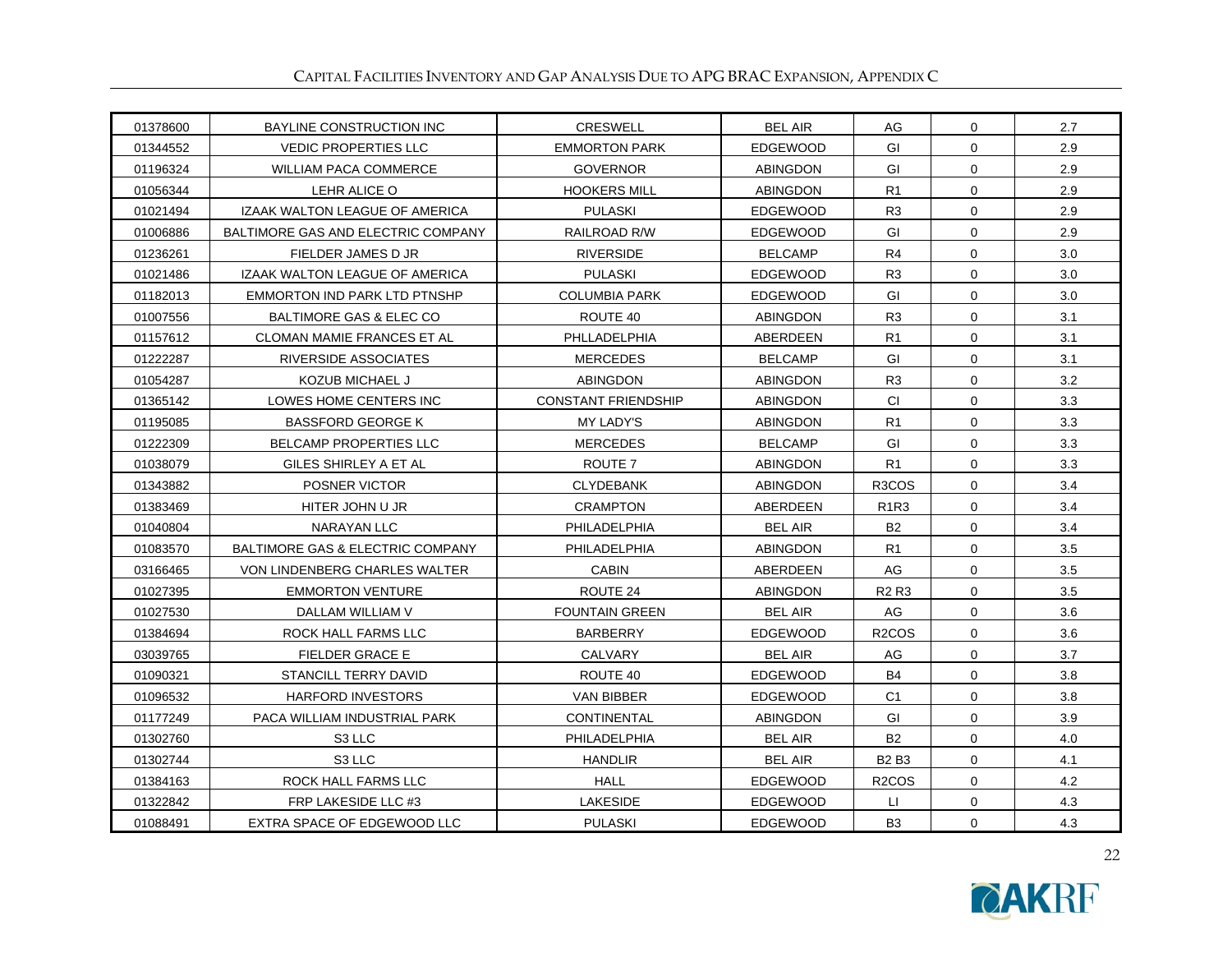| 01352458 | MORAN/LUTHER LLC                   | <b>BANKERT</b>             | ABINGDON        | R <sub>2</sub> | $\mathbf{0}$ | 4.5 |
|----------|------------------------------------|----------------------------|-----------------|----------------|--------------|-----|
| 01365509 | RYLAND GROUP INC THE               | <b>PULASKI</b>             | <b>BELCAMP</b>  | R4COS          | $\mathbf 0$  | 4.5 |
| 01261959 | PFG ABINGDON LLC                   | <b>ARUNDEL</b>             | ABINGDON        | СI             | $\mathbf 0$  | 4.5 |
| 01063103 | <b>MEADOWS MESHACK JR</b>          | ROUTE <sub>7</sub>         | <b>EDGEWOOD</b> | R <sub>1</sub> | $\mathbf 0$  | 4.5 |
| 01106643 | LEAS ROBERT DAVID                  | <b>HANSON</b>              | <b>EDGEWOOD</b> | <b>B3 R2</b>   | $\mathbf 0$  | 4.8 |
| 01356828 | TOLLGATE CONSTRUCTION I LLC        | <b>TOLLGATE</b>            | <b>ABINGDON</b> | R3HFE          | $\mathbf 0$  | 4.9 |
| 01007947 | TOZIER KATHLEEN ET AL              | <b>HENRY HARFORD</b>       | <b>ABINGDON</b> | R <sub>2</sub> | $\mathbf 0$  | 5.0 |
| 01322826 | FRP LAKESIDE LLC #3                | <b>QUARRY</b>              | <b>EDGEWOOD</b> | $\mathsf{L}$   | $\mathbf 0$  | 5.0 |
| 01374060 | PRESTON COOK LLC                   | PHILADELPHIA               | <b>BELCAMP</b>  | <b>CI</b>      | $\mathbf 0$  | 5.0 |
| 01261975 | <b>MOBILCON DEVELOPMENT</b>        | <b>CONSTANT FRIENDSHIP</b> | <b>ABINGDON</b> | СI             | $\mathbf 0$  | 5.1 |
| 01181947 | <b>EMMORTON BUSINESS PARK LLC</b>  | <b>EMMORTON PARK</b>       | <b>EDGEWOOD</b> | GI             | $\mathbf 0$  | 5.1 |
| 01302752 | SHRI SUDHA LLC                     | PHILADELPHIA               | <b>BEL AIR</b>  | <b>B2</b>      | $\mathbf 0$  | 5.2 |
| 01026747 | CHILLBURY HALL ENTERPRISES LLC     | PHILADELPHIA               | <b>EDGEWOOD</b> | GI             | $\mathbf 0$  | 5.2 |
| 01322834 | FRP LAKESIDE LLC #3                | LAKESIDE                   | <b>EDGEWOOD</b> | LI.            | $\mathbf 0$  | 5.2 |
| 01204548 | WPBC REALTY COMPANY                | <b>CONTINENTAL</b>         | <b>ABINGDON</b> | GI             | $\mathbf 0$  | 5.2 |
| 01291920 | <b>RIVERSIDE BUSINESS PARK</b>     | <b>MERCEDES</b>            | <b>BELCAMP</b>  | GI             | $\mathbf 0$  | 5.3 |
| 01201093 | <b>DELBRIDGE LAWRENCE</b>          | PHILADELPHIA               | ABERDEEN        | R <sub>1</sub> | $\mathbf 0$  | 5.4 |
| 01293869 | RIVERSIDE BUSINESS CENTER NO 2 LLC | <b>BRASS MILL</b>          | <b>BELCAMP</b>  | GI             | $\mathbf 0$  | 5.4 |
| 01295047 | RIVERSIDE BUSINESS PARK            | <b>CSX RAILROAD</b>        | <b>BELCAMP</b>  | R <sub>4</sub> | $\mathbf 0$  | 5.4 |
| 01208225 | RILEY B DANIEL                     | PHILADELPHIA               | ABINGDON        | R1             | $\mathbf 0$  | 5.4 |
| 01068539 | OTTER POINT DEVELOPMENT            | PAMELA                     | ABINGDON        | R <sub>3</sub> | $\mathbf 0$  | 5.5 |
| 03377709 | QUESENBERRY MARSHA A               | <b>CALVARY</b>             | <b>BEL AIR</b>  | AG             | $\Omega$     | 5.5 |
| 01204580 | JOHNSON WILLIAM J JR               | <b>SEWELL</b>              | <b>ABINGDON</b> | R1             | $\mathbf 0$  | 5.6 |
| 03377695 | <b>BRADLEY MARILYN A</b>           | <b>CALVARY</b>             | <b>BEL AIR</b>  | AG             | $\Omega$     | 5.9 |
| 01308718 | RIVERSIDE BUSINESS PARK            | <b>WHARF POINT</b>         | <b>BELCAMP</b>  | GI             | $\mathbf 0$  | 6.1 |
| 01245619 | <b>RIVIERI GIOVANNI TRUSTEE</b>    | <b>OLD PHILADELPHIA</b>    | ABINGDON        | B1-R1          | $\mathbf 0$  | 6.3 |
| 01306995 | ASSOCIATED CATHOLIC CHARITIES INC  | <b>BRASS MILL</b>          | <b>BELCAMP</b>  | <b>CI</b>      | $\mathbf 0$  | 6.4 |
| 01378635 | BAYLINE CONSTRUCTION INC           | <b>CRESWELL</b>            | <b>BEL AIR</b>  | AG             | $\mathbf 0$  | 6.6 |
| 01163027 | RIVERSIDE BUSINESS PARK            | <b>BRASS MILL</b>          | <b>BELCAMP</b>  | R4/GI          | $\mathbf 0$  | 6.8 |
| 01312421 | REMBOLD MARVIN M                   | <b>HOOKERS MILL</b>        | ABINGDON        | R <sub>1</sub> | $\mathbf 0$  | 6.8 |
| 01353594 | RYLAND GROUP INC THE               | <b>GOLDEN EAGLE</b>        | <b>BELCAMP</b>  | R4COS          | 0            | 7.0 |
| 01007084 | BALTIMORE GAS & ELEC CO            | <b>B &amp; O RAILROAD</b>  | EDGEWOOD        | GI             | $\mathbf 0$  | 7.1 |
| 01007335 | BALTIMORE GAS & ELEC CO            | ABINGDON BEACH             | <b>ABINGDON</b> | R <sub>3</sub> | $\mathbf 0$  | 7.3 |
| 01308726 | RIVERSIDE BUSINESS PARK            | <b>WHARF POINT</b>         | <b>BELCAMP</b>  | R <sub>3</sub> | $\mathbf 0$  | 7.3 |

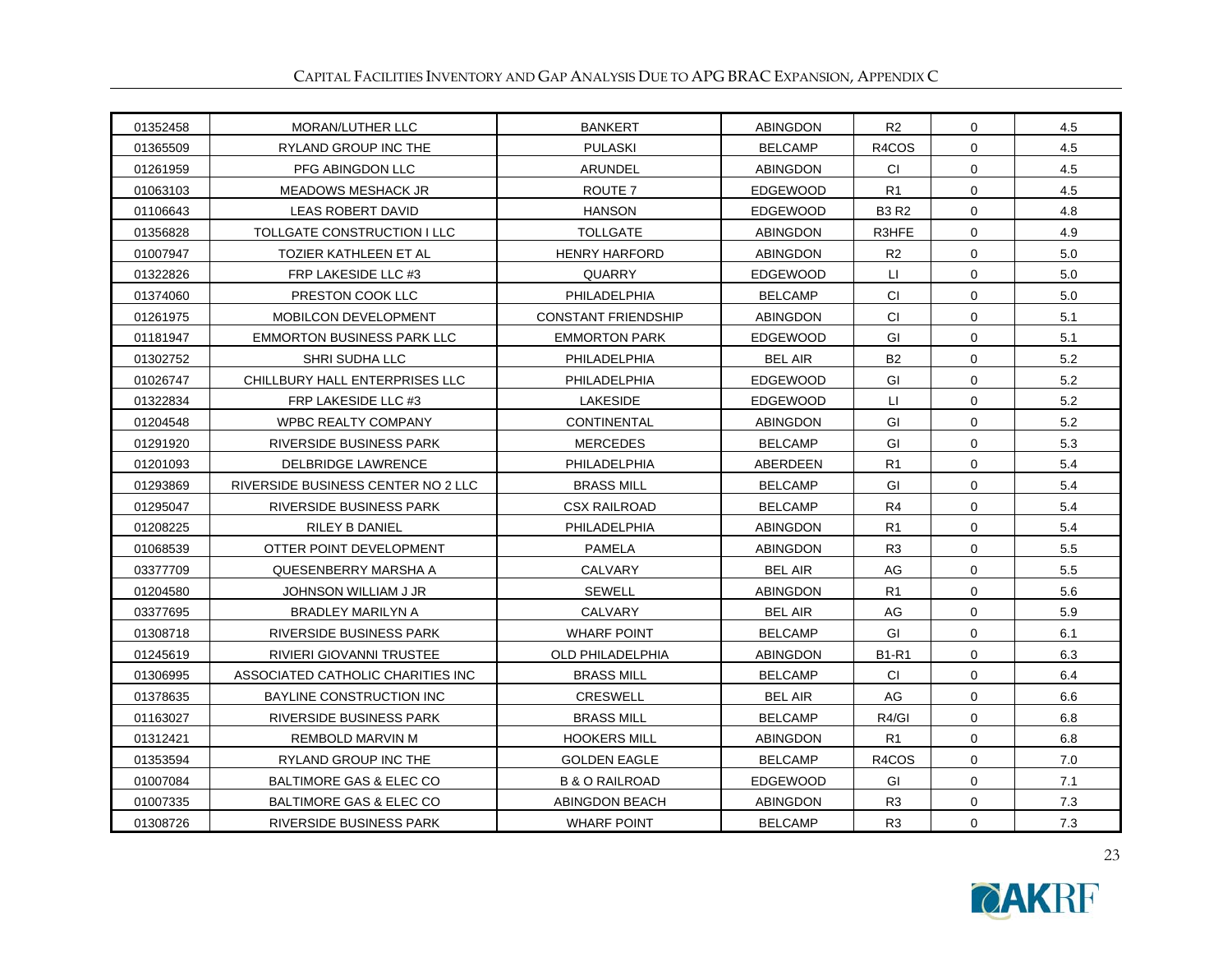| 01010352          | PRESTON COOK LLC                   | PHILADELPHIA              | <b>BELCAMP</b>     | CI                             | $\mathbf{0}$   | 7.3  |
|-------------------|------------------------------------|---------------------------|--------------------|--------------------------------|----------------|------|
| 01089323          | SONBERG H ALEXANDER JR             | <b>SEWELL</b>             | <b>ABINGDON</b>    | R <sub>1</sub>                 | $\Omega$       | 7.6  |
| 01010352          | PRESTON COOK LLC                   | PHILADELPHIA              | <b>BELCAMP</b>     | CI                             | 0              | 7.8  |
| 01254316          | ABINGDON SENIOR HOUSING INC        | <b>ST CLAIR</b>           | <b>ABINGDON</b>    | R <sub>3</sub>                 | $\mathbf 0$    | 8.0  |
| 01337726          | REDDICK-LANE CHERELLE A            | PHILADELPHIA              | <b>ABINGDON</b>    | <b>R2 R3</b>                   | $\mathbf 0$    | 8.1  |
| 01325760          | WATERS EDGE CORPORATE CAMPUS LLC   | <b>BATA</b>               | <b>BELCAMP</b>     | <b>CI</b>                      | $\mathbf{0}$   | 8.3  |
| UNK-SRC-<br>P.379 | NO DATA                            | NO DATA                   | NO DATA            | NO DATA                        | NO DATA        | 8.4  |
| 03040941          | GATCH CRUSHED STONE CO             | <b>CALVARY</b>            | <b>CHURCHVILLE</b> | AG                             | 0              | 8.5  |
| 01346970          | RYLAND GROUP INC THE               | <b>BALD EAGLE</b>         | <b>BELCAMP</b>     | R <sub>4</sub> CO <sub>S</sub> | 0              | 8.8  |
| 57-P.235          | NO DATA                            | NO DATA                   | NO DATA            | NO DATA                        | <b>NO DATA</b> | 9.0  |
| 57-P.200          | <b>NO DATA</b>                     | <b>NO DATA</b>            | <b>NO DATA</b>     | <b>NO DATA</b>                 | <b>NO DATA</b> | 9.0  |
| 01208012          | STATE ROADS COMMISSION             | <b>NORTHEAST</b>          | <b>ABINGDON</b>    | B <sub>3</sub>                 | $\Omega$       | 9.1  |
| 01010352          | PRESTON COOK LLC                   | PHILADELPHIA              | <b>BELCAMP</b>     | СI                             | $\mathbf 0$    | 9.1  |
| 01384031          | HITER JOHN U JR                    | <b>CHESSIE</b>            | ABERDEEN           | <b>R1R3</b>                    | $\mathbf 0$    | 9.1  |
| 01291912          | <b>BELCAMP PROPERTIES LLC</b>      | <b>MERCEDES</b>           | <b>BELCAMP</b>     | GI                             | $\mathbf 0$    | 9.5  |
| 01225561          | HARFORD COUNTY                     | <b>HOOKERS MILL</b>       | <b>ABINGDON</b>    | R <sub>2</sub>                 | 0              | 9.7  |
| 03060659          | <b>SCHUCK JOHN M</b>               | CALVARY                   | <b>BEL AIR</b>     | AG                             | $\mathbf 0$    | 10.5 |
| 01308750          | <b>BATA SHOE COMPANY</b>           | ROUTE 40                  | <b>BELCAMP</b>     | CI <sub>R4</sub>               | $\mathbf 0$    | 10.6 |
| 01054082          | POLK NICHOLAS E                    | <b>CRESWELL</b>           | ABERDEEN           | AG                             | $\mathbf 0$    | 10.8 |
| 01307029          | <b>RIVERSIDE BUSINESS PARK</b>     | <b>BRASS MILL</b>         | <b>BELCAMP</b>     | CI                             | $\mathbf 0$    | 11.2 |
| 01038281          | WILLIAM PACA COMMERCE CENTER       | <b>OLD PHILADELPHIA</b>   | <b>ABINGDON</b>    | GI                             | 0              | 11.3 |
| 01337718          | FRP LAKESIDE LLC #5                | <b>LAKESIDE</b>           | <b>EDGEWOOD</b>    | П                              | $\mathbf 0$    | 11.4 |
| 01007017          | <b>BALTIMORE GAS &amp; ELEC CO</b> | ROUTE <sub>7</sub>        | <b>ABINGDON</b>    | GI                             | $\mathbf 0$    | 11.5 |
| 01374044          | PRESTON COOK LLC                   | PHILADELPHIA              | <b>BELCAMP</b>     | CI                             | $\mathbf 0$    | 13.6 |
| 01246844          | LYNCH LILLIAN B TRUSTEE            | <b>OLD PHILADELPHIA</b>   | ABINGDON           | GI                             | 0              | 13.8 |
| 01007130          | BALTIMORE GAS & ELEC CO            | <b>B &amp; O RAILROAD</b> | <b>EDGEWOOD</b>    | GI                             | $\mathbf 0$    | 13.8 |
| 01006975          | <b>BALTIMORE GAS &amp; ELEC CO</b> | <b>B &amp; O RAILROAD</b> | <b>ABINGDON</b>    | GI                             | $\mathbf 0$    | 13.9 |
| 01290665          | <b>EMMORTON VENTURE</b>            | ARUNDEL                   | ABINGDON           | CI                             | $\mathbf 0$    | 14.0 |
| 01060309          | <b>MARYLAND TRANS AUTH</b>         |                           |                    | AG                             | $\mathbf 0$    | 14.5 |
| 01096397          | HITER JOHN U JR                    | <b>OLD PHILADELPHIA</b>   | ABERDEEN           | R <sub>1</sub>                 | $\mathbf 0$    | 15.1 |
| 01353608          | RYLAND GROUP INC THE               | <b>PULASKI</b>            | <b>BELCAMP</b>     | R4COS                          | 0              | 18.0 |
| 01182528          | <b>BRAXTON MARTHA J</b>            | <b>BUSH ROAD</b>          | <b>ABINGDON</b>    | R <sub>3</sub>                 | 0              | 18.2 |
| UNK-SRC-<br>P.558 | <b>NO DATA</b>                     | <b>NO DATA</b>            | NO DATA            | <b>NO DATA</b>                 | NO DATA        | 18.4 |

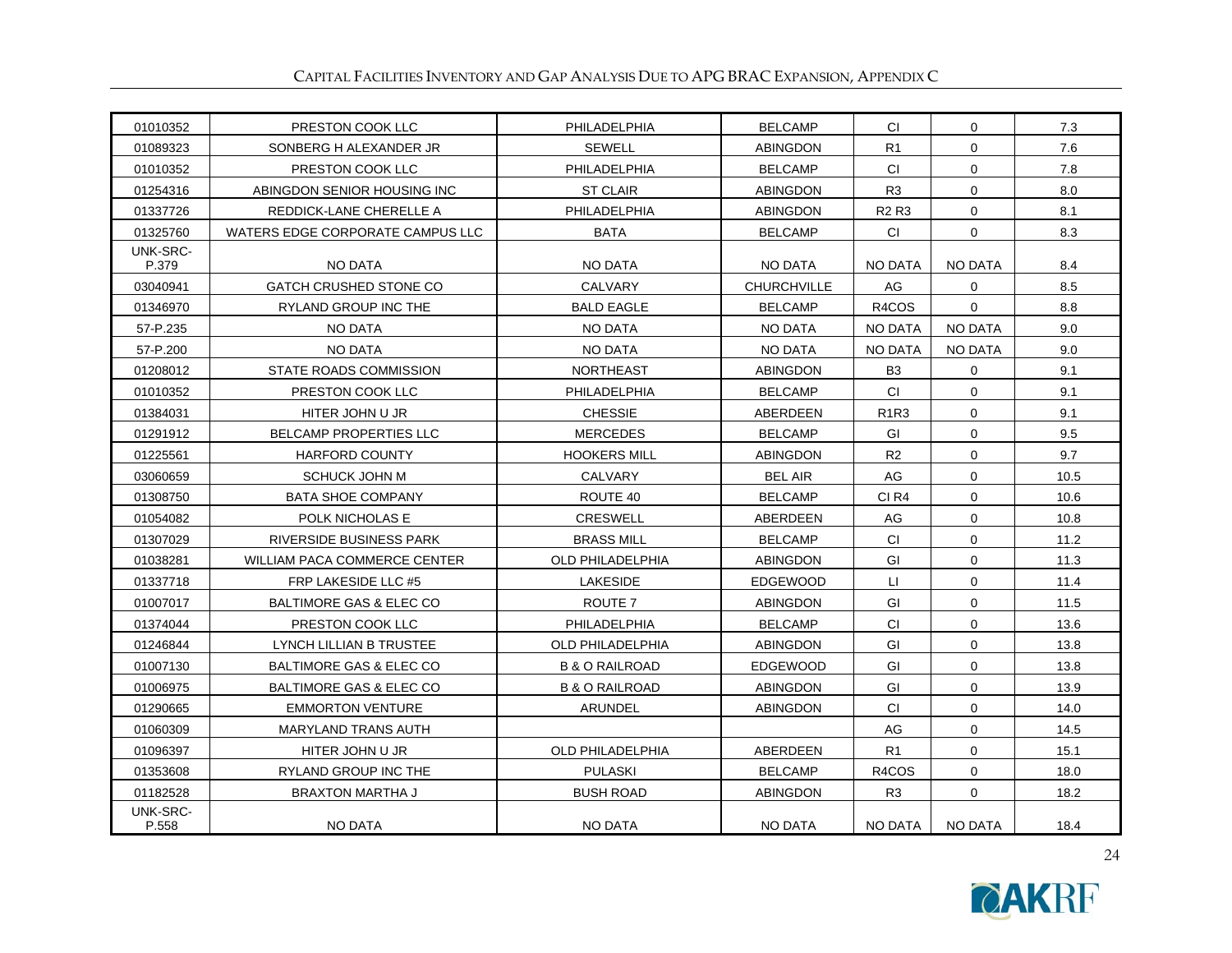| 01358413 | <b>HIGHLANDS SCHOOL INC THE</b>                                  | <b>CRESWELL</b>       | <b>BEL AIR</b>     | AG                 | $\Omega$    | 18.5  |
|----------|------------------------------------------------------------------|-----------------------|--------------------|--------------------|-------------|-------|
| 01380273 | DALLAM DAVID H                                                   | <b>FOUNTAIN GREEN</b> | <b>BEL AIR</b>     | AG                 | $\mathbf 0$ | 18.7  |
| 01010352 | PRESTON COOK LLC                                                 | PHILADELPHIA          | <b>BELCAMP</b>     | CI                 | $\mathbf 0$ | 18.8  |
| 01046780 | <b>HARFORD INVESTORS</b>                                         | <b>VAN BIBBER</b>     | <b>EDGEWOOD</b>    | C <sub>1</sub>     | $\mathbf 0$ | 19.0  |
| 01374052 | PRESTON COOK LLC                                                 | PHILADELPHIA          | <b>BELCAMP</b>     | <b>CI</b>          | $\mathbf 0$ | 19.2  |
| 01102796 | IZAAK WALTON LEAGUE OF AMERICA INC                               | <b>RETREAT</b>        | <b>EDGEWOOD</b>    | R <sub>2</sub> COS | $\Omega$    | 19.3  |
| 01059157 | <b>BAYLINE CONSTRUCTION INC</b>                                  | <b>CULLUM</b>         | <b>BEL AIR</b>     | AG                 | $\mathbf 0$ | 20.3  |
| 01158961 | UNITED STATES GOVERNMENT                                         | <b>EMMORTON</b>       | <b>EDGEWOOD</b>    | G <sub>1</sub>     | $\mathbf 0$ | 20.6  |
| 01088475 | EXTRA SPACE OF EDGEWOOD LLC                                      | <b>PULASKI</b>        | <b>EDGEWOOD</b>    | R <sub>3</sub>     | $\mathbf 0$ | 22.5  |
| 01010352 | PRESTON COOK LLC                                                 | PHILADELPHIA          | <b>BELCAMP</b>     | <b>CI</b>          | $\mathbf 0$ | 23.9  |
| 03216101 | <b>BRADFORD NORMA F</b>                                          | <b>CALVARY</b>        | <b>BEL AIR</b>     | AG                 | $\mathbf 0$ | 25.0  |
| 03040143 | <b>GENSTAR STONE PRODUCTS COMPANY</b>                            | <b>CALVARY</b>        | <b>CHURCHVILLE</b> | AG                 | $\mathbf 0$ | 27.4  |
| 01027395 | <b>EMMORTON VENTURE</b>                                          | ROUTE 24              | <b>ABINGDON</b>    | <b>R2 R3</b>       | $\mathbf 0$ | 28.5  |
| 01021508 | IZAAK WALTON LEAGUE OF AMERICA                                   | PRESERVATION AREA     | <b>EDGEWOOD</b>    | R <sub>3</sub>     | $\mathbf 0$ | 31.8  |
| 01057901 | DORNIC REVEREND IVAN                                             | <b>PAMELA</b>         | <b>ABINGDON</b>    | R <sub>3</sub>     | $\mathbf 0$ | 33.8  |
| 01027395 | <b>EMMORTON VENTURE</b>                                          | ROUTE 24              | <b>ABINGDON</b>    | <b>R2 R3</b>       | $\mathbf 0$ | 36.3  |
| 01089617 | 3313 ABINGDON ROAD LLC                                           | <b>ABINGDON</b>       | <b>ABINGDON</b>    | R <sub>1</sub>     | $\mathbf 0$ | 36.9  |
| 03039781 | <b>KWOK KWAN S</b>                                               | CALVARY               | <b>BEL AIR</b>     | AG                 | $\mathbf 0$ | 38.5  |
| 01380257 | <b>TAXDAL ARIEL D</b>                                            | <b>FOUNTAIN GREEN</b> | <b>BEL AIR</b>     | AG                 | $\mathbf 0$ | 49.7  |
| 01089609 | 3313 ABINGDON ROAD LLC                                           | <b>ABINGDON</b>       | <b>ABINGDON</b>    | R <sub>1</sub>     | $\mathbf 0$ | 52.0  |
| 01083570 | BALTIMORE GAS & ELECTRIC COMPANY                                 | PHILADELPHIA          | <b>ABINGDON</b>    | R <sub>1</sub>     | $\mathbf 0$ | 52.2  |
| 01253956 | STATE HIGHWAY ADMINISTRATION                                     | ROUTE 24              | <b>EDGEWOOD</b>    | <b>CI</b>          | $\Omega$    | 54.4  |
| 01020803 | ADAMS FRANCESA MORSE                                             | ROUTE <sub>7</sub>    | <b>ABERDEEN</b>    | AG                 | $\mathbf 0$ | 59.2  |
| 01010352 | PRESTON COOK LLC                                                 | PHILADELPHIA          | <b>BELCAMP</b>     | <b>CI</b>          | $\mathbf 0$ | 69.3  |
| 01088319 | SMITH JAMES C JR                                                 | <b>NOVA SCOTIA</b>    | <b>BEL AIR</b>     | AG                 | $\mathbf 0$ | 70.3  |
| 01069756 | <b>CARTER ROBERT B</b>                                           | ROUTE 543             | <b>BEL AIR</b>     | AG                 | $\mathbf 0$ | 79.6  |
| 01250167 | HARFORD COUNTY MARYLAND                                          | <b>CEDAR</b>          | <b>BEL AIR</b>     | B1/AG              | $\mathbf 0$ | 110.2 |
| 01010352 | PRESTON COOK LLC                                                 | PHILADELPHIA          | <b>BELCAMP</b>     | <b>CI</b>          | $\mathbf 0$ | 137.4 |
| 01175742 | IZAAK WALTON LEAGUE OF AMERICA INC                               | ROUTE 40              | EDGEWOOD           | R <sub>3</sub>     | $\mathbf 0$ | 223.8 |
| 01072811 | <b>HARFORD INVESTORS</b>                                         | <b>ABINGDON</b>       | <b>ABINGDON</b>    | CI                 | $\mathbf 0$ | 295.0 |
|          | <b>Sources: Harford County Department of Planning and Zoning</b> |                       |                    |                    |             |       |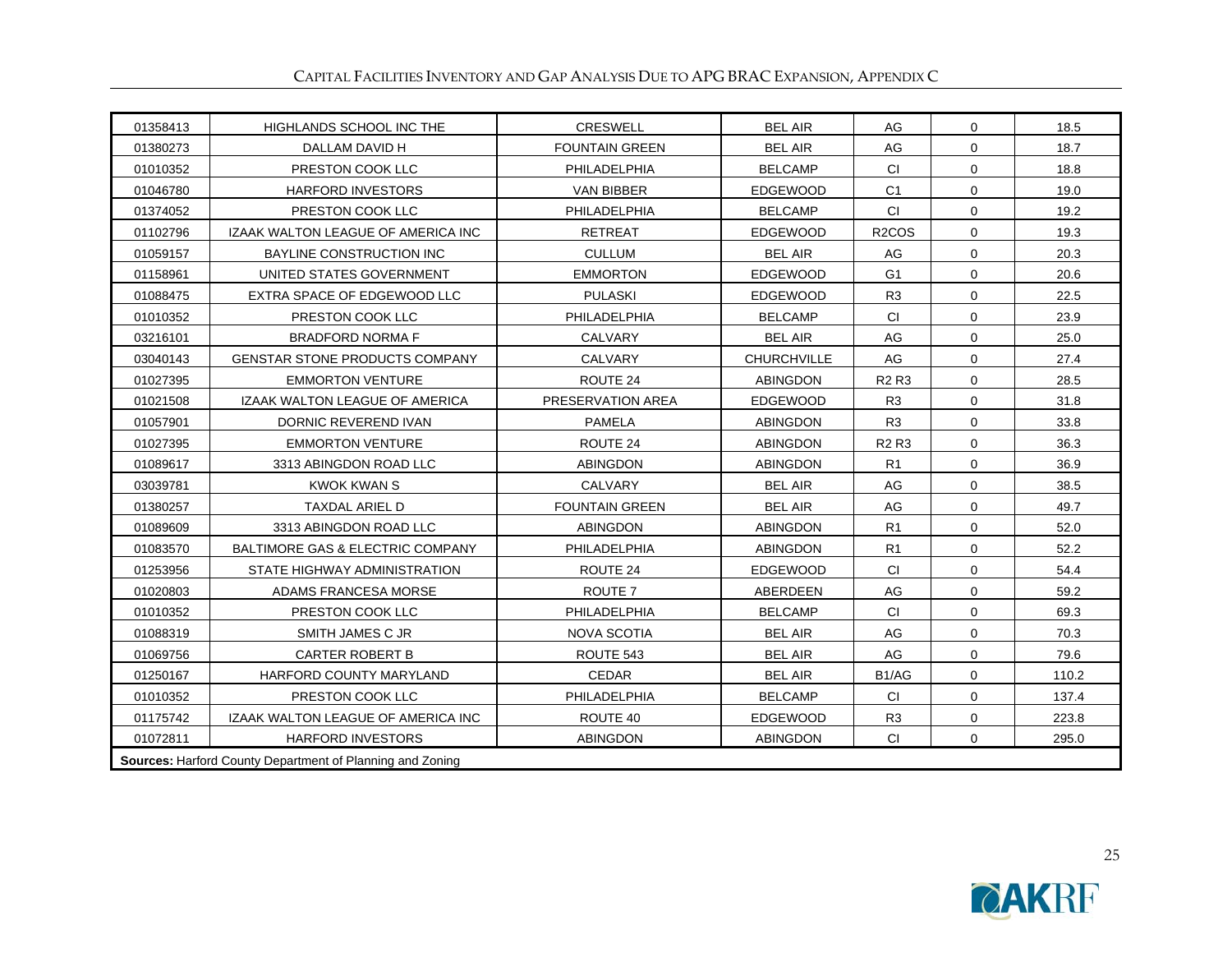| <b>Feature ID</b> | Owner                            | <b>Address</b>                | City                  | Zoning         | <b>Building</b><br><b>SF</b> | Developable<br>Acreage |
|-------------------|----------------------------------|-------------------------------|-----------------------|----------------|------------------------------|------------------------|
| 02068540          | <b>STATE HIGHWAY ADMIN</b>       | <b>ES PARADISE RD</b>         | <b>HAVRE DE GRACE</b> | AG             | 0                            | 1.0                    |
| 03069052          | CHURCHVILLE GROUP PARTNERS LLC   | S S ROUTE 22                  | <b>CHURCHVILLE</b>    | AG             | $\mathbf 0$                  | 1.0                    |
| 02061422          | FERRELL KENT R III               | S S WEST CHAPEL ROAD          | <b>ABERDEEN</b>       | RR             | $\mathbf 0$                  | 1.0                    |
| 02047144          | SMITH MARK ALLEN                 | S W S LEVEL VILLAGE ROAD      | <b>HAVRE DE GRACE</b> | AG             | $\mathbf 0$                  | 1.0                    |
| 03085554          | <b>CARLSON RUTH C</b>            | N S CHURCHVILLE RD            | <b>ABERDEEN</b>       | <b>RR</b>      | $\Omega$                     | 1.0                    |
| 02054493          | ANNUNZIATO PETER FRANCIS         | <b>W S PARADISE RD</b>        | <b>ABERDEEN</b>       | AG             | $\mathbf 0$                  | 1.0                    |
| 02070812          | <b>TURNER LEROY C</b>            | S S WEST CHAPEL ROAD          | <b>ABERDEEN</b>       | <b>RR</b>      | $\Omega$                     | 1.0                    |
| 02063085          | PANOWICZ JOHN F ET AL            | <b>MAHAN ROAD</b>             | <b>CHURCHVILLE</b>    | AG             | $\mathbf 0$                  | 1.0                    |
| 03153266          | SHULER ETHEL B TRUSTEE           | 416 & 412 WOODSIDE DRIVE      | <b>CHURCHVILLE</b>    | <b>VR</b>      | $\mathbf 0$                  | 1.1                    |
| 02063077          | PANOWICZ GREGORY A & WF          | <b>MAHAN ROAD</b>             | CHURCHVILLE           | AG             | $\mathbf 0$                  | 1.1                    |
| 03103439          | <b>GRAHAM WILLIAM WORTH IV</b>   | 2614 COOL SPRING ROAD         | <b>BEL AIR</b>        | AG             | $\mathbf 0$                  | 1.1                    |
| 03065081          | <b>DELUCA MICHAEL A JR</b>       | N S ROUTE 22                  | <b>CHURCHVILLE</b>    | AG             | $\mathbf 0$                  | 1.1                    |
| 03171973          | <b>WIMBLETON LLC</b>             | <b>15 ROCKDALE AVE</b>        | <b>CHURCHVILLE</b>    | <b>RR</b>      | $\mathbf 0$                  | 1.1                    |
| 02040344          | <b>CAPASSO MICHAEL R</b>         | S S RT 155                    | <b>HAVRE DE GRACE</b> | RR             | $\mathbf 0$                  | 1.2                    |
| 02045265          | <b>COHEN MERRILL</b>             | NS OLD LEVEL ROAD             | HAVRE DE GRACE        | <b>RR</b>      | $\mathbf 0$                  | 1.3                    |
| 02074249          | PILKERTON JOHN F                 | N S OF HOPEWELL VILLAGE       | <b>HAVRE DE GRACE</b> | <b>RR</b>      | $\Omega$                     | 1.3                    |
| 03051730          | <b>MAHAN DONALD G JR</b>         | <b>REAR LAND N S ROUTE 22</b> | <b>ABERDEEN</b>       | AG             | $\mathbf 0$                  | 1.3                    |
| 03048292          | KELLY KENNETH DAVID              | N S ROUTE 156                 | <b>CHURCHVILLE</b>    | AG             | $\mathbf 0$                  | 1.4                    |
| 03141835          | <b>NO DATA</b>                   | <b>NO DATA</b>                | <b>NO DATA</b>        | <b>NO DATA</b> | $\mathbf 0$                  | 1.4                    |
| 02055880          | <b>NO DATA</b>                   | <b>NO DATA</b>                | <b>NO DATA</b>        | <b>NO DATA</b> | $\mathbf 0$                  | 1.4                    |
| 02040948          | <b>BALL HELEN HOPKINS &amp;</b>  | E S MD RT #161                | HAVRE DE GRACE        | AG             | $\mathbf 0$                  | 1.4                    |
| 44-P.59           | <b>NO DATA</b>                   | <b>NO DATA</b>                | <b>NO DATA</b>        | <b>NO DATA</b> | $\mathbf 0$                  | 1.4                    |
| 02062038          | <b>NEEPER ERNEST E &amp; WF</b>  | REAR LT 1 OFF LEVEL ROAD      | <b>HAVRE DE GRACE</b> | AG             | $\mathbf 0$                  | 1.5                    |
| 02053187          | <b>ANDERSON LAWRENCE</b>         | N S ROUTE 155                 | <b>HAVRE DE GRACE</b> | AG             | 0                            | 1.5                    |
| 03066491          | NO DATA                          | <b>NO DATA</b>                | <b>NO DATA</b>        | <b>NO DATA</b> | $\mathbf 0$                  | 1.5                    |
| 02044218          | <b>NO DATA</b>                   | <b>NO DATA</b>                | <b>NO DATA</b>        | <b>NO DATA</b> | $\mathbf 0$                  | 1.5                    |
| 02068583          | <b>STATE HIGHWAY ADMIN</b>       | <b>JFK SCENIC VIEW</b>        | <b>HAVRE DE GRACE</b> | AG             | $\mathbf 0$                  | 1.6                    |
| 02107678          | SEYBOLD LINDA M TRUSTEE          | OFF LEVEL ROAD                | <b>CHURCHVILLE</b>    | AG             | $\mathbf 0$                  | 1.6                    |
| 02040549          | <b>HITCHCOCK CLARENCE WILMER</b> | S S MD RT 155                 | <b>HAVRE DE GRACE</b> | AG             | $\Omega$                     | 1.6                    |

**Table C‐9. All Suitable Development Sites For Emergency Facilities Within the Level VFC**

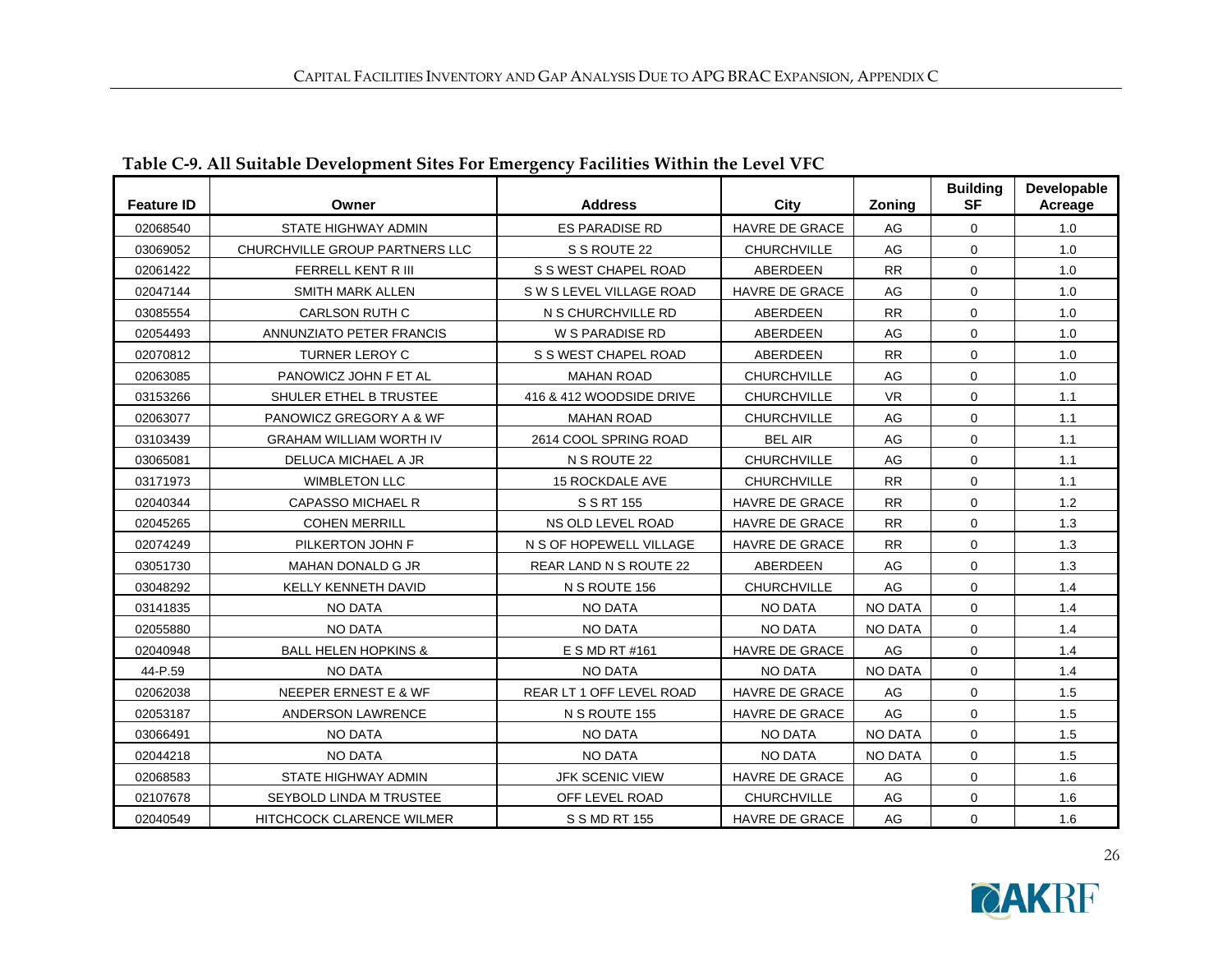| 02053268 | ANDERSON LAWRENCE              | YORK DRIVE                    | HAVRE DE GRACE        | <b>RR</b> | $\mathbf{0}$ | 1.6 |
|----------|--------------------------------|-------------------------------|-----------------------|-----------|--------------|-----|
| 02061414 | FERRELL KENT R III             | S S WEST CHAPEL ROAD          | ABERDEEN              | <b>RR</b> | $\mathbf 0$  | 1.7 |
| 03212521 | OSWALD LAWRENCE E              | S S COOL BRANCH ROAD          | <b>CHURCHVILLE</b>    | AG        | 0            | 1.8 |
| 03168689 | CASSILLY VERONICA A            | N S WALNUT RD                 | ABERDEEN              | <b>RR</b> | 0            | 1.9 |
| 03254186 | STEWART JULIUS V               | S S ROUTE 22                  | <b>CHURCHVILLE</b>    | VB        | $\mathbf 0$  | 1.9 |
| 02106418 | HOPKINS ARTHUR G JR ET AL      | 3712 ROCK RUN ROAD            | <b>HAVRE DE GRACE</b> | AG        | $\mathbf 0$  | 2.0 |
| 02099543 | <b>BALL RUTH ANN</b>           | 3223 LEVEL ROAD               | <b>CHURCHVILLE</b>    | AG        | 0            | 2.0 |
| 02103478 | GOOD SAMUEL V                  | 232 DARLINGTON ROAD           | HAVRE DE GRACE        | AG        | 0            | 2.0 |
| 02104784 | <b>WELSH JOHN MICHAEL</b>      | 3721 GREEN SPRING ROAD        | HAVRE DE GRACE        | AG        | 0            | 2.1 |
| 03035484 | <b>COMMUNITY VOLUNTEER</b>     | <b>NS LEVEL ROAD</b>          | <b>CHURCHVILLE</b>    | AG        | 0            | 2.1 |
| 02105691 | THARPE COY DEWITT JR           | 119 HOPEWELL ROAD             | <b>HAVRE DE GRACE</b> | AG        | 0            | 2.1 |
| 02041510 | <b>HALL JAMES M</b>            | 3717 GREEN SPRING ROAD        | HAVRE DE GRACE        | AG        | 0            | 2.2 |
| 03383164 | NEUBERGER STEPHEN J            | 3000 COOL BRANCH ROAD         | <b>CHURCHVILLE</b>    | AG        | $\mathbf 0$  | 2.2 |
| 02055341 | <b>CROUSE NORMAN V</b>         | 107 HOPEWELL ROAD             | HAVRE DE GRACE        | AG        | 0            | 2.2 |
| 02047160 | SMITH MARK ALLEN               | S S LEVEL VILLAGE ROAD        | <b>HAVRE DE GRACE</b> | AG        | 0            | 2.2 |
| 03338592 | <b>GRAHAM WILLIAM WIV</b>      | 2620-A COOL SPRING ROAD       | <b>BEL AIR</b>        | AG        | 0            | 2.5 |
| 03212505 | COX DAVID B                    | 3148 ALDINO ROAD              | <b>CHURCHVILLE</b>    | AG        | 0            | 2.5 |
| 03287467 | SEWELL PHOEBE L                | <b>100 COUNTRY VIEW COURT</b> | <b>CHURCHVILLE</b>    | AG        | 0            | 2.6 |
| 42-P.415 | NO DATA                        | NO DATA                       | NO DATA               | NO DATA   | $\mathbf 0$  | 2.6 |
| 02081474 | STATE OF MARYLAND              | OFF FOX ROAD                  | <b>HAVRE DE GRACE</b> | AG        | 0            | 2.6 |
| 03052931 | CHURCHMANS LANDING LLC         | REAR OF 3240 CHURCHVILLE      | <b>CHURCHVILLE</b>    | AG        | $\mathbf 0$  | 2.7 |
| 02105705 | THARPE COY DEWITT JR           | 121 HOPEWELL ROAD             | HAVRE DE GRACE        | AG        | $\mathbf 0$  | 2.7 |
| 03029050 | BALTIMORE GAS & ELEC CO        | N S ROUTE 22                  | <b>CHURCHVILLE</b>    | RR        | 0            | 2.8 |
| 03381609 | <b>WIMBLETON LLC</b>           | 17 ROCKDALE AVENUE            | <b>CHURCHVILLE</b>    | <b>RR</b> | 0            | 2.9 |
| 03103439 | <b>GRAHAM WILLIAM WORTH IV</b> | 2614 COOL SPRING ROAD         | <b>BEL AIR</b>        | AG        | 0            | 2.9 |
| 02062984 | <b>CULLUM VIRGINIA L</b>       | E S EARLTON ROAD              | HAVRE DE GRACE        | AG        | $\mathbf 0$  | 3.0 |
| 02104792 | 3717 GREEN SPRING LLC          | 3719 GREEN SPRING ROAD        | <b>HAVRE DE GRACE</b> | AG        | $\mathbf{0}$ | 3.0 |
| 03151857 | NO DATA                        | NO DATA                       | NO DATA               | NO DATA   | 0            | 3.2 |
| 02058545 | LEHNERD ALVIN P                | E S ROUTE 161                 | <b>DARLINGTON</b>     | AG        | 0            | 3.2 |
| 03381595 | <b>WIMBLETON LLC</b>           | <b>16 ROCKDALE AVENUE</b>     | <b>CHURCHVILLE</b>    | <b>RR</b> | $\mathbf 0$  | 3.3 |
| 02054507 | <b>CLARK MARIANNE</b>          | NEAR W S PARADISE ROAD        | ABERDEEN              | AG        | $\mathbf 0$  | 3.3 |
| 03226247 | CASS JUDITH J                  | ROUTE 136                     | <b>CHURCHVILLE</b>    | AG        | 0            | 3.3 |
| 02079437 | TIBBS-FOURNIER LINDA M         | N S TIBBS LANE                | HAVRE DE GRACE        | AG        | 0            | 3.5 |
| 02047861 | DOLCE GREGORY L                | <b>S S WEBSTER ROAD</b>       | HAVRE DE GRACE        | AG        | $\mathbf 0$  | 3.6 |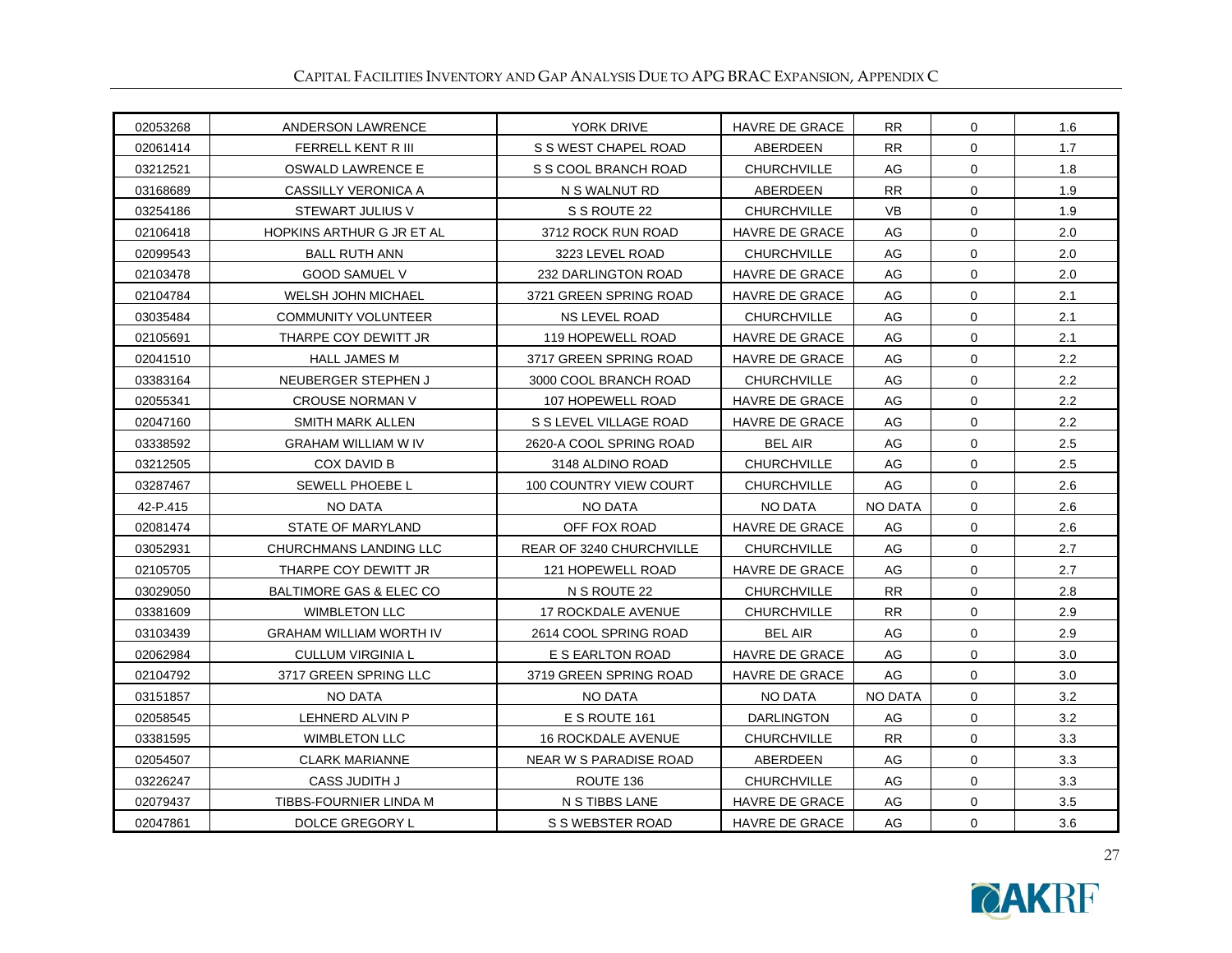| 03113159 | PHOENIX JOINT VENTURE LLC                  | 2512 CHURCHVILLE ROAD        | <b>CHURCHVILLE</b>    | <b>RR</b> | $\mathbf{0}$ | 3.7     |
|----------|--------------------------------------------|------------------------------|-----------------------|-----------|--------------|---------|
| 02050978 | <b>GALLION CHARLES L</b>                   | S S ALDINO ROAD              | ABERDEEN              | AG        | 0            | 3.7     |
| 03041972 | <b>GRAYBEAL RAYMON RAY</b>                 | W S ROUTE 22                 | <b>CHURCHVILLE</b>    | AG        | 0            | 3.7     |
| 03355993 | <b>MORAN DENNIS J</b>                      | 1120 CALVARY ROAD            | <b>CHURCHVILLE</b>    | AG        | $\mathbf 0$  | 3.9     |
| 03247899 | <b>BOYLE THOMAS J</b>                      | <b>COOL BRANCH ROAD</b>      | <b>CHURCHVILLE</b>    | AG        | $\Omega$     | 3.9     |
| 03049051 | KNIGHT R H TRUSTEE                         | WS CARSINS RUN ROAD          | ABERDEEN              | RR        | 0            | 4.0     |
| 03356000 | <b>MORAN DENNIS J</b>                      | 1122 CALVARY ROAD            | <b>CHURCHVILLE</b>    | AG        | $\mathbf 0$  | 4.1     |
| 02095912 | GILBERT JOSEPH H                           | 10 FAIR HILL DRIVE           | HAVRE DE GRACE        | AG        | $\mathbf 0$  | 4.1     |
| 02069156 | STEARN HAROLD S                            | <b>HOPEWELL VILLAGE ROAD</b> | <b>HAVRE DE GRACE</b> | <b>RR</b> | 0            | 4.1     |
| 03049078 | KNIGHT R H TRUSTEE                         | WS CARSINS RUN ROAD          | ABERDEEN              | <b>RR</b> | $\mathbf{0}$ | 4.1     |
| 03069532 | <b>WIMBLETON LLC</b>                       | <b>18 ROCKDALE AVENUE</b>    | <b>CHURCHVILLE</b>    | <b>RR</b> | $\Omega$     | 4.2     |
| 02048515 | MAY JOHN W                                 | S S WEBSTER ROAD             | HAVRE DE GRACE        | <b>RR</b> | 0            | 4.3     |
| 02045427 | WASHINGTON DISTRICT ADVISORY BOARD         | <b>EARLTON RD</b>            | HAVRE DE GRACE        | AG        | 0            | 4.3     |
| 02053187 | <b>ANDERSON LAWRENCE</b>                   | N S ROUTE 155                | HAVRE DE GRACE        | AG        | 0            | 4.5     |
| 03041964 | <b>GRAYBEAL RAYMON RAY</b>                 | W S ROUTE 22                 | <b>CHURCHVILLE</b>    | AG        | 0            | 4.7     |
| 02105713 | THARPE COY DEWITT JR                       | <b>117 HOPEWELL ROAD</b>     | HAVRE DE GRACE        | AG        | $\Omega$     | 4.7     |
| 03384551 | <b>GOINS JAMES L</b>                       | 3121 ALDINO ROAD             | <b>CHURCHVILLE</b>    | AG        | $\Omega$     | 4.7     |
| 02053187 | <b>ANDERSON LAWRENCE</b>                   | N S ROUTE 155                | <b>HAVRE DE GRACE</b> | AG        | 0            | 4.7     |
| 02072424 | WEBSTER VILLAGE DEV ASSN                   | E S SPRINGLAKE WAY           | HAVRE DE GRACE        | RR        | $\mathbf 0$  | 4.7     |
| 03097420 | <b>FASIG JAMES W &amp; WF</b>              | 3040 LEVEL ROAD #155         | <b>CHURCHVILLE</b>    | AG        | $\mathbf 0$  | 4.9     |
| 03242552 | <b>HOGG GREGORY FORREST</b>                | 2508 PALMER VIEW DRIVE       | <b>BEL AIR</b>        | <b>RR</b> | 0            | 4.9     |
| 02072963 | WIHERLE MATTHEW F & WF                     | W S HOPEWELL ROAD            | HAVRE DE GRACE        | AG        | 0            | 4.9     |
| 03353516 | 3301 SNAKE LANE LLC                        | 3301 CHURCHVILLE ROAD        | ABERDEEN              | AG        | $\mathbf 0$  | $5.0\,$ |
| 02103478 | <b>GOOD SAMUEL V</b>                       | 232 DARLINGTON ROAD          | <b>HAVRE DE GRACE</b> | AG        | $\mathbf 0$  | 5.1     |
| 03308200 | <b>HARMAN ROBERT THOMAS</b>                | 2641 CHURCHVILLE ROAD        | <b>CHURCHVILLE</b>    | AG        | 0            | 5.1     |
| 03118150 | KENNEDY EDWARD J III                       | 3028 LEVEL ROAD              | <b>CHURCHVILLE</b>    | AG        | $\mathbf 0$  | 5.1     |
| 02071681 | <b>BANKERS TRUST COMPANY TRUSTEE &amp;</b> | 3847 ALDINO ROAD             | <b>HAVRE DE GRACE</b> | AG        | $\mathbf 0$  | 5.2     |
| 03038750 | PRESTON ROGER K                            | N S ROUTE 22                 | ABERDEEN              | AG        | $\Omega$     | 5.3     |
| 02080168 | HARFORD COUNTY INVESTORS TRUST             | ROUTE 155                    | <b>HAVRE DE GRACE</b> | AG        | $\Omega$     | 5.3     |
| 03245594 | STATE HIGHWAY ADMINISTRATION               | ALDINO RD STEM 78615         | ABERDEEN              | AG        | 0            | 5.3     |
| 02105500 | WORTHINGTON RANDALL P SR                   | ALDINO ROAD                  | <b>CHURCHVILLE</b>    | AG        | $\mathbf 0$  | 5.4     |
| 02082071 | <b>KENNEDY EDWARD J</b>                    | 3041 OAK FARM ROAD           | <b>CHURCHVILLE</b>    | AG        | $\mathbf 0$  | 5.5     |
| 03259706 | <b>BURKE LANCE M</b>                       | 421 PRIESTFORD ROAD          | <b>CHURCHVILLE</b>    | AG        | 0            | 5.6     |
| 03386511 | FRED L HAWKINS COMPANY INC                 | 3323 CHURCHVILLE ROAD        | ABERDEEN              | AG        | $\mathbf 0$  | 5.7     |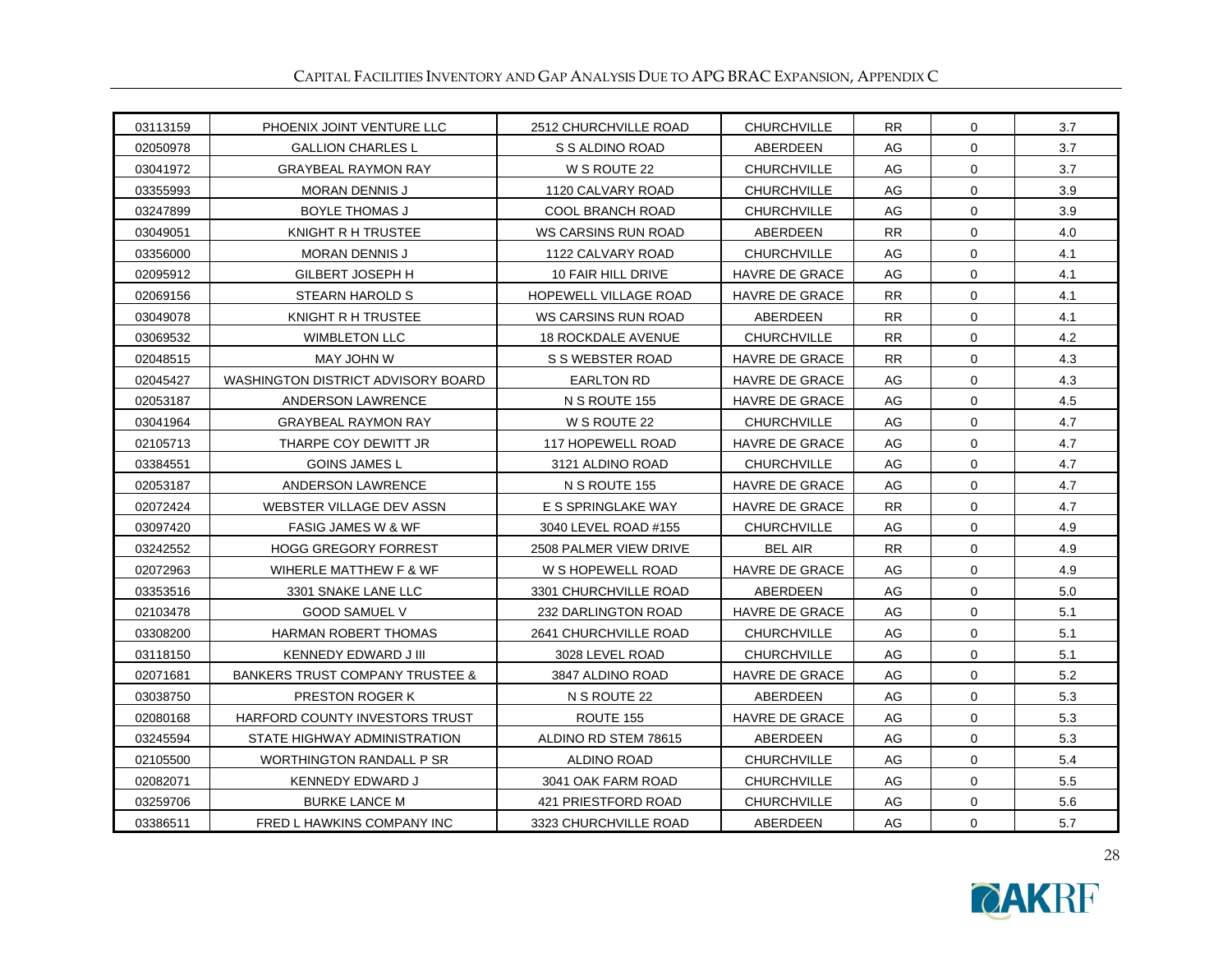| 02100932 | HATTER WILLIAM H               | OFF LOCUST HILL DRIVE   | <b>CHURCHVILLE</b>    | AG        | $\mathbf 0$ | 6.1  |
|----------|--------------------------------|-------------------------|-----------------------|-----------|-------------|------|
| 02079364 | HARFORD COUNTY INVESTORS TRUST | OFF RT 156 ALDINO ROAD  | <b>CHURCHVILLE</b>    | AG        | 0           | 6.2  |
| 02067692 | SMITH FRANCES T                | OLD LEVEL ROAD          | HAVRE DE GRACE        | AG        | $\mathbf 0$ | 6.5  |
| 03054039 | SNAKE LANE LLC                 | E S ROUTE 136           | <b>CHURCHVILLE</b>    | AG        | 0           | 6.7  |
| 03032000 | <b>BOWMAN LAWRENCE A</b>       | OFF N S ROUTE 22        | ABERDEEN              | AG        | $\mathbf 0$ | 7.0  |
| 02049643 | <b>MURRAY RICHARD BOYD</b>     | W S HOPEWELL RD         | <b>CHURCHVILLE</b>    | AG        | $\Omega$    | 7.0  |
| 03230724 | <b>SACKS N EDWARD</b>          | 3037 LEVEL ROAD         | <b>CHURCHVILLE</b>    | AG        | $\mathbf 0$ | 7.9  |
| 02104067 | <b>GALLION NOLAN W</b>         | 3621 OLD LEVEL ROAD     | <b>HAVRE DE GRACE</b> | AG        | $\mathbf 0$ | 8.6  |
| 03122700 | STRAUCH LESTER D III           | 624 PRIESTFORD ROAD     | <b>CHURCHVILLE</b>    | AG        | 0           | 8.8  |
| 02103486 | <b>GOOD SAMUEL V</b>           | 234 DARLINGTON ROAD     | HAVRE DE GRACE        | AG        | $\mathbf 0$ | 9.1  |
| 02042916 | BRANSFORD HUGH L JR & WF       | S S GRAVEL HILL ROAD    | HAVRE DE GRACE        | AG        | $\mathbf 0$ | 9.7  |
| 03373126 | STEELMAN TONY                  | 110 CALVARY ROAD        | <b>CHURCHVILLE</b>    | AG        | $\mathbf 0$ | 10.0 |
| 03367096 | TINCHER SHEILA LYNN            | S S ROUTE 22            | <b>CHURCHVILLE</b>    | AG        | 0           | 10.1 |
| 03367088 | BEVANS ANNETTE MARIE           | S S ROUTE 22            | <b>CHURCHVILLE</b>    | AG        | 0           | 10.6 |
| 02046709 | <b>GALLION NOLAN W</b>         | 3613 OLD LEVEL ROAD     | <b>HAVRE DE GRACE</b> | AG        | 0           | 10.7 |
| 03036308 | OLSZEWSKI CAROL A              | S S ROUTE 22            | ABERDEEN              | AG        | $\mathbf 0$ | 10.7 |
| 02053713 | <b>HARFORD COUNTY</b>          | N E S GRAVEL HILL ROAD  | <b>HAVRE DE GRACE</b> | AG        | $\mathbf 0$ | 11.8 |
| 02043491 | BURDETTE ALAN R                | W S CHAPEL RD           | HAVRE DE GRACE        | AG        | 0           | 13.4 |
| 03195066 | DELLIS JOHN J                  | 324 PRIESTFORD ROAD     | <b>CHURCHVILLE</b>    | AG        | 0           | 13.6 |
| 02040255 | ANDERSON LAWRENCE ET AL        | <b>N S RT 155</b>       | HAVRE DE GRACE        | AG        | 0           | 13.8 |
| 02068214 | <b>BURDETTE MICHAEL D SR</b>   | E S STEPNEY ROAD        | ABERDEEN              | AG        | $\mathbf 0$ | 14.1 |
| 02053691 | HARFORD COUNTY INVESTORS TRUST | S S ROUTE 156           | <b>CHURCHVILLE</b>    | AG        | $\mathbf 0$ | 15.0 |
| 03193446 | PRESTON ROGER K                | N S ROUTE 22            | ABERDEEN              | <b>RR</b> | $\mathbf 0$ | 15.5 |
| 02103966 | <b>BLEVINS LEROY</b>           | 3910 ROCK RUN ROAD      | <b>HAVRE DE GRACE</b> | AG        | $\Omega$    | 15.6 |
| 02103958 | <b>KEARNEY BETTY THOMPSON</b>  | 3908 ROCK RUN ROAD      | <b>HAVRE DE GRACE</b> | AG        | 0           | 15.6 |
| 02080885 | CHEEK BOBBY W                  | <b>WEST CHAPEL ROAD</b> | ABERDEEN              | AG        | $\mathbf 0$ | 16.3 |
| 02061104 | MOORE CORA V                   | S S WEBSTER ROAD        | HAVRE DE GRACE        | AG        | 0           | 16.8 |
| 03319628 | DU BREE JAY D                  | 3321 CHURCHVILLE ROAD   | ABERDEEN              | AG        | $\mathbf 0$ | 17.5 |
| 03134253 | <b>NAIR VIJAY S</b>            | WINDY PINE DRIVE        | <b>CHURCHVILLE</b>    | AG        | 0           | 17.7 |
| 02079402 | HUNDERT KARL FRIEDRICH JR      | S E S ROUTE 156         | <b>CHURCHVILLE</b>    | AG        | 0           | 18.1 |
| 03055795 | SIMMONS DAVID LEE              | R/O/W OFF ALDINO RD     | <b>CHURCHVILLE</b>    | <b>RR</b> | $\mathbf 0$ | 18.3 |
| 02072963 | WIHERLE MATTHEW F & WF         | W S HOPEWELL ROAD       | HAVRE DE GRACE        | AG        | 0           | 18.6 |
| 02100959 | 218 LOCUST HILL DRIVE LLC      | 218 LOCUST HILL DRIVE   | <b>CHURCHVILLE</b>    | AG        | 0           | 18.8 |
| 02062143 | NI PHILIP FEI-PU ET AL         | S E S WEBSTER RD        | <b>HAVRE DE GRACE</b> | AG        | $\mathbf 0$ | 20.2 |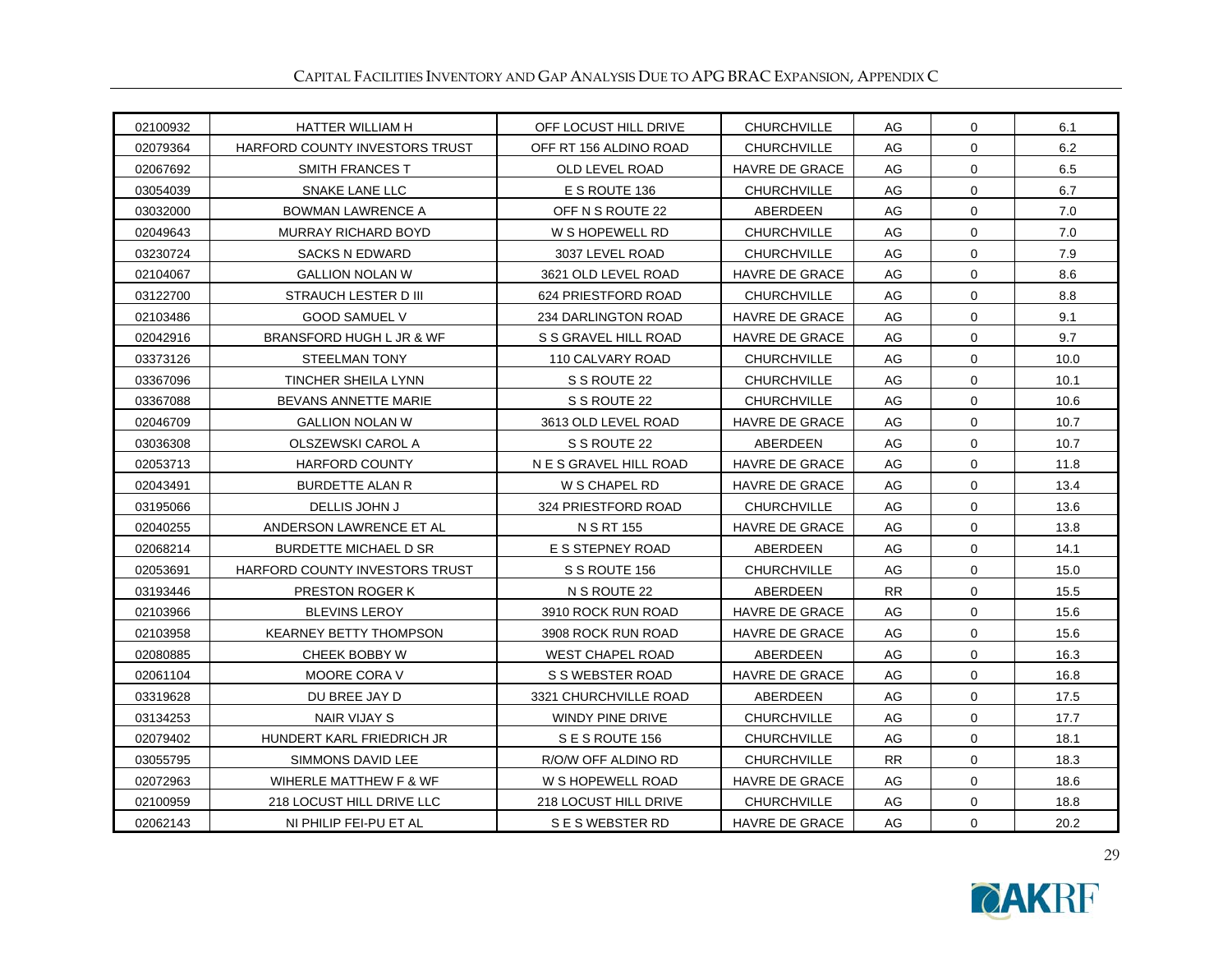| 02053969                                                         | HARFORD COUNTY INVESTORS TRUST        | S S ROUTE 155            | HAVRE DE GRACE        | AG             | 0           | 21.0  |  |
|------------------------------------------------------------------|---------------------------------------|--------------------------|-----------------------|----------------|-------------|-------|--|
| 02042037                                                         | <b>BILLINGS CATHERINE J</b>           | SS OLD LEVEL RD          | HAVRE DE GRACE        | <b>RR</b>      | 0           | 21.8  |  |
| 02062984                                                         | <b>CULLUM VIRGINIA L</b>              | E S EARLTON ROAD         | <b>HAVRE DE GRACE</b> | AG             | 0           | 22.2  |  |
| 03059081                                                         | NO DATA                               | NO DATA                  | NO DATA               | <b>NO DATA</b> | 0           | 24.6  |  |
| 02053594                                                         | HARFORD COUNTY INVESTORS TRUST        | S S ROUTE 156            | <b>CHURCHVILLE</b>    | AG             | $\mathbf 0$ | 25.0  |  |
| 02071673                                                         | <b>WALKER FRANCES R</b>               | 460 ROBIN HOOD ROAD      | HAVRE DE GRACE        | AG             | 0           | 26.4  |  |
| 03194906                                                         | <b>GENSTAR STONE PRODUCTS COMPANY</b> | PILGRIM ROAD             | <b>CHURCHVILLE</b>    | AG             | 0           | 27.0  |  |
| 02053632                                                         | HARFORD COUNTY INVESTORS TRUST        | MC COMMONS ROAD          | <b>CHURCHVILLE</b>    | AG             | $\mathbf 0$ | 27.9  |  |
| 02053608                                                         | HARFORD COUNTY INVESTORS TRUST        | <b>MC COMMONS ROAD</b>   | <b>HAVRE DE GRACE</b> | AG             | $\Omega$    | 28.3  |  |
| 02053624                                                         | HARFORD COUNTY INVESTORS TRUST        | S E S ROUTE 156          | CHURCHVILLE           | AG             | 0           | 29.5  |  |
| 03057267                                                         | FERRELL KENT R JR                     | E S ROUTE 136            | <b>CHURCHVILLE</b>    | AG             | $\mathbf 0$ | 31.5  |  |
| 03061310                                                         | <b>MARTIN BRIAN</b>                   | W S ROUTE 22             | ABERDEEN              | AG             | 0           | 31.8  |  |
| 03043797                                                         | THARPE COY DEWITT JR                  | S S ROUTE 22             | <b>CHURCHVILLE</b>    | AG             | 0           | 32.4  |  |
| 02068370                                                         | STARK ELWOOD V ET AL                  | 4106 WEBSTER LAPIDUM RD  | <b>HAVRE DE GRACE</b> | AG             | 0           | 34.6  |  |
| 03317056                                                         | <b>HARFORD COUNTY</b>                 | N S ALDINO ROAD          | <b>CHURCHVILLE</b>    | AG             | 0           | 35.2  |  |
| 02049570                                                         | ANDERSON LAWRENCE E                   | S S RT 155               | HAVRE DE GRACE        | AG             | $\mathbf 0$ | 35.9  |  |
| 03324044                                                         | LEMATTA ANDREA G                      | 3022 COOL BRANCH ROAD    | <b>CHURCHVILLE</b>    | AG             | $\mathbf 0$ | 37.7  |  |
| 03278239                                                         | <b>HARLAN GEORGE M</b>                | 26-28 PRIESTFORD ROAD    | <b>CHURCHVILLE</b>    | AG             | $\mathbf 0$ | 41.2  |  |
| 02053624                                                         | <b>HARFORD COUNTY INVESTORS TRUST</b> | S E S ROUTE 156          | <b>CHURCHVILLE</b>    | AG             | 0           | 42.9  |  |
| 02055392                                                         | <b>HOPKINS DAVID A</b>                | W S HOPKINS ROAD         | <b>HAVRE DE GRACE</b> | AG             | 0           | 45.1  |  |
| 03052931                                                         | CHURCHMANS LANDING LLC                | REAR OF 3240 CHURCHVILLE | <b>CHURCHVILLE</b>    | AG             | $\Omega$    | 45.5  |  |
| 03054004                                                         | <b>SNAKE LANE LLC</b>                 | E S ROUTE 136            | <b>CHURCHVILLE</b>    | AG             | $\Omega$    | 48.8  |  |
| 03043347                                                         | <b>HARFORD COUNTY INVESTORS TRUST</b> | E S ROUTE 155            | <b>CHURCHVILLE</b>    | AG             | 0           | 69.8  |  |
| 02053578                                                         | HARFORD COUNTY INVESTORS TRUST        | S S OF RT 155            | <b>CHURCHVILLE</b>    | AG             | 0           | 70.3  |  |
| 02053683                                                         | HARFORD COUNTY INVESTORS TRUST        | S E S ROUTE 156          | <b>CHURCHVILLE</b>    | AG             | 0           | 72.9  |  |
| 02105500                                                         | <b>WORTHINGTON RANDALL P SR</b>       | ALDINO ROAD              | <b>CHURCHVILLE</b>    | AG             | 0           | 73.4  |  |
| 02055732                                                         | NO DATA                               | NO DATA                  | <b>NO DATA</b>        | <b>NO DATA</b> | 0           | 84.7  |  |
| 02053667                                                         | HARFORD COUNTY INVESTORS TRUST        | W S CARSINS RUN ROAD     | ABERDEEN              | AG             | $\mathbf 0$ | 94.9  |  |
| 02061406                                                         | <b>HALSEY JAMES DEAN</b>              | <b>307 PARADISE ROAD</b> | ABERDEEN              | AG             | $\mathbf 0$ | 96.0  |  |
| 02080168                                                         | HARFORD COUNTY INVESTORS TRUST        | ROUTE 155                | HAVRE DE GRACE        | AG             | $\mathbf 0$ | 115.7 |  |
| 03029573                                                         | <b>BARROW MARJORY ENFIELD</b>         | W S COOL BRANCH ROAD     | <b>CHURCHVILLE</b>    | AG             | 0           | 132.6 |  |
| 02068370                                                         | STARK ELWOOD V ET AL                  | 4106 WEBSTER LAPIDUM RD  | <b>HAVRE DE GRACE</b> | AG             | $\mathbf 0$ | 231.6 |  |
| <b>Sources: Harford County Department of Planning and Zoning</b> |                                       |                          |                       |                |             |       |  |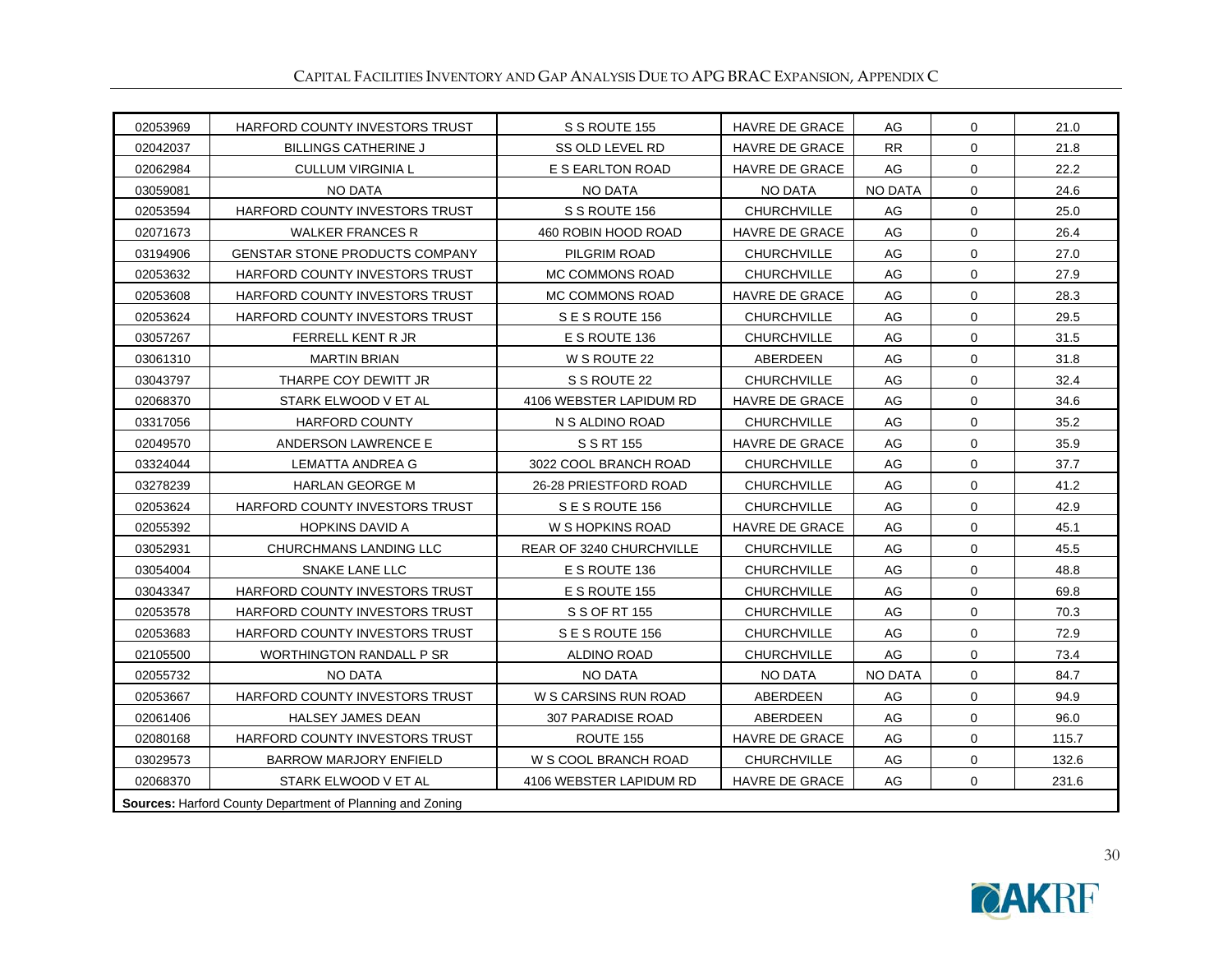| Feature ID               | Owner                              | <b>Address</b>                      | City                  | <b>Zoning</b>  | <b>Building</b><br><b>SF</b> | Developable<br>Acreage |
|--------------------------|------------------------------------|-------------------------------------|-----------------------|----------------|------------------------------|------------------------|
| 06020127                 | <b>OWEN STEPHEN E</b>              | <b>BLOOMSBURY &amp; WILSON ST</b>   | <b>HAVRE DE GRACE</b> | <b>RO</b>      | 0                            | 1.0                    |
| 06003419                 | <b>TERRY MARIA A</b>               | 2008 PULASKI HIGHWAY                | <b>HAVRE DE GRACE</b> | <b>CI</b>      | $\Omega$                     | 1.0                    |
| 06029353                 | <b>OWEN JAMES B &amp; WF</b>       | <b>REVOLUTION STREET</b>            | <b>HAVRE DE GRACE</b> | <b>RB</b>      | $\Omega$                     | 1.0                    |
| 06008488                 | 1531 PULASKI HIGHWAY LLC           | N W S PULASKI HIGHWAY               | HAVRE DE GRACE        | <b>CI</b>      | $\mathbf 0$                  | 1.0                    |
| 06006914                 | <b>RIVER HILLS CLUB INC</b>        | <b>OPEN GREEN &amp; REC AREA</b>    | <b>HAVRE DE GRACE</b> | R <sub>1</sub> | $\Omega$                     | 1.1                    |
| 06003702                 | <b>GREEN MONTGOMERY M TRUSTEE</b>  | W S LEVEL ROAD                      | <b>HAVRE DE GRACE</b> | AG             | $\Omega$                     | 1.1                    |
| 06024297                 | <b>KLAIR GEORGE W</b>              | <b>ONTARIO STREET EXT</b>           | <b>HAVRE DE GRACE</b> | R <sub>2</sub> | $\mathbf 0$                  | 1.2                    |
| 06020739                 | <b>LEWIS LANE LLC</b>              | <b>N/E S LEWIS LANE</b>             | <b>HAVRE DE GRACE</b> | C              | $\mathbf 0$                  | 1.2                    |
| 06013317                 | CHESAPEAKE & POTOMAC TEL CO        | <b>630 FOUNTAIN STREET</b>          | <b>HAVRE DE GRACE</b> | R2             | $\Omega$                     | 1.2                    |
| 06002285                 | 1229 REVOLUTION STREET LLC         | W S POST ROAD                       | <b>HAVRE DE GRACE</b> | <b>CI</b>      | $\mathbf 0$                  | 1.2                    |
| 06021107                 | CHURCH BILLY L                     | S E ROUTE 40                        | HAVRE DE GRACE        | $\mathsf{C}$   | $\mathbf 0$                  | $1.2$                  |
| 06025404                 | A & M PROPERTIES                   | N S SUPERIOR STREET                 | <b>HAVRE DE GRACE</b> | R <sub>2</sub> | $\Omega$                     | 1.2                    |
| 06024297                 | <b>KLAIR GEORGE W</b>              | <b>ONTARIO STREET EXT</b>           | <b>HAVRE DE GRACE</b> | R2             | $\Omega$                     | 1.3                    |
| 06014135                 | <b>COLBURN RICHARD BALL</b>        | N S TYDINGS ROAD                    | HAVRE DE GRACE        | R <sub>1</sub> | $\mathbf 0$                  | 1.3                    |
| 06042279                 | <b>HAWKINS C COALE</b>             | E S OLD POST ROAD                   | <b>HAVRE DE GRACE</b> | <b>RB</b>      | $\mathbf 0$                  | 1.3                    |
| 06025412                 | A & M PROPERTIES                   | <b>VAN BUREN STREET</b>             | <b>HAVRE DE GRACE</b> | R <sub>1</sub> | $\Omega$                     | 1.3                    |
| 06042473                 | HARFORD MEMORIAL HOSPITAL          | LODGE LANE CLOSED                   | HAVRE DE GRACE        | <b>RO</b>      | $\mathbf 0$                  | 1.4                    |
| 06020860                 | <b>WEIS MARKETS INC</b>            | PULASKI HIGHWAY                     | <b>HAVRE DE GRACE</b> | $\mathsf{C}$   | $\mathbf 0$                  | 1.4                    |
| 06005284                 | APPLE OUTDOOR ADVERTISING INC.     | S S RT 40                           | <b>HAVRE DE GRACE</b> | <b>CI</b>      | $\Omega$                     | 1.4                    |
| 06010253                 | MAYOR AND CITY COUNCIL             | REC AREA OFF BATTERY DR             | <b>HAVRE DE GRACE</b> | R <sub>2</sub> | $\Omega$                     | 1.4                    |
| 06024203                 | <b>KLAIR GEORGE W</b>              | <b>CAMILLA &amp; OTSEGO STREETS</b> | <b>HAVRE DE GRACE</b> | R2             | 0                            | 1.5                    |
| 06014372                 | <b>CONSOLIDATED GAS &amp; ELEC</b> | <b>COR FOUNTAIN &amp; JUNIATA</b>   | <b>HAVRE DE GRACE</b> | $\mathsf{C}$   | $\mathbf 0$                  | 1.5                    |
| <b>HAVRE DE</b><br>GRACE | <b>NO DATA</b>                     | <b>NO DATA</b>                      | <b>NO DATA</b>        | NO DATA        | $\Omega$                     | 1.5                    |
| 06014364                 | <b>CONSOLIDATED GAS &amp; ELEC</b> | <b>COR FOUNTAIN &amp; ALLEGHANY</b> | <b>HAVRE DE GRACE</b> | C              | $\Omega$                     | 1.5                    |
| 06041825                 | AMERICAN TELEPHONE AND             | 292 SUPERIOR STREET                 | HAVRE DE GRACE        | <b>RB</b>      | $\mathbf 0$                  | 1.6                    |
| 06006760                 | ARUNDEL CORPORATION THE            | N S OF ROUTE 155                    | <b>HAVRE DE GRACE</b> | R <sub>1</sub> | $\mathbf 0$                  | 1.7                    |
| 06013457                 | 1001 PULASKI LLC                   | 1200 LEWIS LANE                     | <b>HAVRE DE GRACE</b> | C              | $\mathbf 0$                  | 1.7                    |
| 06053653                 | ARUNDEL CORPORATION THE            | 1001 LAPIDUM ROAD                   | <b>HAVRE DE GRACE</b> | R <sub>1</sub> | $\mathbf 0$                  | 1.8                    |

## **Table C‐10. All Suitable Development Sites For Emergency Facilities Within the Susquehanna VFC**

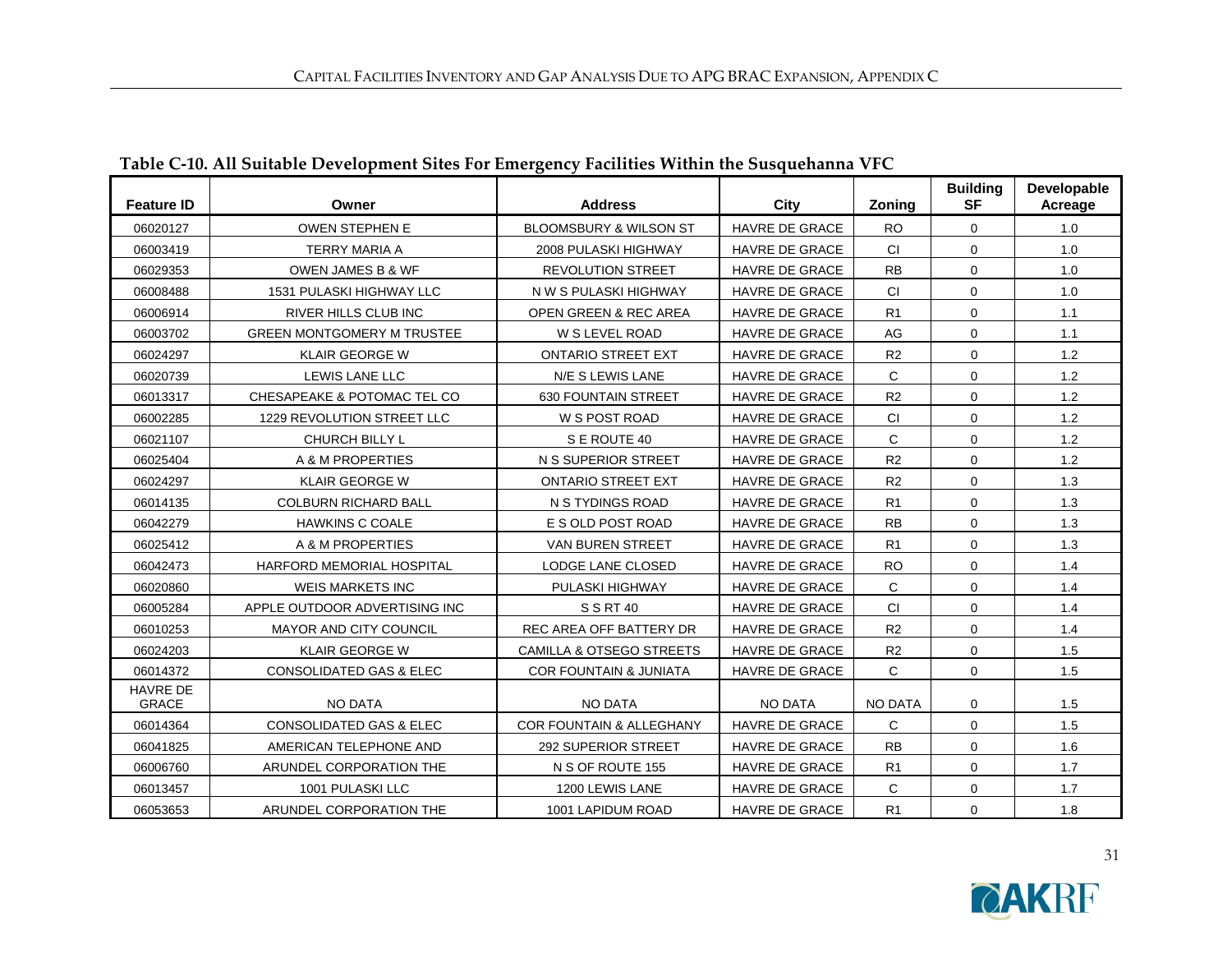| 06002064 | DAVIS ROBERT G JR                 | N W S RT 40              | HAVRE DE GRACE        | CI               | $\mathbf 0$  | 1.8     |
|----------|-----------------------------------|--------------------------|-----------------------|------------------|--------------|---------|
| 06026710 | MAYOR & CITY COUNCIL OF           | <b>BLOOMSBURY AVENUE</b> | HAVRE DE GRACE        | R <sub>2</sub>   | $\mathbf 0$  | 1.9     |
| 06025463 | A & M PROPERTIES                  | <b>SUPERIOR STREET</b>   | HAVRE DE GRACE        | R2               | $\mathbf 0$  | 2.0     |
| 06025463 | A & M PROPERTIES                  | <b>SUPERIOR STREET</b>   | HAVRE DE GRACE        | R <sub>2</sub>   | $\mathbf 0$  | 2.1     |
| 06001254 | PULASKI PARCEL LLC                | RT 40                    | <b>HAVRE DE GRACE</b> | CI               | $\mathbf 0$  | 2.2     |
| 06026710 | MAYOR & CITY COUNCIL OF           | <b>BLOOMSBURY AVENUE</b> | HAVRE DE GRACE        | R <sub>2</sub>   | $\mathbf 0$  | 2.4     |
| 06000886 | ARUNDEL CORPORATION THE           | E S ROUTE 155            | <b>HAVRE DE GRACE</b> | R1               | $\mathbf 0$  | 2.5     |
| 06020852 | <b>WEIS MARKETS INC</b>           | ROUTE 40                 | HAVRE DE GRACE        | C                | $\mathbf 0$  | 2.7     |
| 06026710 | MAYOR & CITY COUNCIL OF           | <b>BLOOMSBURY AVENUE</b> | HAVRE DE GRACE        | R <sub>2</sub>   | 0            | 2.8     |
| 02064278 | PYLE NATALIE E                    | N/E S CHAPEL ROAD        | HAVRE DE GRACE        | AG               | $\mathbf 0$  | 2.9     |
| 06018564 | <b>ZELLMAN THOMAS A</b>           | 950 PULASKI HIGHWAY      | HAVRE DE GRACE        | $\mathsf C$      | $\mathsf{O}$ | 3.0     |
| 06000193 | ARUNDEL CORPORATION               | N E S ROUTE 155          | HAVRE DE GRACE        | R1               | $\mathbf 0$  | 3.1     |
| 06031366 | <b>WALLACE RONALD</b>             | 700 CHAPEL TERRACE       | HAVRE DE GRACE        | R <sub>2</sub>   | $\mathbf{0}$ | 3.3     |
| 06003702 | <b>GREEN MONTGOMERY M TRUSTEE</b> | W S LEVEL ROAD           | HAVRE DE GRACE        | AG               | $\mathbf 0$  | 3.6     |
| 06022049 | HIRSCH DAHLIA R ET AL             | LEVEL RD & QUARRY ROAD   | HAVRE DE GRACE        | R <sub>2</sub>   | $\mathbf{0}$ | 3.6     |
| 06002145 | DE BONIS NICHOLAS                 | S S ROUTE 40             | HAVRE DE GRACE        | CI.              | $\mathbf 0$  | 3.9     |
| 06008402 | ROUTE 155 LLC                     | AT INTERCHANGE OF RT 155 | HAVRE DE GRACE        | AG               | $\mathbf 0$  | 4.5     |
| 06003389 | <b>GERARD ALBERT L &amp; WF</b>   | N S ROUTE 40             | HAVRE DE GRACE        | CI               | $\mathsf{O}$ | $5.0\,$ |
| 44-P.227 | <b>NO DATA</b>                    | NO DATA                  | <b>NO DATA</b>        | <b>NO DATA</b>   | $\mathsf{O}$ | $5.0\,$ |
| 06017134 | FAIR ALLEN J                      | E S BAYVIEW DRIVE        | <b>HAVRE DE GRACE</b> | R <sub>2</sub>   | 0            | 5.1     |
| 06022057 | HIRSCH DAHLIA R ET AL             | <b>QUARRY ROAD</b>       | HAVRE DE GRACE        | R <sub>1</sub>   | $\mathbf 0$  | 5.9     |
| 06024262 | LEWIS LANE LLC                    | LEWIS LANE & PENN RR     | HAVRE DE GRACE        | $\mathsf C$      | $\mathbf 0$  | 6.3     |
| 06021093 | PULASKI LOT 5 LLC                 | N W S PULASKI HIGHWAY    | HAVRE DE GRACE        | $\mathbf C$      | $\mathbf 0$  | 9.2     |
| 06003001 | <b>MTBR VENTURES LLC</b>          | N S ROUTE 40             | HAVRE DE GRACE        | GI <sub>R2</sub> | $\Omega$     | 10.9    |
| 06003664 | <b>GREEN MONTGOMERY C M ET AL</b> | OFF W S LEVEL ROAD       | HAVRE DE GRACE        | AG               | $\mathbf 0$  | 12.1    |
| 06003621 | ARUNDEL CORPORATION THE           | E S ROUTE 155            | <b>HAVRE DE GRACE</b> | R <sub>1</sub>   | $\mathbf 0$  | 12.3    |
| 06052983 | <b>GRACECROFT PARTNERSHIP</b>     | N S CHAPEL ROAD          | HAVRE DE GRACE        | R <sub>2</sub>   | $\mathbf 0$  | 13.4    |
| 06003699 | ARUNDEL CORPORATION THE           | E S ROUTE 155            | HAVRE DE GRACE        | R1               | $\mathbf 0$  | 13.8    |
| 06003656 | ARUNDEL CORPORATION THE           | E S ROUTE 155            | HAVRE DE GRACE        | R1               | $\mathbf 0$  | 17.0    |
| 06003680 | <b>GREEN MONTGOMERY M</b>         | S W S ROUTE 155          | HAVRE DE GRACE        | AG               | 0            | 17.5    |
| 06003648 | ARUNDEL CORPORATION GROUP LTD     | E S ROUTE 155            | HAVRE DE GRACE        | R <sub>1</sub>   | $\mathbf 0$  | 18.5    |
| 02066068 | SLC COMPANY                       | W S LAPIDUM ROAD         | HAVRE DE GRACE        | AG               | $\mathbf 0$  | 21.6    |
| 06059635 | <b>MTBR VENTURES LLC</b>          | 760 BULLE ROCK PARKWAY   | HAVRE DE GRACE        | MOE              | $\mathbf 0$  | 26.6    |
| 06003702 | <b>GREEN MONTGOMERY M TRUSTEE</b> | W S LEVEL ROAD           | <b>HAVRE DE GRACE</b> | AG               | $\mathbf 0$  | 34.1    |

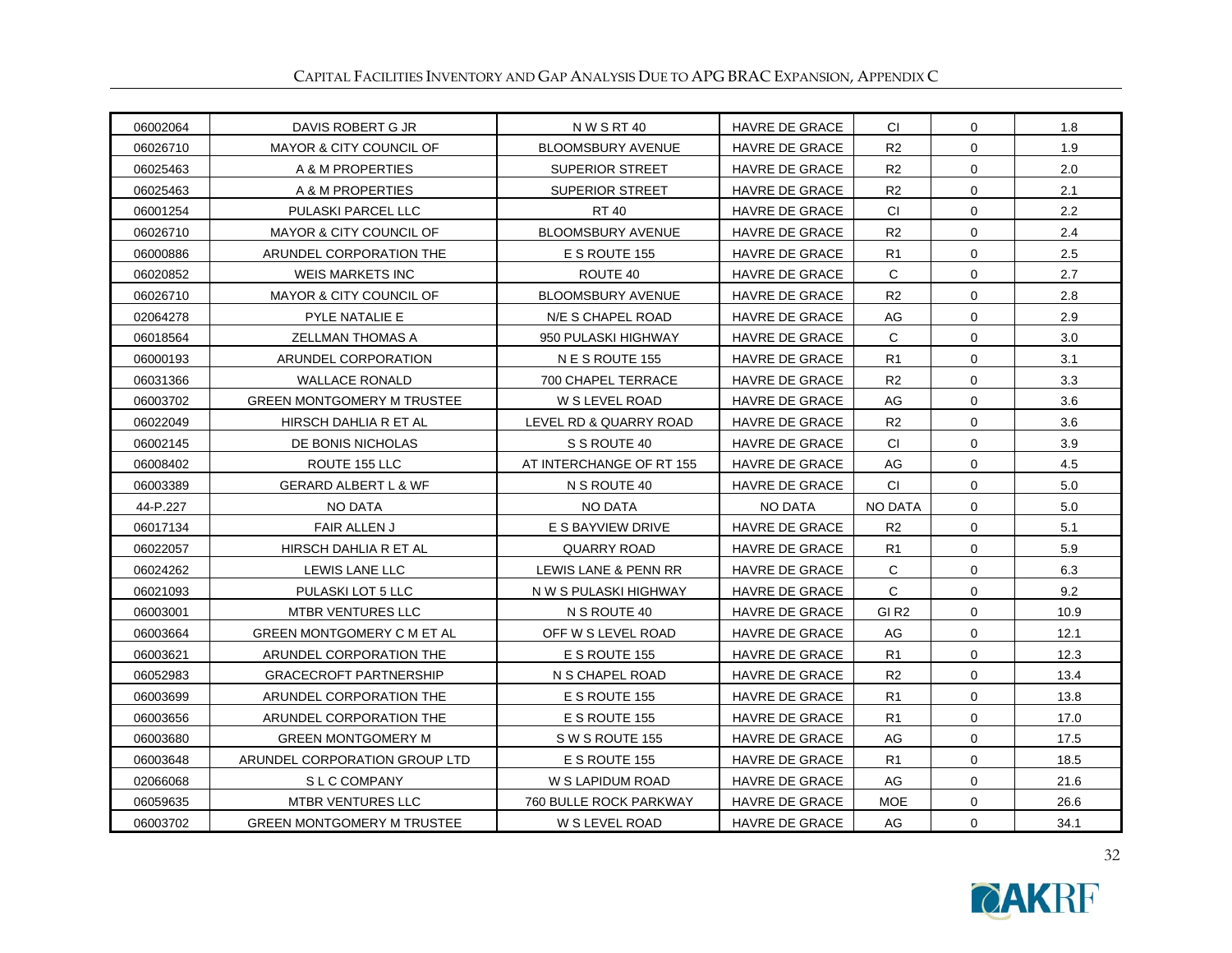| 06006140                                                         | ARUNDEL CORPORATION THE | N E SIDE OF ROUTE 155 | HAVRE DE GRACE | AG             | 0 | 34.5  |
|------------------------------------------------------------------|-------------------------|-----------------------|----------------|----------------|---|-------|
| 06023606                                                         | JAFRLLC                 | 1851 CLARK ROAD       | HAVRE DE GRACE | GI             |   | 50.2  |
| 06007236                                                         | ARUNDEL CORPORATION THE | E S LAPIDUM ROAD      | HAVRE DE GRACE | R <sub>1</sub> | 0 | 62.9  |
| 06000207                                                         | ARUNDEL CORPORATION     | N S ROUTE 155         | HAVRE DE GRACE | AG             | 0 | 64.9  |
| 02050544                                                         | HARFORD COUNTY MARYLAND | W S EARLTON ROAD      | HAVRE DE GRACE | AG             | 0 | 73.8  |
| 06000223                                                         | ARUNDEL CORPORATION     | ROW OFF N S ROUTE 155 | HAVRE DE GRACE | AG             | 0 | 192.8 |
| 06000207                                                         | ARUNDEL CORPORATION     | N S ROUTE 155         | HAVRE DE GRACE | AG             |   | 217.9 |
| <b>Sources: Harford County Department of Planning and Zoning</b> |                         |                       |                |                |   |       |

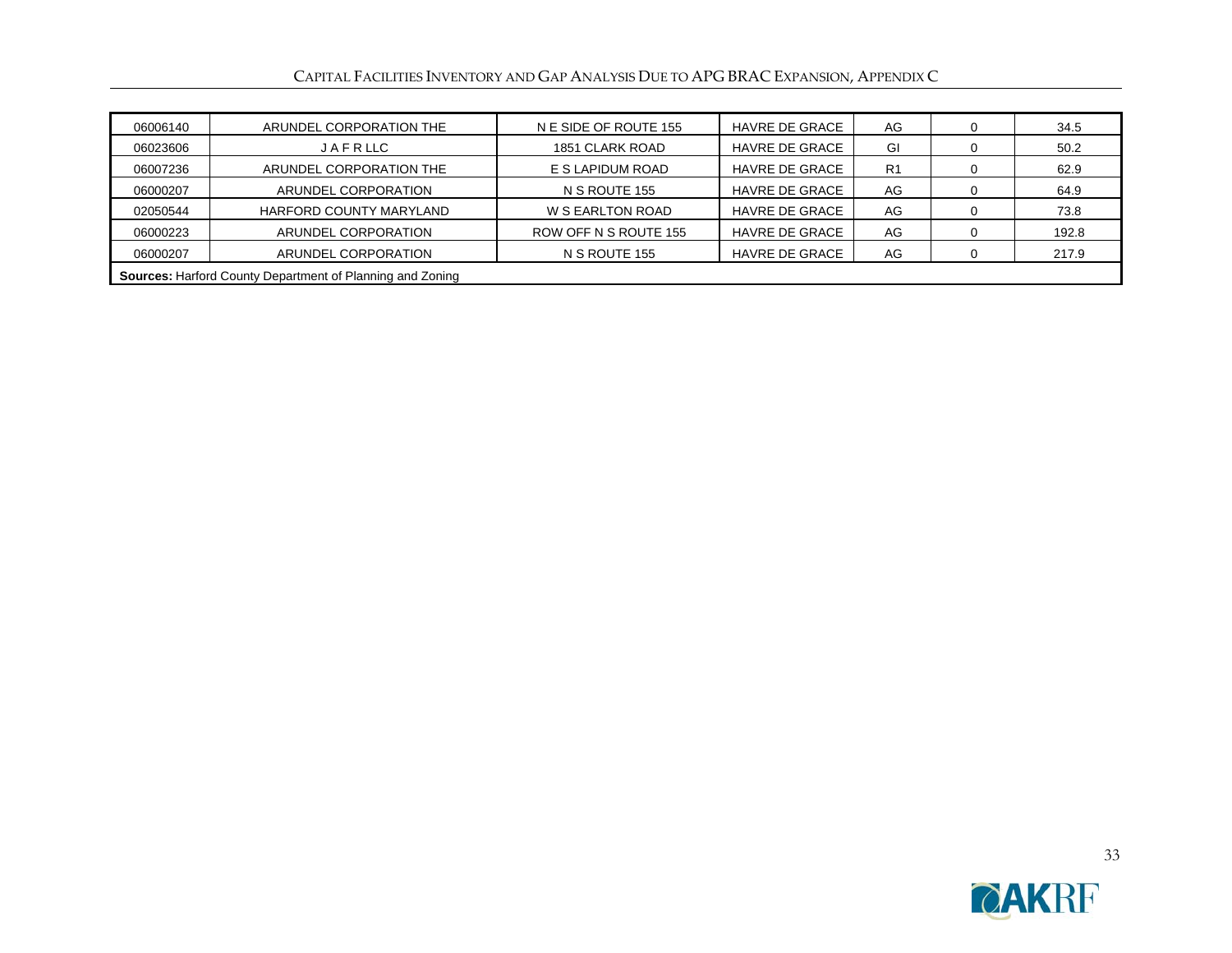| Table C-11. All Suitable Development Sites For Elementary, Middle, And High School Facilities Within the Harford County |  |
|-------------------------------------------------------------------------------------------------------------------------|--|
| Development Envelope Area                                                                                               |  |

| <b>Feature ID</b> | Owner                           | <b>Address</b>                 | City                  | Zoning                        | <b>Building</b><br><b>SF</b> | Developable<br>Acreage |
|-------------------|---------------------------------|--------------------------------|-----------------------|-------------------------------|------------------------------|------------------------|
| 1010352           | PRESTON COOK LLC                | 4805 PHILADELPHIA ROAD         | <b>BELCAMP</b>        | <b>CI</b>                     | 0.0                          | 23.9                   |
| 2041480           | NORTHCROSS EAST LLC             | 1210 OLD PHILADELPHIA RD       | ABERDEEN              | GI                            | 0.0                          | 26.3                   |
| 6059635           | <b>MTBR VENTURES LLC</b>        | 760 BULLE ROCK PARKWAY         | <b>HAVRE DE GRACE</b> | <b>MOE</b>                    | 0.0                          | 26.6                   |
| 1098853           | <b>HARFORD COUNTY</b>           | <b>NUTTAL AVENUE</b>           | <b>EDGEWOOD</b>       | R4                            | 0.0                          | 26.9                   |
| 1062085           | MC LANE JEAN S ET AL            | E S SOMMERVILLE ROAD           | <b>BEL AIR</b>        | AG                            | 0.0                          | 27.0                   |
| 1074911           | <b>STANS ROAD LIMITED</b>       | 612 STANS ROAD                 | <b>JOPPA</b>          | R <sub>1</sub>                | 0.0                          | 27.5                   |
| 2093200           | <b>CITY OF ABERDEEN</b>         | ABERDEEN THRUWAY               | ABERDEEN              | R <sub>3</sub>                | 0.0                          | 28.2                   |
| 1027395           | <b>EMMORTON VENTURE</b>         | E S ROUTE 24                   | <b>ABINGDON</b>       | <b>R2 R3</b>                  | 0.0                          | 28.5                   |
| 2099713           | CITY OF ABERDEEN THE            | 880 LONG DRIVE                 | <b>ABERDEEN</b>       | <b>IBD</b>                    | 0.0                          | 28.5                   |
| 2098342           | <b>PRESTON FRANKLIN LLC</b>     | 505 ADVANTAGE AVENUE           | <b>PERRYMAN</b>       | GI                            | 0.0                          | 29.1                   |
| 1019554           | <b>EVERGREEN BUSINESS TRUST</b> | W S ROUTE 24                   | <b>BEL AIR</b>        | R <sub>2</sub> R <sub>3</sub> | 0.0                          | 29.4                   |
| 2048132           | VILLAGE AT CARSIN'S RUN LLC THE | 743 ALDINO STEPNEY ROAD        | <b>ABERDEEN</b>       | AG                            | 0.0                          | 30.5                   |
| 1099507           | VAUGHN JEFFREY LEE              | <b>ES WHEEL ROAD</b>           | <b>BEL AIR</b>        | R <sub>1</sub>                | 0.0                          | 30.8                   |
| 3051587           | <b>MAGNESS KATHLEEN E</b>       | NS & SS WINTERS RUN            | <b>JOPPA</b>          | AG                            | 0.0                          | 32.1                   |
| 2045893           | <b>CORNBLATT SL</b>             | <b>END OF JOHNSON LANE</b>     | ABERDEEN              | R <sub>1</sub>                | 0.0                          | 32.3                   |
| 6002684           | ENGEL-GOLBIN PARTNERHSHIP II    | N S ROUTE 635                  | HAVRE DE GRACE        | R <sub>3</sub>                | 0.0                          | 32.6                   |
| 2069393           | CROTHERS JOYCE G ET AL          | N W S PERRYMAN RD              | ABERDEEN              | AG                            | 0.0                          | 32.6                   |
| 2001330           | ABERDEEN TOWN COMMISSIONERS     | SE OF OLD POST ROAD            | <b>ABERDEEN</b>       | R <sub>3</sub>                | 0.0                          | 33.0                   |
| 6003281           | <b>GOLDEN ARROW LLC</b>         | <b>SS ROBIN HOOD ROAD</b>      | HAVRE DE GRACE        | AG                            | 0.0                          | 33.4                   |
| 1057901           | DORNIC REVEREND IVAN            | <b>BOTH SIDES PAMELA DRIVE</b> | <b>ABINGDON</b>       | R <sub>3</sub>                | 0.0                          | 33.8                   |
| 2034530           | <b>CITY OF ABERDEEN</b>         | <b>BEARDS HILL ROAD</b>        | <b>ABERDEEN</b>       | R <sub>1</sub>                | 0.0                          | 34.2                   |
| 2033658           | 612 LLC                         | N S W BEL AIR AVENUE           | <b>ABERDEEN</b>       | R <sub>3</sub>                | 0.0                          | 34.4                   |
| 3377490           | <b>MANY HEIGHTS LLC</b>         | <b>CONOWINGO ROAD</b>          | <b>BEL AIR</b>        | AG                            | 0.0                          | 34.5                   |
| 6006140           | ARUNDEL CORPORATION THE         | N E SIDE OF ROUTE 155          | <b>HAVRE DE GRACE</b> | AG                            | 0.0                          | 34.5                   |
| 3378209           | R & L LIVEZEY LLC               | 900-01-02 E MACPHAIL RD        | <b>BEL AIR</b>        | R <sub>2</sub>                | 0.0                          | 34.8                   |
| 2095734           | MITCHELL F O & BRO              | OFF FORDS LANE                 | <b>ABERDEEN</b>       | AG                            | 0.0                          | 36.1                   |
| 1027395           | <b>EMMORTON VENTURE</b>         | E S ROUTE 24                   | <b>ABINGDON</b>       | <b>R2 R3</b>                  | 0.0                          | 36.3                   |
| 1089617           | 3313 ABINGDON ROAD LLC          | <b>NS ABINGDON ROAD</b>        | <b>ABINGDON</b>       | R <sub>1</sub>                | 0.0                          | 36.9                   |